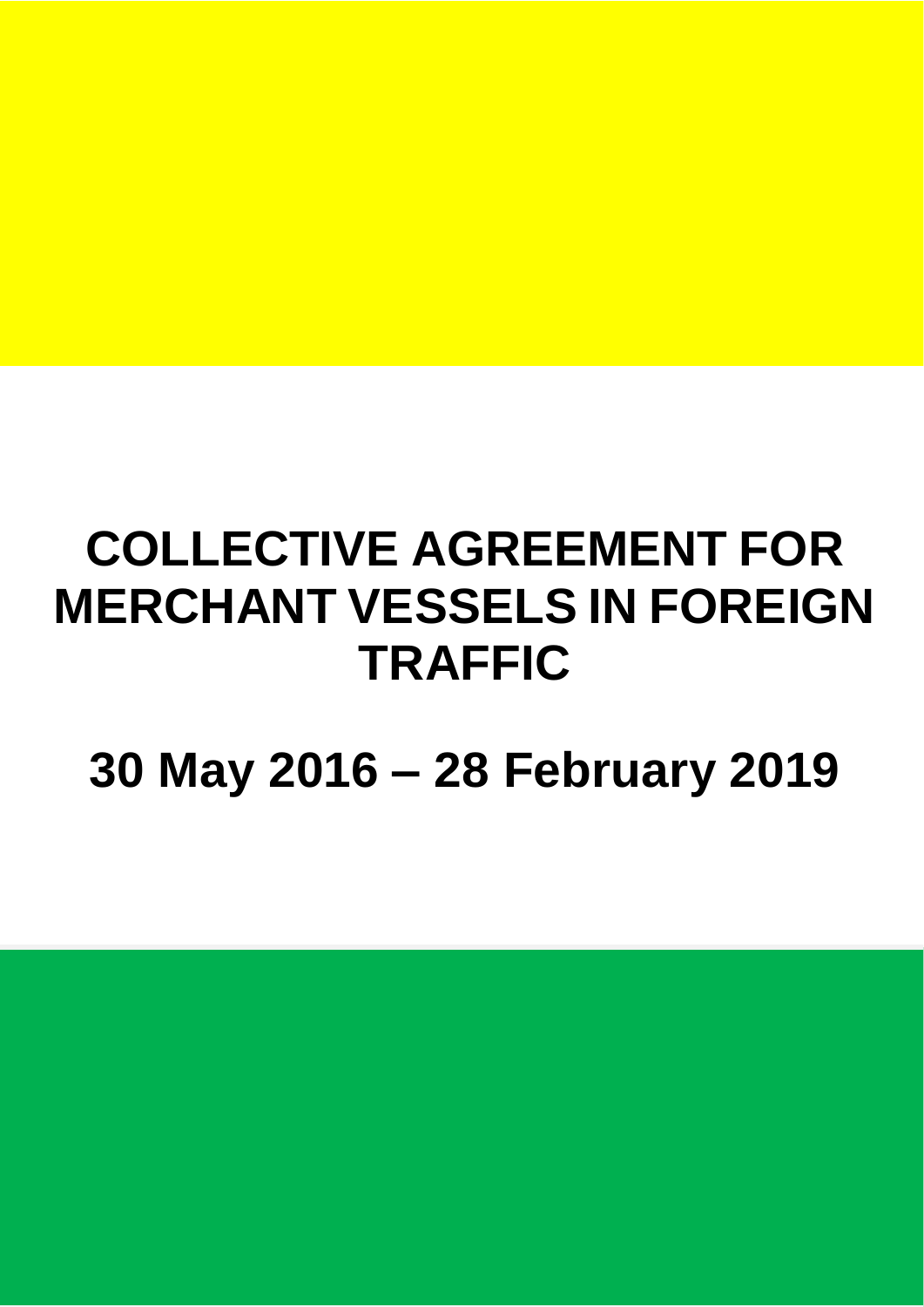# **CONTENTS**

| 3.5 Termination of an employment contract and lay-offs 9                    |  |
|-----------------------------------------------------------------------------|--|
|                                                                             |  |
|                                                                             |  |
|                                                                             |  |
|                                                                             |  |
|                                                                             |  |
|                                                                             |  |
| 4.2 Shift workers' working hours (not applicable to low-tonnage vessels) 12 |  |
|                                                                             |  |
| 4.4 Working hours of day workers (not applicable to low-tonnage vessels)    |  |
|                                                                             |  |
| 4.5 Watch-keeping in port (not applicable to low-tonnage vessels)18         |  |
| 4.6 Overtime remuneration (not applicable to low-tonnage vessels)19         |  |
| 4.6.1 Overtime remuneration proper (Seamen's Working Hours Act, Section     |  |
|                                                                             |  |
|                                                                             |  |
|                                                                             |  |
|                                                                             |  |
|                                                                             |  |
| 5.1. The rotation system (not applicable to low-tonnage vessels) 24         |  |
|                                                                             |  |
|                                                                             |  |
|                                                                             |  |
| 5.2 The rotation system on low-tonnage vessels 27                           |  |
|                                                                             |  |
|                                                                             |  |
| 6.2 Sudden illness, funeral and employee's own wedding29                    |  |
|                                                                             |  |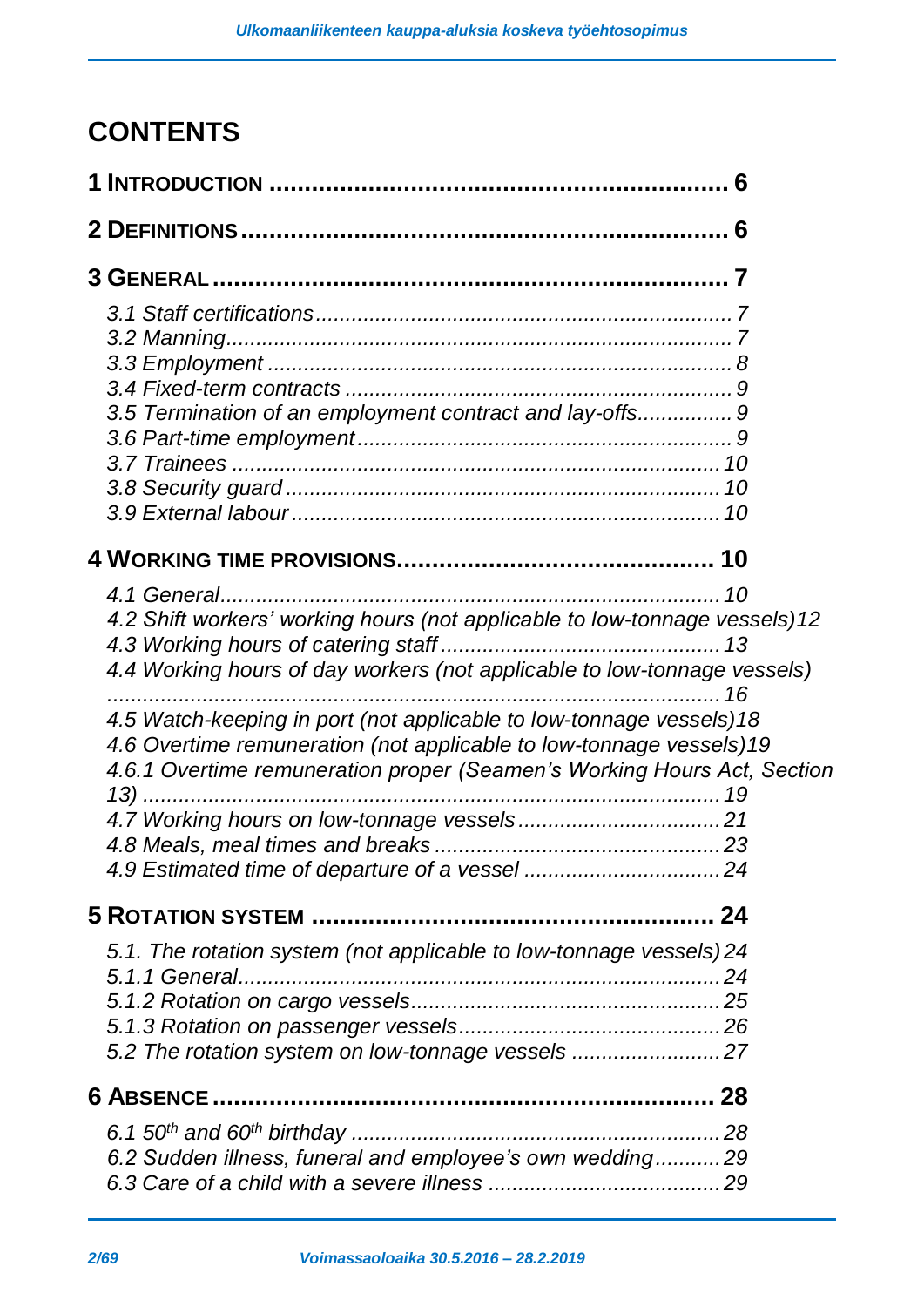| 7 PROVISIONS CONCERNING ANNUAL HOLIDAYS 30                                                                                             |  |
|----------------------------------------------------------------------------------------------------------------------------------------|--|
| 7.1 General<br>7.2 Holiday pay (not applicable to low-tonnage vessels)  31                                                             |  |
|                                                                                                                                        |  |
| 8.2 Reimbursement of travel expenses (not applicable to low-tonnage<br>8.3. Reimbursement of travel expenses on low-tonnage vessels 33 |  |
|                                                                                                                                        |  |
|                                                                                                                                        |  |
|                                                                                                                                        |  |
|                                                                                                                                        |  |
| 12 REPATRIATION OF MORTAL REMAINS 37                                                                                                   |  |
| 13 ADDITIONAL PROVISIONS CONCERNING MUSICIANS 37                                                                                       |  |
| 14 STRIKE/LOCK-OUT/BLOCKADE ANNOUNCED IN PORT  38                                                                                      |  |
|                                                                                                                                        |  |
|                                                                                                                                        |  |
|                                                                                                                                        |  |
| 16.1 Shop-floor committees / trade union branches 41                                                                                   |  |
| <b>17 ASSIGNMENT OF A VESSEL AND CHANGE OF FLAG  41</b>                                                                                |  |
| B WAGE CONDITIONS (not applicable to low-tonnage vessels) 43                                                                           |  |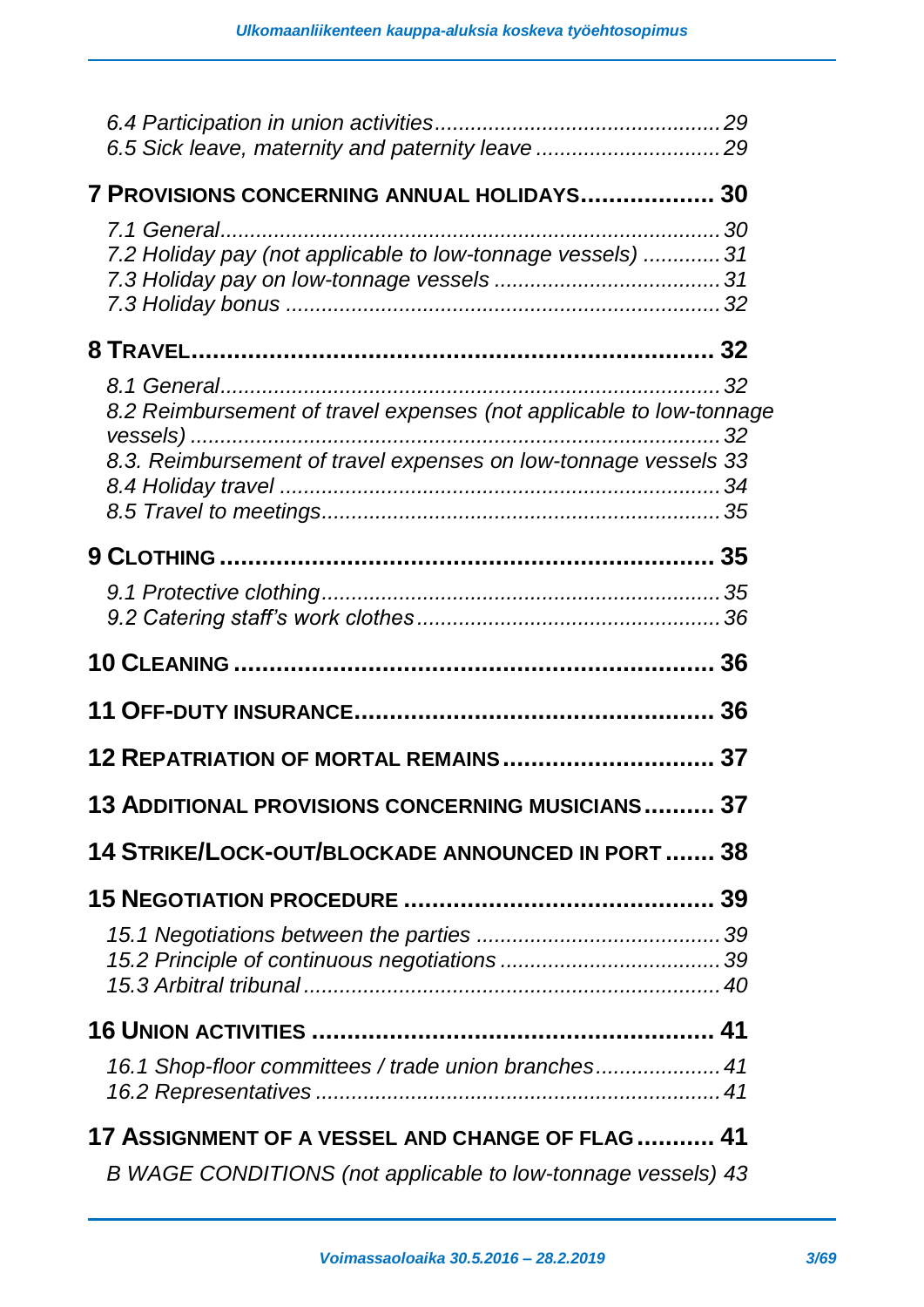| 21.8 Shipowner allowance on passenger vessels 50                  |  |
|-------------------------------------------------------------------|--|
|                                                                   |  |
|                                                                   |  |
|                                                                   |  |
|                                                                   |  |
| 22.4 Night work compensation on cargo vessels 52                  |  |
|                                                                   |  |
|                                                                   |  |
|                                                                   |  |
| 23 CATERING STAFF SERVICE ALLOWANCE ON PASSENGER VESSELS          |  |
|                                                                   |  |
|                                                                   |  |
|                                                                   |  |
| 24.2 Compensation of fringe benefits during annual holiday  53    |  |
| 24.3 Remuneration of fringe benefits as compensatory free time 54 |  |
| 24.4 Remuneration of fringe benefits during an illness 54         |  |
| 24.5 Meal and accommodation compensation included in the holiday  |  |
| compensation in short employment relationships54                  |  |
| <b>C WAGE CONDITIONS ON LOW-TONNAGE VESSELS 55</b>                |  |
|                                                                   |  |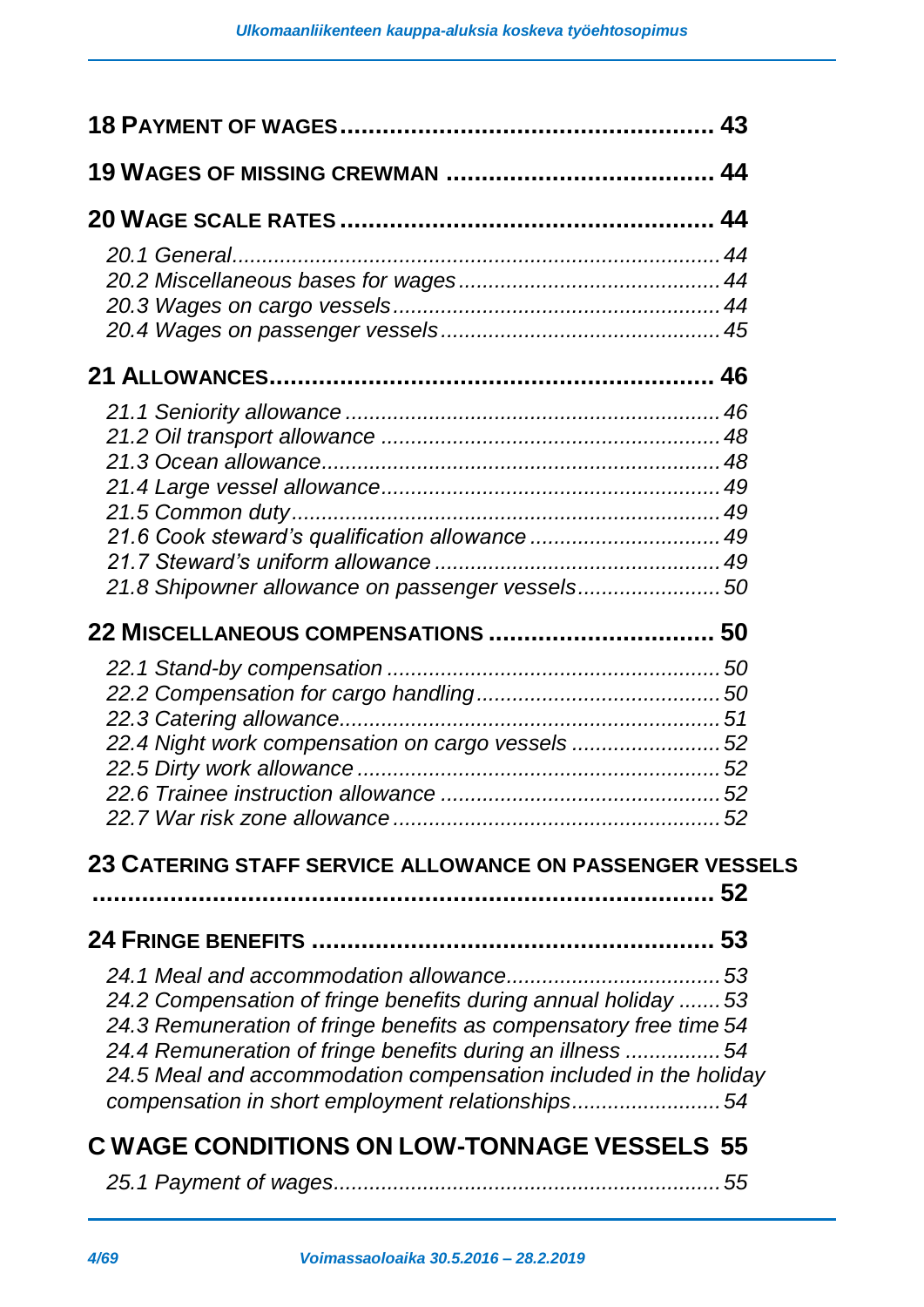| 25.1.13 Meal and accommodation compensation included in the holiday |  |
|---------------------------------------------------------------------|--|
|                                                                     |  |
|                                                                     |  |
|                                                                     |  |
| MATKUSTAJA-ALUSTEN TALOUSHENKILÖKUNTA  66                           |  |
| PALKKATAULUKOT 1.3 2016 - 28.2.2018 67                              |  |
|                                                                     |  |
| ERINÄISET LISÄT JA KORVAUKSET 1.3.2016 68                           |  |
| <b>VARIOUS ALLOWANCES AND COMPENSATIONS ON LOW-TONNAGE</b>          |  |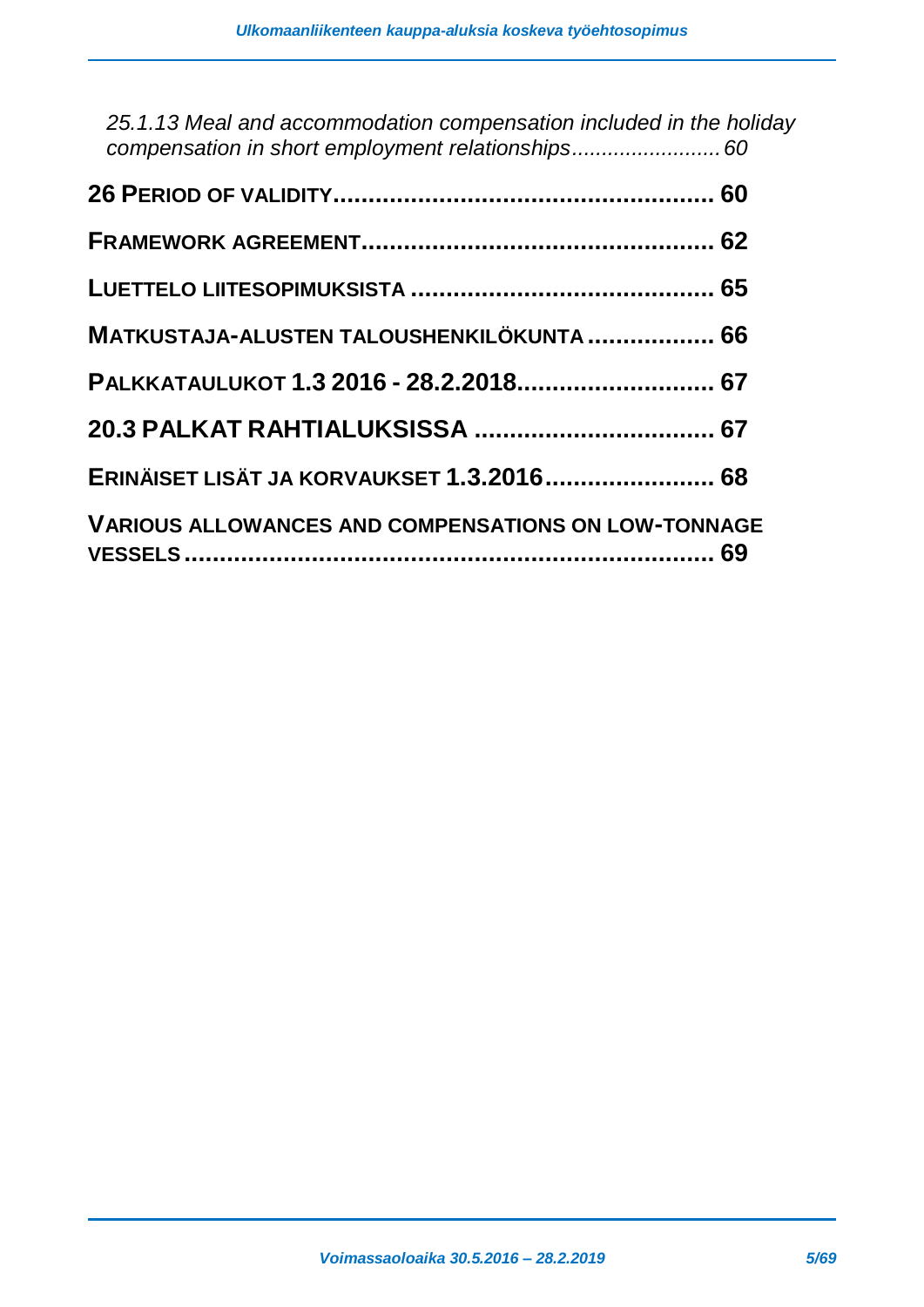### **The Finnish Seamen's Union The Finnish Shipowner's Association**

# **COLLECTIVE AGREEMENT FOR DECK AND ENGINE RATINGS AND CATERING STAFF IN FOREIGN TRAFFIC**

### <span id="page-5-0"></span>**1 INTRODUCTION**

1. The Finnish Shipowners' Association and the Finnish Seamen's Union hereby conclude the following Collective Agreement that concerns the wages and working conditions of deck and engine ratings and catering staff serving on merchant vessels engaged in foreign traffic.

2. The provisions of this Collective Agreement shall also apply when vessels surveyed for foreign traffic operate between ports in Finland.

3. An employee shall perform his or her duties properly and in accordance with law and good seamanship, and sobriety, good order, discipline, and polite behaviour are required in duty on board. Care must be taken of the vessel and its condition. The vessel's consumables and provisions shall be used economically.

### <span id="page-5-1"></span>**2 DEFINITIONS**

1. For the purposes of this Collective Agreement:

**cargo vessel** refers to a merchant vessel that is not a passenger vessel;

low-tonnage vessel<sup>1)</sup> refers to a less than 1600 brt dry cargo, tanker and specialized vessel;

-

<sup>&</sup>lt;sup>1)</sup> When new low-tonnage vessels are approved for inclusion within the scope of the present agreement, this shall primarily be based upon the 1947 Oslo Convention. If the vessel does not have a tonnage certificate compliant with the Oslo Convention, tonnage shall be evaluated on the basis of the 1969 Convention on Tonnage Measurement of Ships (London Convention) as follows: The BT figures shall be multiplied by 0.25 (roro vessels) or by 0.4 (lolo vessels). This calculation yields a number that is on average equivalent to the brt capacities of the old Oslo convention. For other vessel types, these coefficients shall be determined on a case-by-case basis. This shall not impact the collective agreement applicable to vessels flying the flag of Finland on 1 March 2005, unless they undergo modifications that have an impact on their capacity.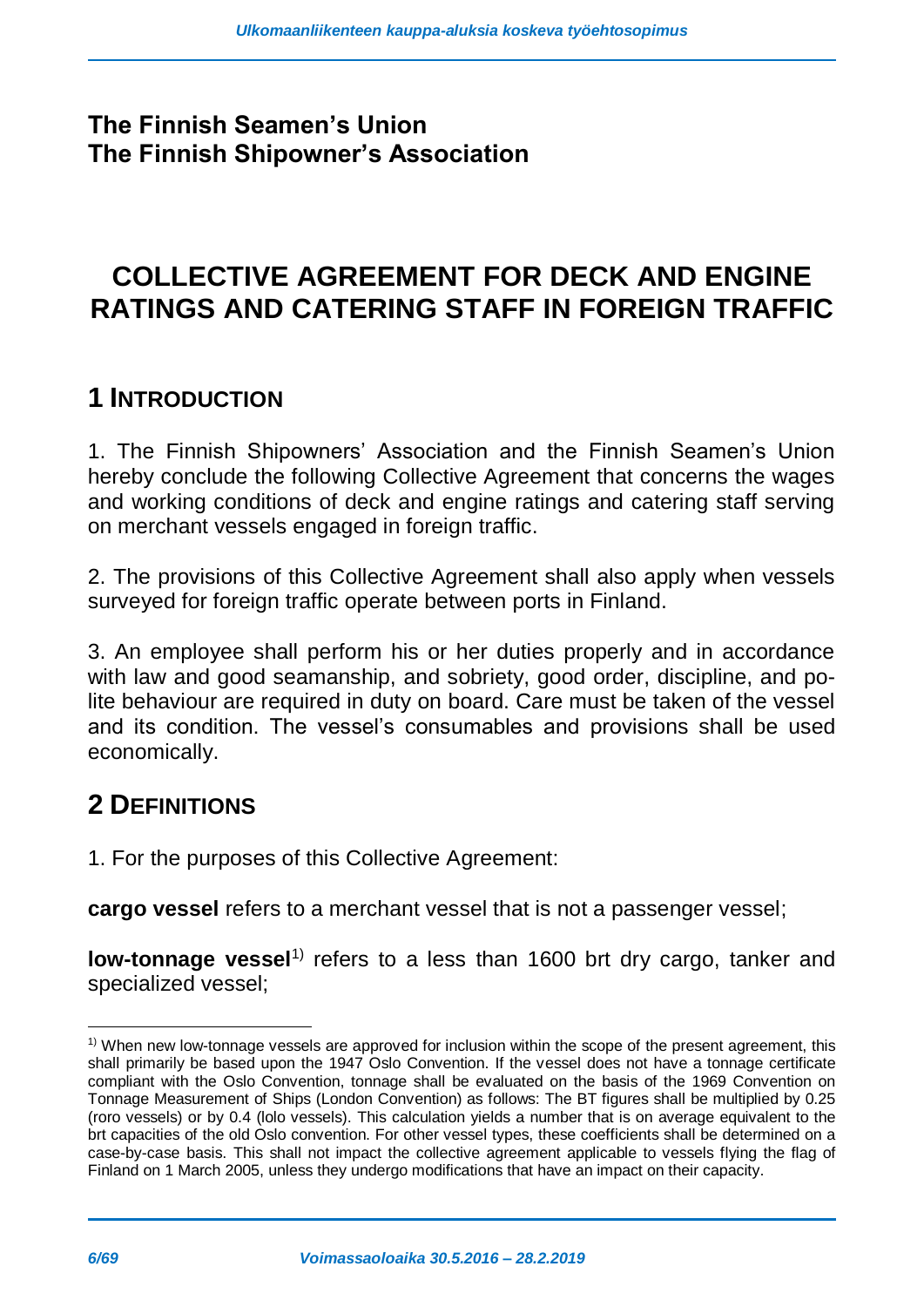**ropax vessel** refers to a vessel which is registered as a passenger vessel, but which also carries cargo and is not a traditional passenger vessel;

**passenger vessel** means a vessel which according to current regulations must be surveyed as a passenger vessel;

**basic wage** means wage scale rate + qualification allowances + large vessel allowance + passenger vessel allowance

**increased basic wage** means basic wage + common duty allowance

**monthly wage** means basic wage / increased basic wage + seniority allowances + oil transport allowance + ocean allowance

**monthly earnings** mean monthly wage, other allowances, remunerations, and compensations for overtime, meals and accommodation

**guaranteed wage** means pay for work done during regular hours + the agreed amount of overtime + seniority allowances + other allowances and compensations. The employee is entitled to receive the guaranteed wage every pay period regardless of whether the employer has him or her carry out the agreed number of hours of work or overtime work.

### **A WORKING CONDITIONS**

### <span id="page-6-0"></span>**3 GENERAL**

### <span id="page-6-1"></span>**3.1 Staff certifications**

1. The deck and engine ratings and catering staff employed on vessels engaged in foreign traffic are required to hold a certificate of competency that is based on the current Act on Ships' Crews and the Safety Management of Ships (1687/2009) and the Government Decree on the Manning of Ships and Certification of Seafarers (166/2013).

### <span id="page-6-2"></span>**3.2 Manning**

1. The shipowner shall agree with the Finnish Seamen's Union on the number and competence of crew members and guaranteed wage agreements applicable to cargo vessels. A guaranteed wage agreement may also be used to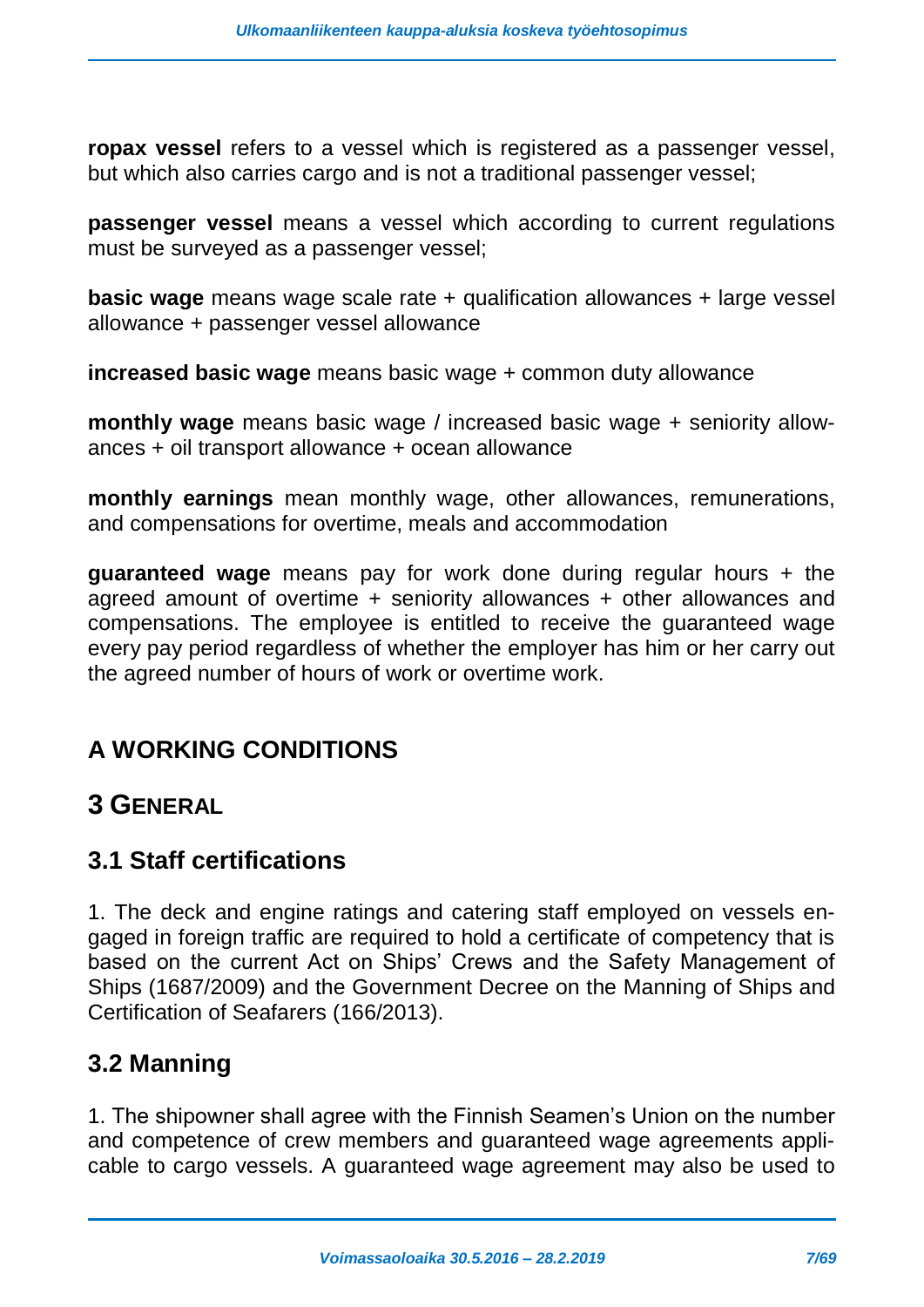agree separately on the wages and working conditions on board low-tonnage vessels. Regarding the number of crew members, adequate rest shall be ensured for employees carrying out guard duties. In order to facilitate reaching an agreement on manning, the parties have drawn up crew models for different vessel size classes. The manning tables specifying minimum crew numbers applicable to low-tonnage vessels can be found in Appendix 2. Prior to making a manning agreement, the shipowner shall discuss the manning with the chief shop steward

2. The manning agreement concluded between the shipowner and the Finnish Seamen's Union shall be put on public display on the vessel's bulletin board. Employees hired to the vacancies/posts specified in the manning agreement shall be given employment contracts of indefinite duration, unless otherwise specified in law or in the present Collective Agreement.

3. The shipowner shall present to the Finnish Seamen's Union, the chief shop steward, special occupational safety representative, and occupational safety representative the accommodation plans of newbuildings and other new vessels and the plans on alterations and repairs to be made to the accommodation areas that will have a substantial impact on the crew's accommodation conditions. Arrangements regarding accommodation and planning of newbuildings shall take into account that all employees in employment relationships of indefinite duration and their substitutes shall have the possibility to enjoy private accommodation.

4. Vessels of a minimum of 1,000 DWT shall have a boatswain or a deck repairman.

5. On vessels of a minimum of 6,000 DWT, one of the able seamen shall be paid a carpenter's wage.

### <span id="page-7-0"></span>**3.3 Employment**

1. The relevant agreements between the signatory associations and specific regulatory provisions shall apply to the employment of staff on Finnish vessels engaged in foreign traffic.

2. With reference to the above, the Finnish Seamen's Union has announced their intention to insist on the current practice requiring that other candidates may not be employed on vessels when members of the Finnish Seamen's Union with the required competence and certificates are available.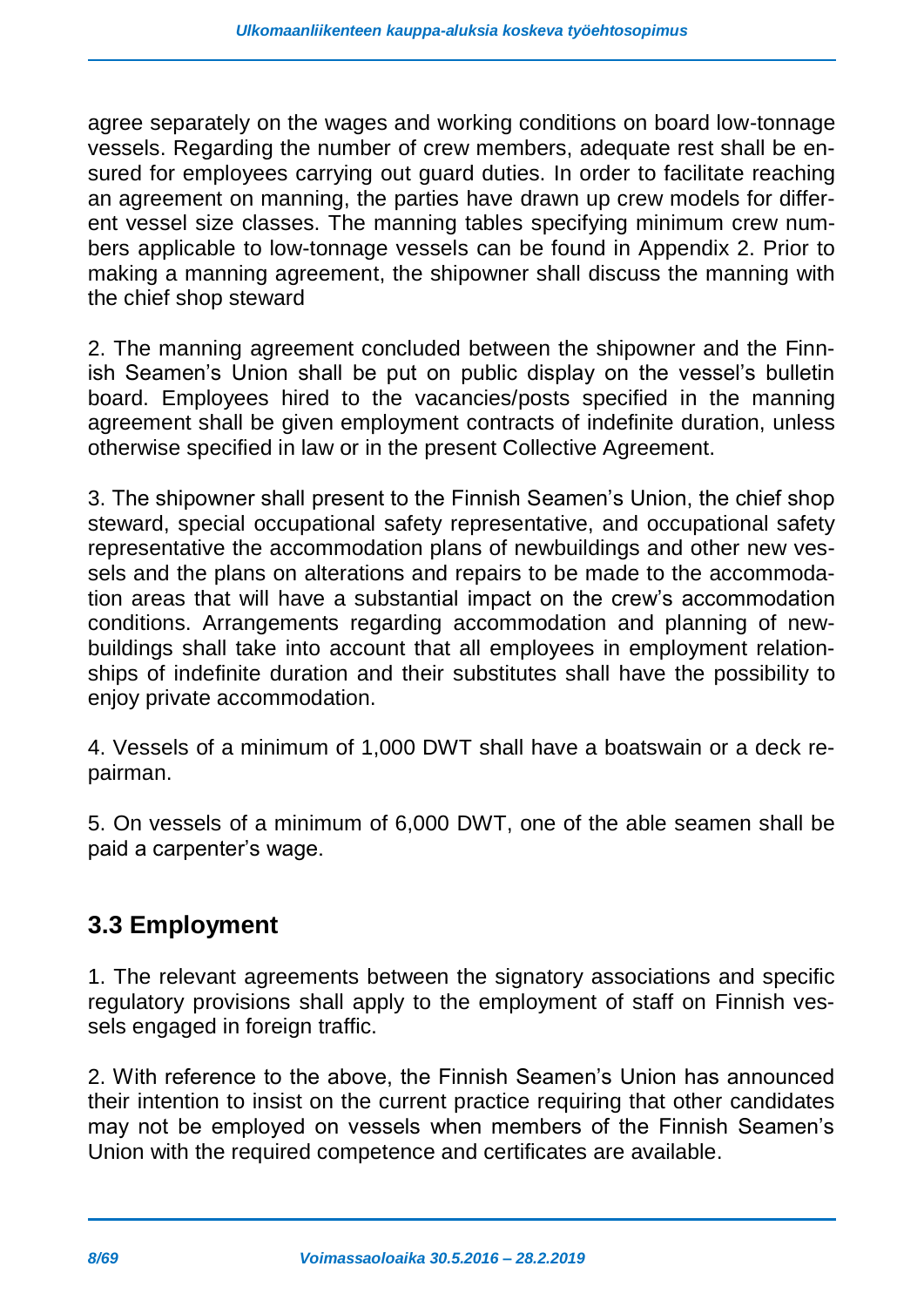3. However, the employers' associations in the maritime sector maintain that a seafarer who is a member of the crew may be employed regardless of his or her membership in the Finnish Seamen's' Union.

4. When an employer has agreed to employ an employee, but no employment contract is concluded with the employee for reasons attributable to the employer, the employee is entitled to a similar compensation as in breaches of contract.

### <span id="page-8-0"></span>**3.4 Fixed-term contracts**

1. A fixed-term employment contract may be concluded in accordance with the provisions of Chapter 1, Section 4 of the Seafarers' Employment Contracts Act if the nature of the work, the substitution of another employee, a traineeship, or some other comparable reason so requires or if the employer has some other justified reason, relating to the operation of the company or the work to be performed, for concluding a fixed-term contract. The aim of this provision is to prevent the circumvention of the employee's protection against unilateral termination of employment and of the employee's benefits based on the duration of employment. (Appendix 3)

### <span id="page-8-1"></span>**3.5 Termination of an employment contract and lay-offs**

1. Employment contracts shall be terminated and employees laid off in accordance with the related specific agreements. (Appendix 4)

### <span id="page-8-2"></span>**3.6 Part-time employment**

1. Part-time work entitling to partial retirement pension and partial disability pension under the seafarers' pension act (*Merimieseläkelaki*) and the partial child care leave and partial parental leave under the Seafarers' Employment Contracts Act are implemented in accordance with Appendix 5.1.

2. If, during the period of validity of the present agreement, legislative or contractual changes are made so as to improve the benefits enjoyed by part-time employees, such changes shall also apply to part-time employees as defined in the present paragraph.

3. Receiving a partial disability pension shall not necessarily mean that an employee is, on the grounds of his or her health, unfit to work on the vessel. The parties recommend that the employer discuss with the employee the possibility of arranging for part-time work for the duration of the period for which the partial disability pension has been granted.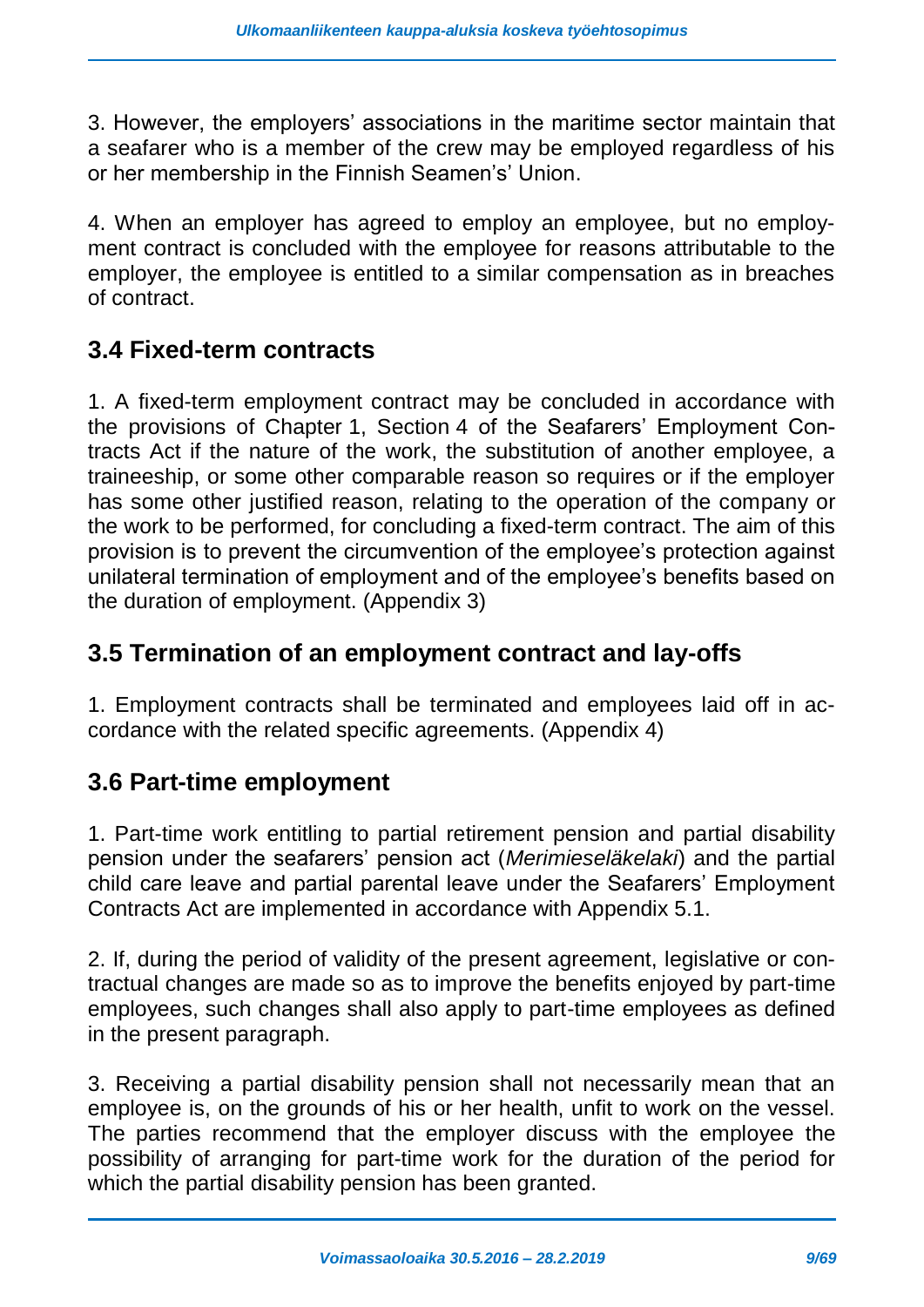### <span id="page-9-0"></span>**3.7 Trainees**

1. The parties note that the use of trainees shall not lead to the replacement of permanent labour.

### <span id="page-9-1"></span>**3.8 Security guard**

1. The parties note that in carrying out his duties a security guard acts as a person assisting the shipmaster as referred to in Chapter 13, Section 18 of the Seafarers' Employment Contracts Act.

### <span id="page-9-2"></span>**3.9 External labour**

1. The use of external labour shall be resorted to only after it has been determined whether it is possible to use the vessel's own staff to perform the tasks and how the use of external labour will affect the employment and tasks of the vessel's own staff.

### <span id="page-9-3"></span>**4 WORKING TIME PROVISIONS**

#### <span id="page-9-4"></span>**4.1 General**

1. Working hours in foreign traffic shall be arranged in accordance with the current Seamen's Working Hours Act, unless otherwise provided in the following provisions.

2. A record of working hours shall be kept on the vessel in accordance with the Seamen's Working Hours Act. The employer shall log, for each employee, worked hours and the remuneration granted for them. If the employer neglects this duty, worked hours and remuneration shall be calculated on the basis of a record kept by the employee.

3. Subject to the provisions of this Agreement and the agreement referred to in Section 3.2 of this Agreement, the regular daily working hours of catering staff may be divided into no more than two parts. This limitation shall not apply to interruptions due to meal and coffee breaks.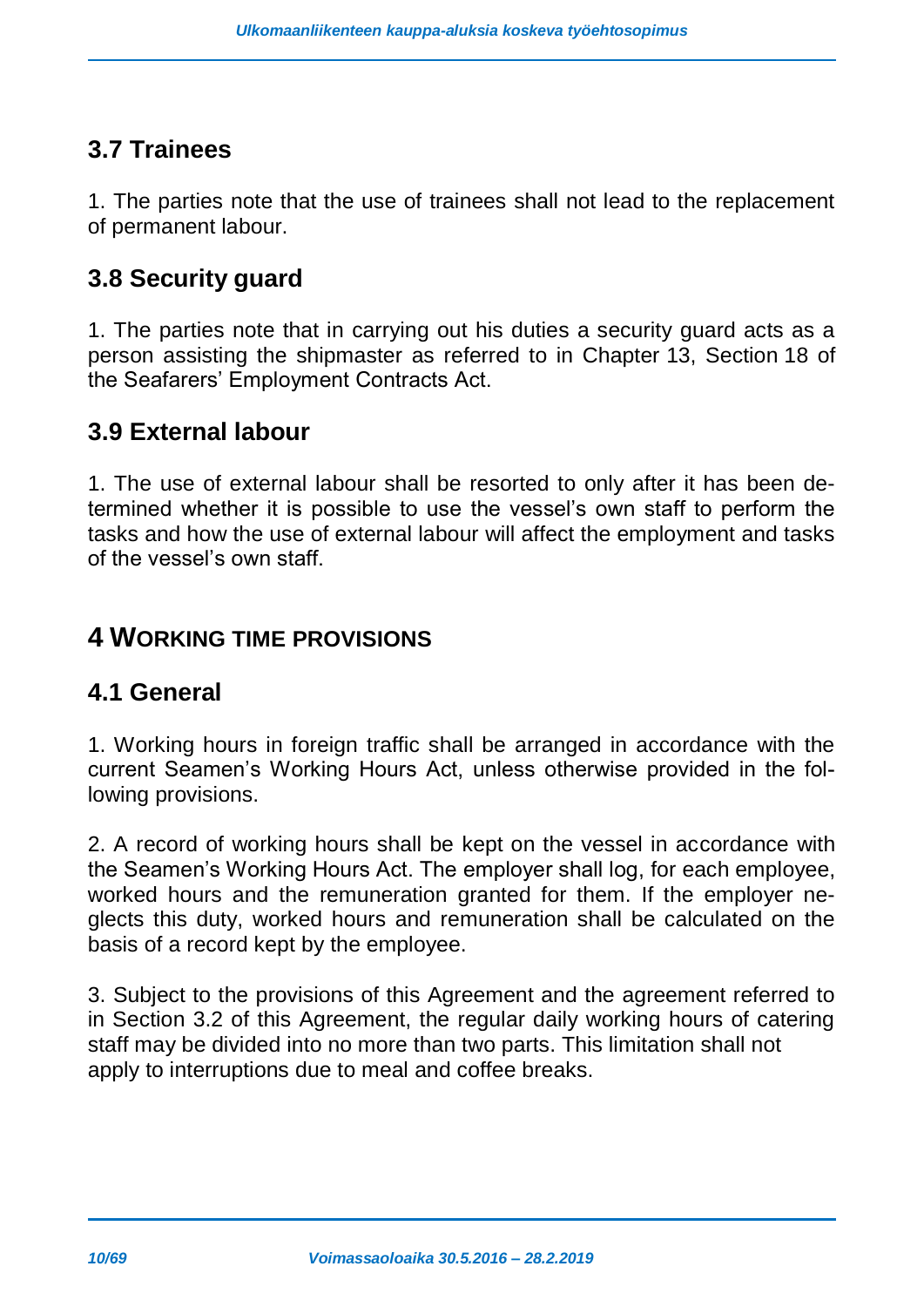4. For the purposes of these provisions:

**shift worker** means an employee whose work is divided into watches;

**day worker** means an employee whose work is not divided into watches and who is not a member of the catering staff;

**catering staff** means employees employed for the purpose of attending to the food or comfort of the crew or passengers, or performing other tasks connected with such work, clerical work or other similar duties that are not performed by the deck, engine-room or radio units;

**day** means the period from 00.00 to 24.00 hours;

**day in port** means a day when the vessel is in port;

**day at sea** means a day when the vessel is on voyage;

**day of arrival or departure** refers to a day when the vessel enters or leaves a port. When the vessel arrives and departs during the same day, working hours are determined in accordance with the last occurrence;

**week** means the period starting on Monday at 00.00 hours and ending on Sunday at 24.00 hours;

**public holiday** means a Sunday or another religious holiday and the Independence Day and May Day on 1 May.

#### **4.1.1 Special provisions concerning passenger vessels**

1. With reference to the minimum periods of rest as defined in the Seamen's Working Hours Act, employees shall be guaranteed an uninterrupted rest period of at least six hours; in addition, the aim should be to give employees an opportunity for eight hours of uninterrupted rest.

2. By way of derogation from the overtime provisions of the Seamen's Working Hours Act, the maximum amount of working hours during a day has been agreed to be 12 hours instead of 16 hours (this provision shall not apply to vessels / traffic areas subject to a separate agreement). Within the provisions of the Seamen's Working Hours Act, regular working hours shall be arranged so that the regular working hours from Monday to Friday are four or eight hours, unless the provisions below provide for shorter working hours.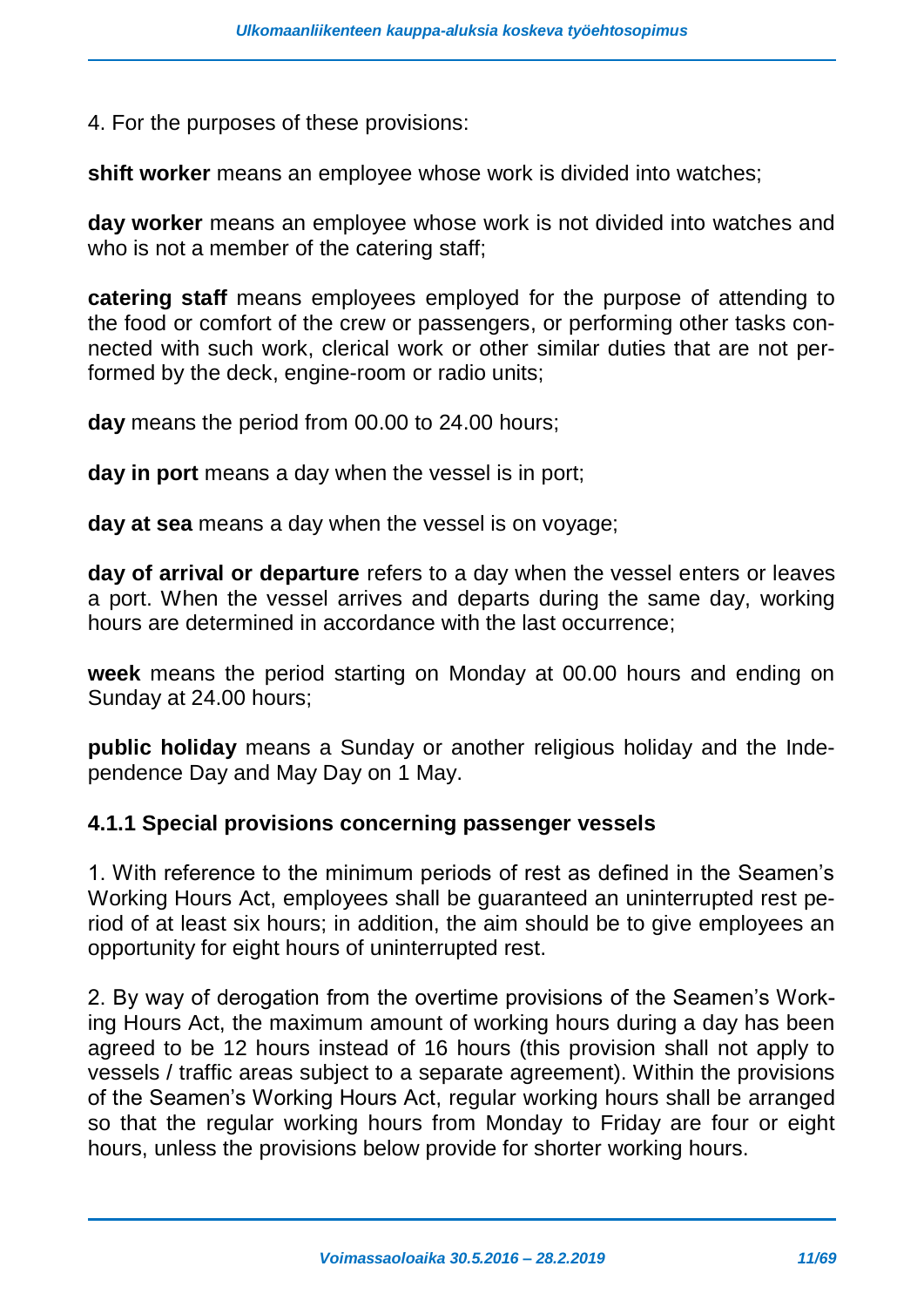### <span id="page-11-0"></span>**4.2 Shift workers' working hours (not applicable to lowtonnage vessels)**

#### **4.2.1 Day at sea**

1. The regular working hours of a shift worker shall not exceed eight hours a day and 40 hours a week.

2. On public holidays, shift workers may only be required to perform the work defined in paragraphs 1–7 of Section 7(2) of the Seamen's Working Hours Act.

3. On Easter, Midsummer, Christmas and New Year's Eves, overtime remuneration shall be granted for all work performed after 12.00, apart from necessary watch-keeping duties.

4. The shipmaster and the employees keeping watch are also free to agree on performing ship maintenance work during the period between 18.00 and 06.00 hours provided that the work in question does not disturb the other employees who are resting.

#### **4.2.2 Day of arrival**

1. The regular working hours of a shift worker shall not exceed eight hours a day and 40 hours a week.

2. On public holidays, shift workers may only be required to perform the work defined in paragraphs 1–7 of Section 7(2) of the Seamen's Working Hours Act.

3. On Saturdays and the Epiphany, Good Friday, May Day, Ascension Day, All Saints' Day and Independence Day Eves, ordinary working hours shall be at least three hours but at the most eight hours. Overtime remuneration shall be granted for all work exceeding three hours, excluding work performed during a watch duty and the comparable task of mooring the vessel and the tasks related to it. After mooring, a shift worker who has, on the above grounds, worked for three hours or longer, shall not be required to perform regular ship duties.

4. On Easter, Midsummer, Christmas and New Year's Eves, overtime remuneration shall be granted for all work performed after 12.00, apart from necessary watch-keeping duties.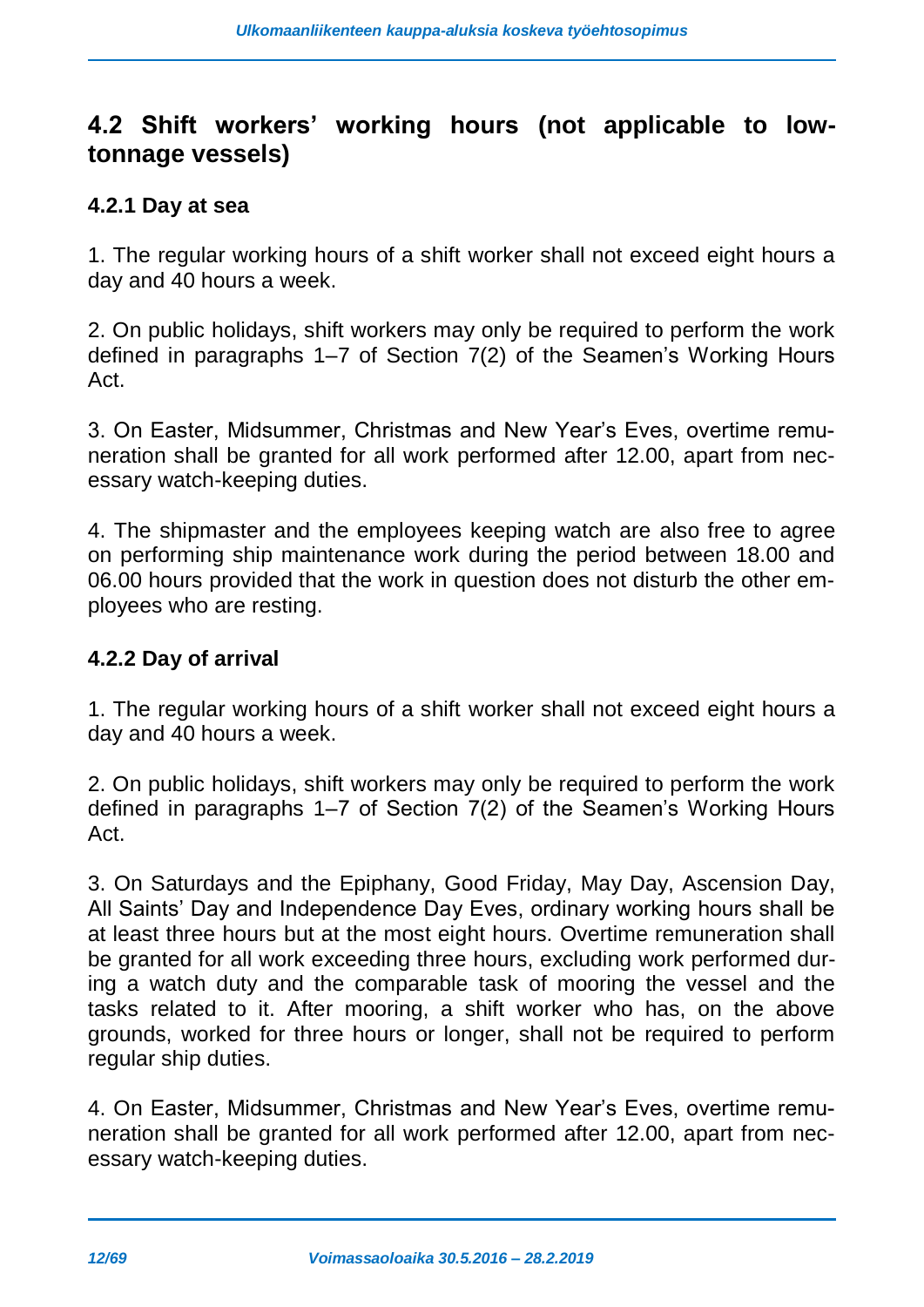5. Apart from watch-keeping duties and the work related to mooring the vessel, regular working hours shall be arranged as a continuous and uninterrupted period. This limitation shall not apply to interruptions due to meal and coffee breaks.

#### **4.2.3 Day of departure**

1.The regular working hours of a shift worker shall not exceed eight hours a day and 40 hours a week.

2. On public holidays, shift workers may only be required to perform the work defined in paragraphs 1–7 of Section 7(2) of the Seamen's Working Hours Act.

3. On Easter, Midsummer, Christmas and New Year's Eves, overtime remuneration shall be granted for all work performed after 12.00, apart from necessary watch-keeping duties.

4. Apart from watch-keeping duties and the work related to mooring and making the vessel seaworthy, regular working hours shall be arranged as a continuous and uninterrupted period. This limitation shall not apply to interruptions due to meal and coffee breaks.

#### **4.2.4 Day in port**

1. The regular working hours of a shift worker shall not exceed eight hours a day and 40 hours a week.

2. Shift workers may not be required to work on a day in port that falls on a public holiday or a Saturday. (Seamen's Working Hours Act, Section 7(3).) Notwithstanding this provision, an employee may be required to work overtime in return for remuneration. (Seamen's Working Hours Act, Section 9(1).)

3. Regular working hours shall be arranged so that a shift worker is only required to work between 06.00 and 18.00 hours.

4. On Easter, Midsummer, Christmas, New Year's, Epiphany, Good Friday, May Day, Ascension Day, All Saints' Day and Independence Day Eves, ordinary working time is three hours and it shall be arranged during the period between 06.00 and 12.00 hours. If the said eves fall on a Saturday, overtime remuneration is granted for the work.

### <span id="page-12-0"></span>**4.3 Working hours of catering staff**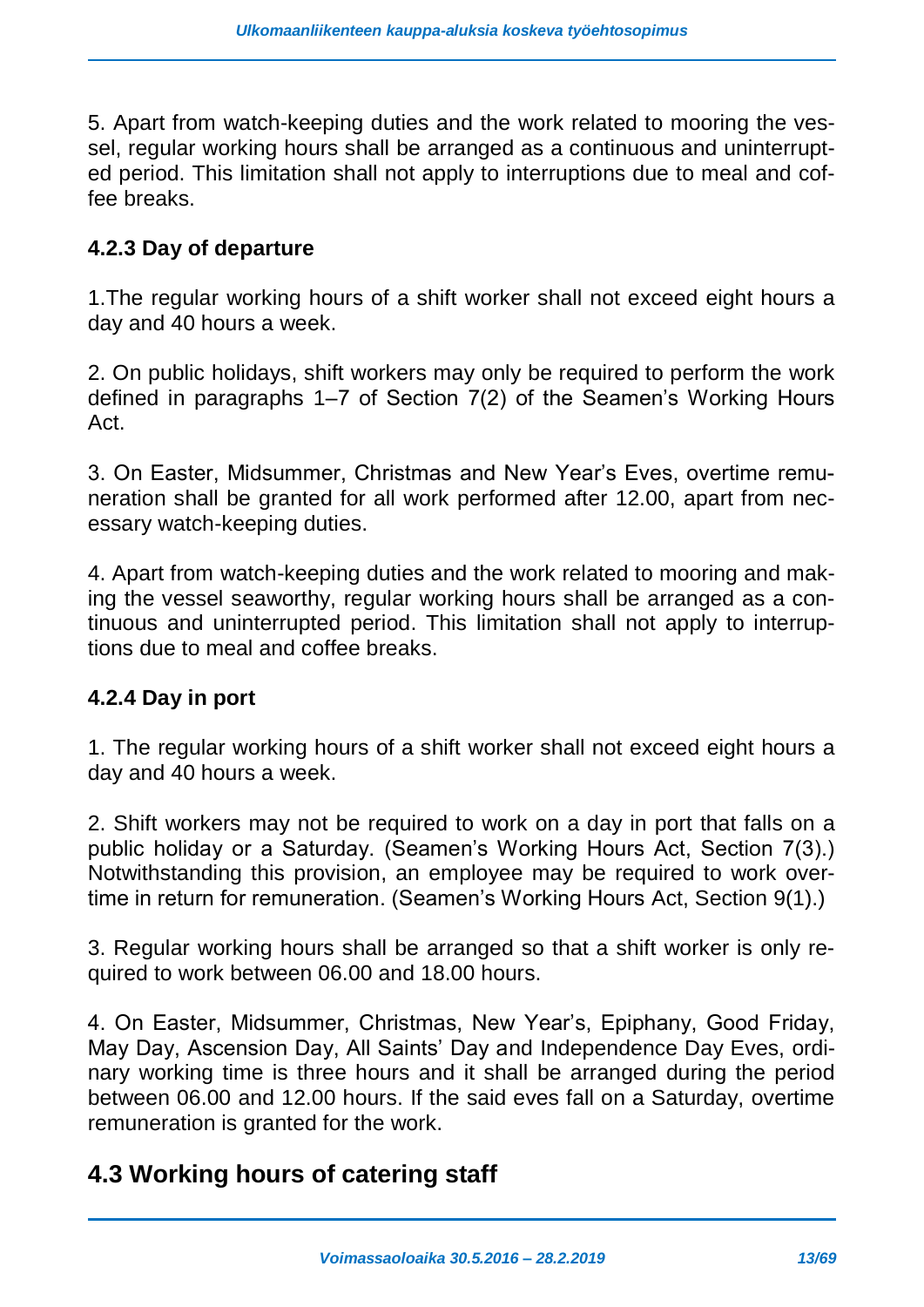#### **4.3.1 Rules concerning cargo vessels**

#### **4.3.1.1 Day at sea and days of arrival and departure**

1. The regular working hours of a catering staff employee shall not exceed eight hours a day and 40 hours a week.

2. Regular working hours shall be arranged so that the catering staff on board a cargo vessel do not need to be at work outside the period between 06.00 and 19.00 hours. (Seamen's Working Hours Act, paragraph 4 of Section 5(1))

#### **4.3.1.2 Day in port**

1. The regular working hours may not exceed eight hours a day and 40 hours a week. However, on a day in port that falls on a public holiday or a Saturday, the regular working hours of catering staff shall not exceed five hours.

2. The regular working hours shall be arranged so that catering staff on board a cargo vessel do not need to be at work outside the period between 06.00 and 19.00 hours, or on a public holiday or a day in port that falls on a Saturday, outside the period between 06.00 and 15.00 hours. (Seamen's Working Hours Act, paragraph 4 of Section 5(1))

3. On a day in port that falls on a public holiday, catering staff serving on board a cargo vessel may only be required to perform work involved in catering for the crew and passengers, any necessary waiting at table and light cleaning work. (Seamen's Working Hours Act, Section 8(2))

4. The parties have agreed (derogation from Seamen's Working Hours Act, Section 12(2)) that on days in port that fall on a public holiday, catering staff shall be paid 1/63 of their monthly wages for each hour worked during regular working hours.

5. On Easter, Midsummer, Christmas, New Year's, Epiphany, Good Friday, May Day, Ascension Day, All Saints' Day and Independence Day Eves, regular working hours may not exceed five hours.

#### **4.3.2 Provisions concerning passenger vessels**

#### **4.3.2.1 Days at sea and days of arrival and departure**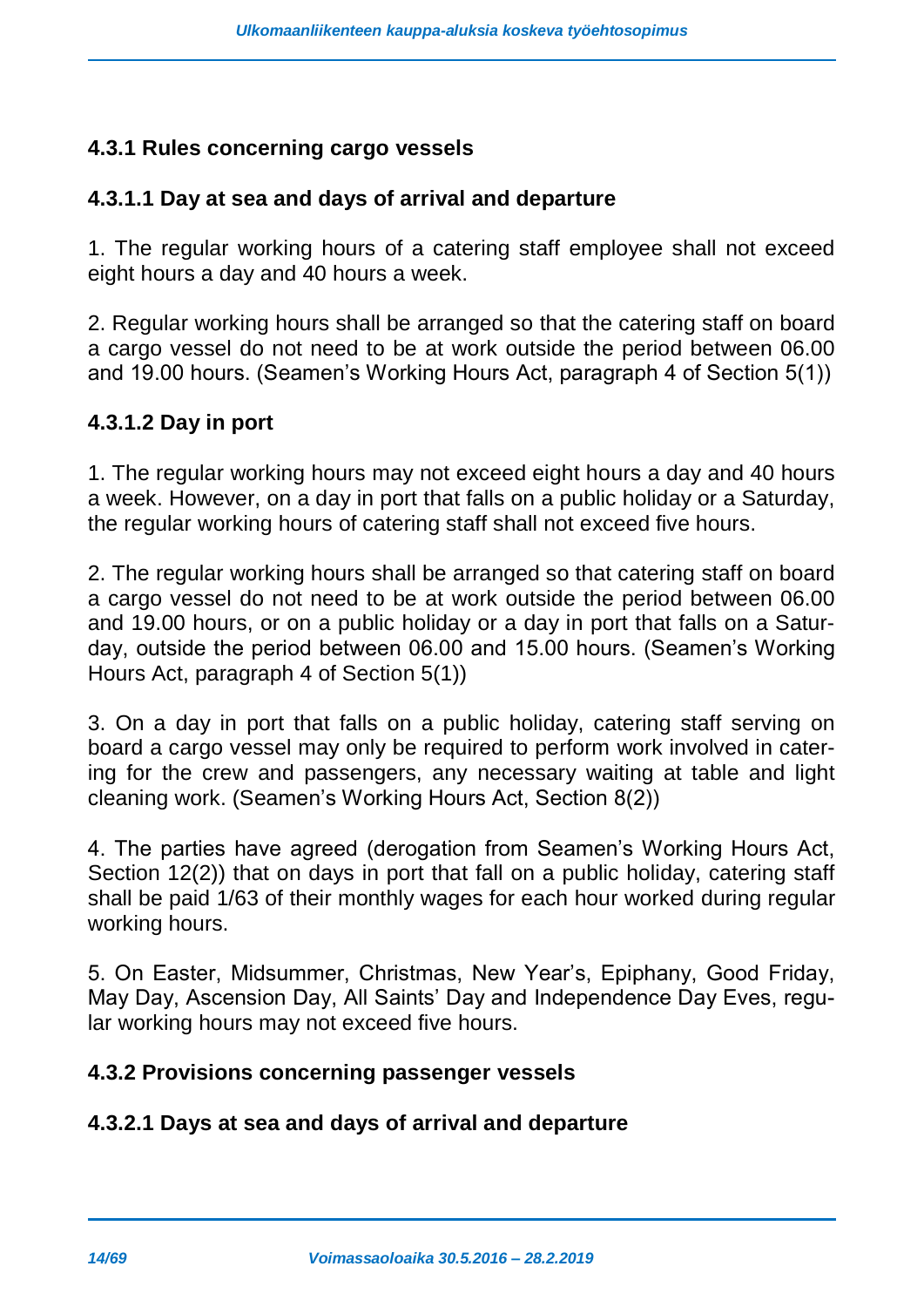1. The regular working hours of a catering staff employee shall not exceed eight hours a day and 40 hours a week.

2. Regular working hours shall be arranged so that catering staff on board a passenger vessel do not need to be at work over a period of more than 14 hours a day (Seamen's Working Hours Act, paragraph 3 of Section 5(1)).

3. By way of derogation from the above provision, the parties have agreed that the regular working hours of catering staff may be divided into no more than two parts during a day, so that the employees will have an uninterrupted rest period of at least eight hours a day. This requires that the matter is handled on board the vessel in the order defined in the Act on Co-operation within Undertakings.

#### **4.3.2.2 Day in port**

1. The regular working hours may not exceed eight hours a day and 40 hours a week. However, on a day in port that falls on a public holiday or a Saturday and when there are no passengers on board, the regular working hours of catering staff shall not exceed five hours.

2. Regular working hours shall be arranged so that catering staff on board a passenger vessel do not need to be at work over a period of more than 14 hours a day (Seamen's Working Hours Act, paragraph 3 of Section 5(1)).

3. However, when there are no passengers aboard a passenger vessel on a day in port, the period referred to above shall not exceed 12 hours and shall end before 19.00 on any weekday other than a Saturday and before 15.00 on any public holiday or Saturday. (Seamen's Working Hours Act, Section 5(2).)

4. On a day in port that falls on a public holiday and when there are no passengers on board, an employee may only be required to perform work involved in catering for the crew and passengers, any necessary waiting at table and light cleaning work. (Seamen's Working Hours Act, Section 8(2).)

5. The parties have agreed (derogation from Seamen's Working Hours Act, Section 12(2)) that on days in port that fall on a public holiday, catering staff shall be paid 1/63 of their monthly wages for each hour worked during regular working hours.

6. On Easter, Midsummer, Christmas, New Year's, Epiphany, Good Friday, May Day, Ascension Day, All Saints' Day and Independence Day Eves, regular working hours may not exceed five hours.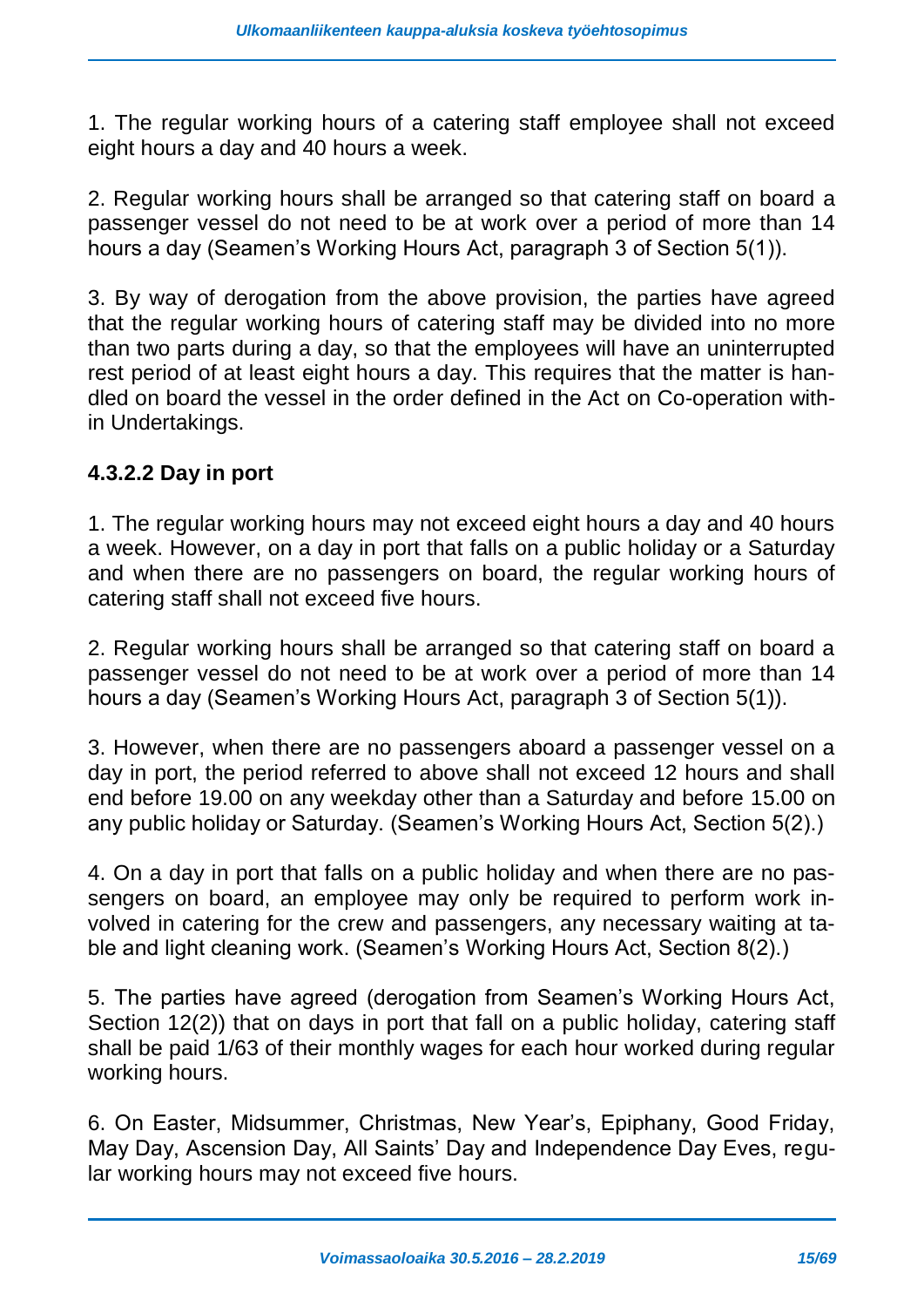#### **4.3.2.3 Working hours of security guards**

1. The regular working hours of a security guard shall not exceed eight hours a day and 40 hours a week. During days at sea and in port and days of arrival or departure, regular working hours may be arranged in two parts.

### <span id="page-15-0"></span>**4.4 Working hours of day workers (not applicable to lowtonnage vessels)**

#### **4.4.1 Day at sea**

1. The regular working hours of a day worker shall not exceed eight hours a day and 40 hours a week. (NB: Section 5).

2. On All Saints' Day, day workers shall not be required to perform ship duties as regular work.

3. On Easter, Midsummer, Christmas and New Year's Eves, overtime remuneration shall be granted for all work performed after 12.00. (Working hours correspond to the length of mornings on normal weekdays, e.g. 07.00–08.00 and  $08.30 - 12.00 = 4.5$  hours.)

4. The regular working hours shall be arranged so that day workers do not need to be at work on a day at sea outside the period between 06.00 and 18.00 hours.

5. On a day at sea that falls on a Saturday, day workers' working time lasts three hours and the working hours shall be arranged during the period between 06.00 and 12.00 hours. The foregoing overtime work shall be remunerated with a special compensation in accordance with Section 14 of the Seamen's Working Hours Act.

6. In addition to the provisions in Section 5, day workers are entitled to compensation when they, based on agreement, work for more than three hours on a Saturday. Based on agreement, day workers may work up to eight hours on public holidays provided they are remunerated with compensation.

#### **4.4.2 Day of arrival**

1. The regular working hours of a day worker shall not exceed eight hours a day and 40 hours a week. (NB: Section 6).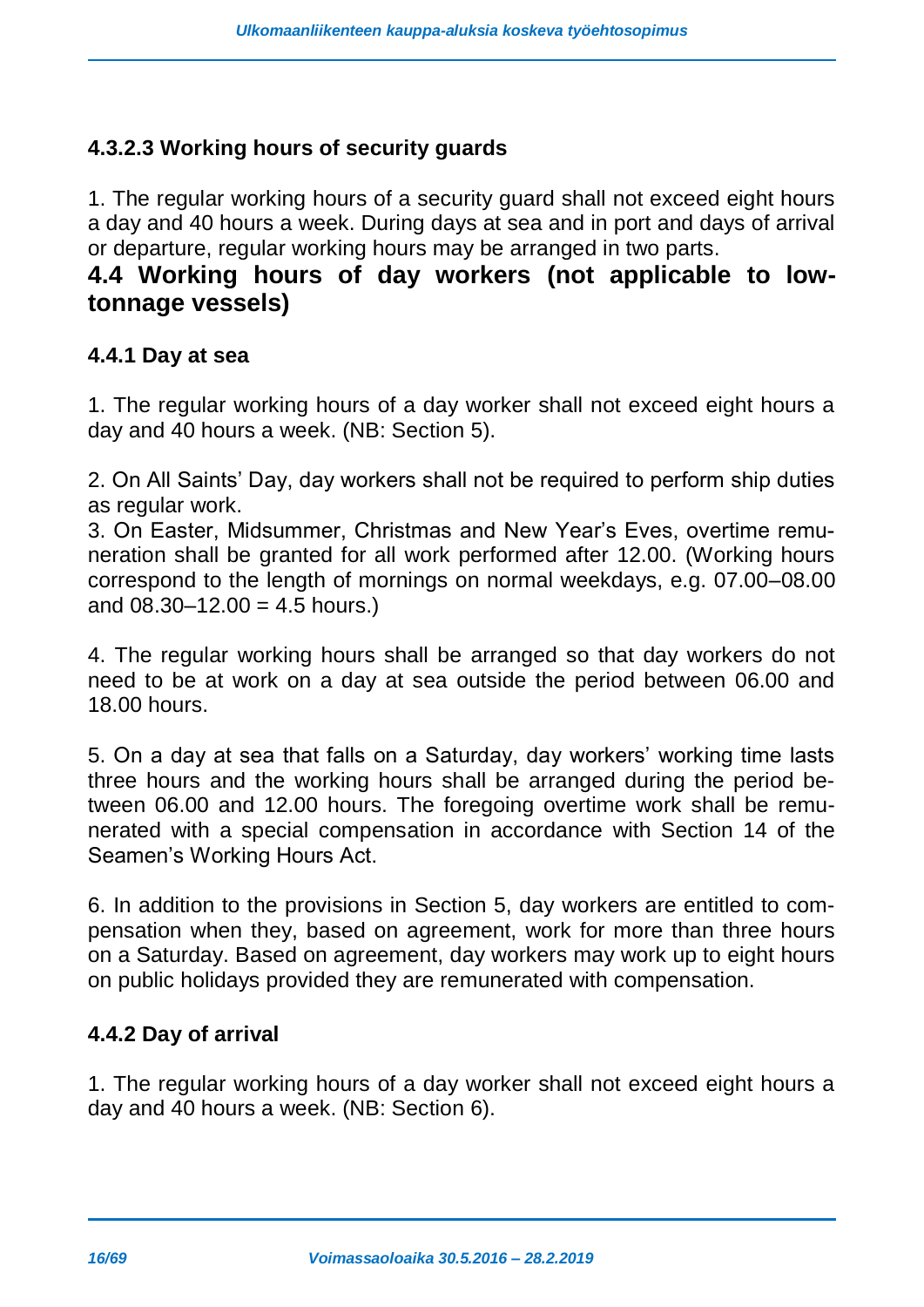2. Apart from mooring the vessel, regular working hours shall be arranged as a continuous and uninterrupted period. This limitation shall not apply to interruptions due to meal and coffee breaks.

3. On Epiphany, Good Friday, May Day, Ascension Day and All Saints' Day Eves, regular working hours shall not exceed eight hours. Overtime remuneration shall be granted for all work exceeding three hours, apart from mooring the vessel and the related work. If the vessel arrives before 12.00, regular working hours shall be arranged during the period between 06.00 and 12.00, and if the vessel arrives after 12.00, during the period between 06.00 and 18.00.

4. On Easter, Midsummer, Christmas and New Year's Eves, overtime remuneration shall be granted for all work performed after 12.00.

5. On All Saints' Day, day workers shall not be required to perform ship duties as regular work.

6. On a day of arrival that falls on a Saturday, day workers' working time lasts three hours and the working hours shall be arranged during the period between 06.00 and 12.00 hours. The aforementioned overtime work shall be remunerated with a special compensation in accordance with Section 14 of the Seamen's Working Hours Act.

#### **4.4.3 Day of departure**

- 1) The regular working hours of a day worker shall not exceed eight hours a day and 40 hours a week. (NB: Section 5).
- 2) Apart from the work related to unmooring and making the vessel seaworthy, regular working hours shall be arranged as a continuous and uninterrupted period. This limitation shall not apply to interruptions due to meal and coffee breaks.
- 3) On Easter, Midsummer, Christmas and New Year's Eves, overtime remuneration shall be granted for all work performed after 12.00.
- 4) On All Saints' Day, day workers shall not be required to perform ship duties as regular work.
- 5) On a day of departure that falls on a Saturday, day workers' working time lasts three hours. The foregoing overtime work shall be remunerated with a special compensation in accordance with Section 14 of the Seamen's Working Hours Act.

#### **4.4.4 Day in port**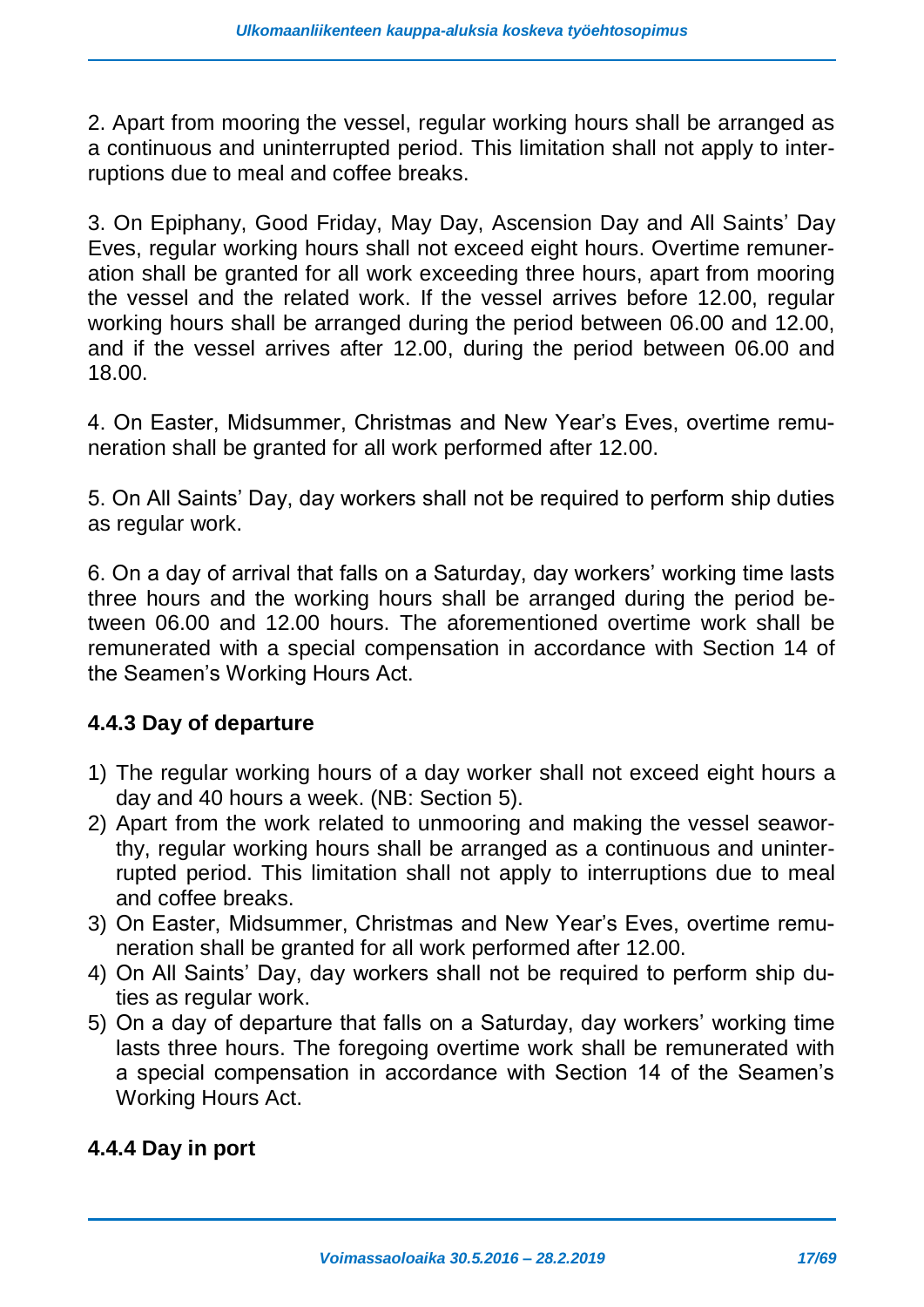- 1) The regular working hours of a day worker shall not exceed eight hours a day and 40 hours a week.
- 2) On All Saints' Day, day workers shall not be required to perform ship duties as regular work.
- 3) Overtime remuneration shall be paid for work performed on days in port that fall on a Saturday.
- 4) On a day in port, regular working hours shall be arranged so that day workers do not need to be at work outside the period between 06.00 and 18.00 hours.
- 5) On Easter, Midsummer, Christmas, New Year's, Epiphany, Good Friday, May Day, Ascension Day, All Saints' Day and Independence Day Eves, ordinary working time is three hours and it shall be arranged during the period between 06.00 and 12 hours, except when the aforementioned eves fall on a Saturday, in which case overtime remuneration shall be paid for the work performed.

#### **4.4.5 Day workers' working hours on public holidays and Saturdays on passenger vessels**

To enhance the rotation system, day workers on passenger vessels shall also be given the opportunity to work eight hours on public holidays, eves and Saturdays provided they are remunerated with compensation. Such working hours shall be arranged in no more than two parts during a day. However, deck ratings shall not be required to perform ship maintenance work, e.g. chipping of rust, painting and other comparable tasks, as ordinary ship duties during the period between 18.00 and 06.00.

#### **4.4.6 Day workers' shift work**

1. When a day worker has been assigned watch duties for a period shorter than a day, the provisions on seamen's working hours regarding day workers shall apply to the day worker's regular working hours.

2. After the vessel arrives in port, an employee who works as a shift and day worker on alternate voyages shall, in terms of compensation provisions, maintain the position he or she had when the vessel arrived until a new voyage from the port begins.

### <span id="page-17-0"></span>**4.5 Watch-keeping in port (not applicable to low-tonnage vessels)**

Notwithstanding the above provisions on the arrangement of working hours, the regular working hours may also be arranged during the period between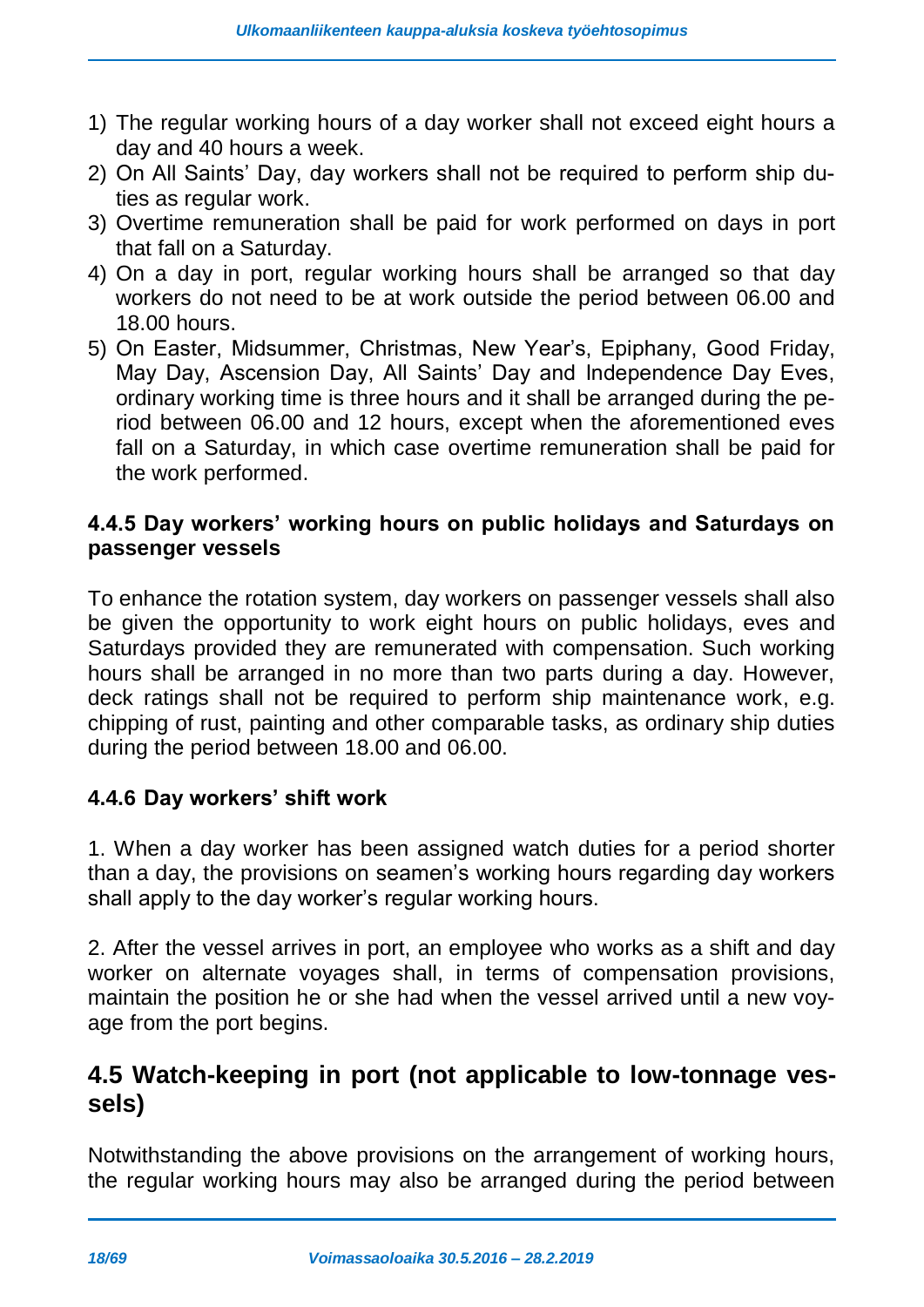18.00 and 06.00 hours for the purpose of watch-keeping in port on any other weekday than Saturday. (Seamen's Working Hours Act, Section 5(3).)

### <span id="page-18-0"></span>**4.6 Overtime remuneration (not applicable to low-tonnage vessels)**

#### <span id="page-18-1"></span>**4.6.1 Overtime remuneration proper (Seamen's Working Hours Act, Section 13)**

#### **4.6.1.1 Overtime compensation payable in cash**

The hourly overtime compensation payable in cash for overtime worked on a weekday shall be at least 1/102 of the employee's monthly wage and for overtime worked on a public holiday at least 1/63 of the employee's monthly wage.

#### **4.6.1.2 Bases for remuneration**

The overtime remuneration shall be determined on the basis of monthly wage. (= basic wage / increased basic wage and possible seniority allowances. When employees are paid an ocean allowance and/or oil transport allowance, these allowances shall also be taken into account when determining the amount of overtime remuneration.)

#### **4.6.1.3 Conversion of overtime into free time**

See Rotation system (Section 5).

#### **4.6.2 Overtime remuneration in the form of compensation**

#### **4.6.2.1 Statutory compensation (Seamen's Working Hours Act, Section 12(2))**

For work performed during regular working hours on a Saturday, Midsummer Eve, Christmas Eve when it falls on a weekday, and on a public holiday, an employee is entitled to compensation that corresponds to the time used for work.

#### **4.6.2.2 Provision on working hours**

The regular working hours of an employee shall not exceed 40 hours in a week (from Monday to Friday) so that the part exceeding 38 hours (two hours) is remunerated in the form of compensation.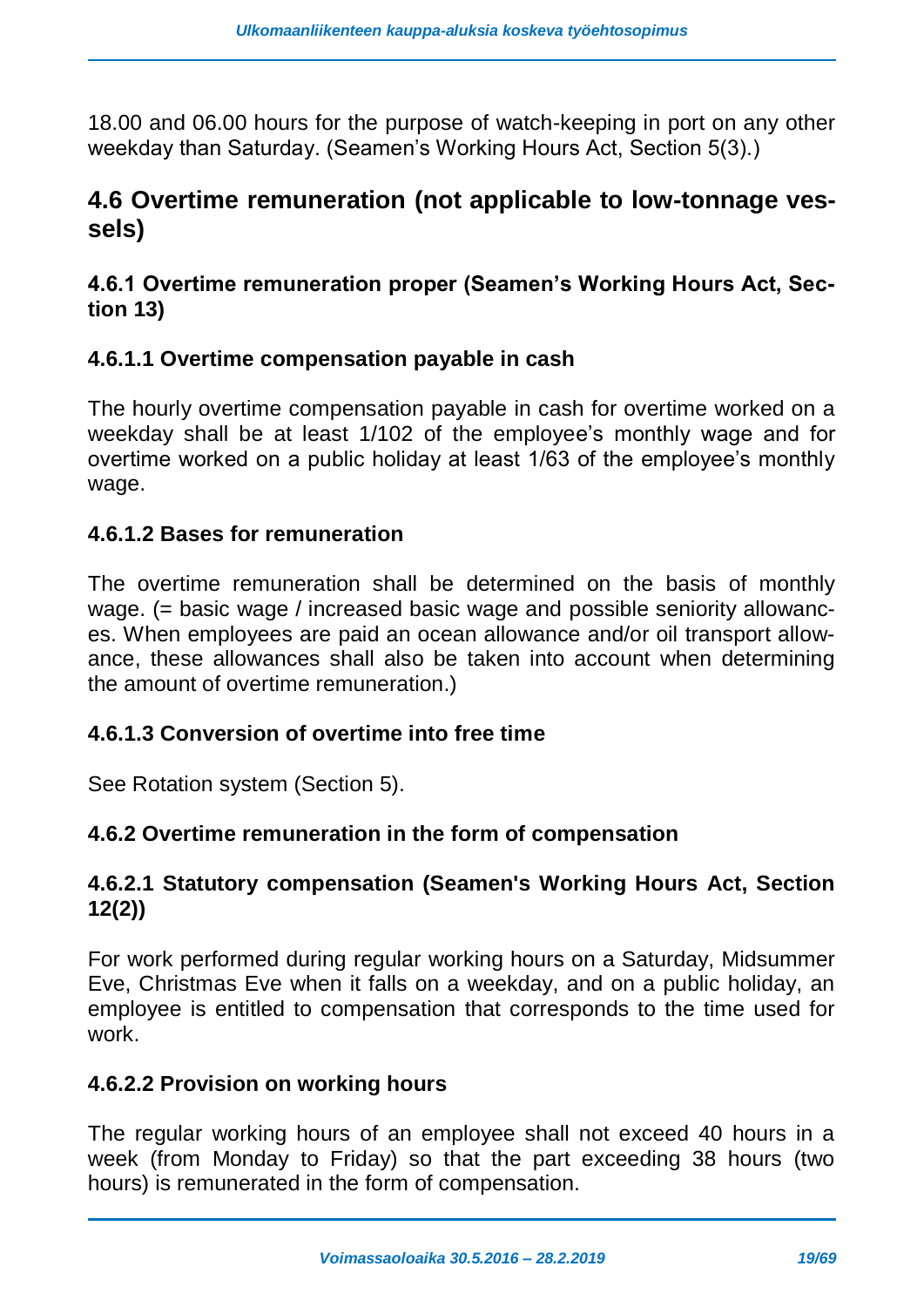#### **4.6.2.3 Additional compensation**

#### *1) Day at sea*

1. In addition to the statutory compensation, an employee is entitled to an additional compensation of eight hours per day at sea that falls on a public holiday.

#### *2) Day of arrival and/or departure*

2. On days of arrival and departure that fall on a public holiday, additional compensation shall be granted for an hour per each three-hour period or part thereof that the vessel is at sea.

3. When a cargo vessel's arrival and departure both fall on a public holiday, the time in port shall be treated as time at sea if an employee on duty is prevented from leaving the vessel.

4. On passenger vessels, on days of arrival and/or departure that fall on a public holiday, time in port shall be treated as time at sea if an employee on duty is prevented from leaving the vessel.

5. Time at sea is considered to begin when a vessel is cast off for departure from the port berth where it was moored, or if the vessel has been moored somewhere else than at a berth, time at sea is considered to begin when the vessel casts off from such other location. Time at sea is considered to end when a vessel is moored in the above-mentioned locations or when a vessel is at anchor provided it is possible to go ashore from the vessel.

6. If the vessel stays in the afore-mentioned location for no more than three hours, the formation of additional compensation is not interrupted.

#### **4.6.3 The use of statutory and additional compensation**

1. When previously earned compensation is used in the form of free time on shore, a maximum of eight hours is deducted from the compensation for each weekday off other than a Saturday.

2. When the compensation earned is granted in the form of free time in port, the compensation shall be granted in periods of four or eight hours.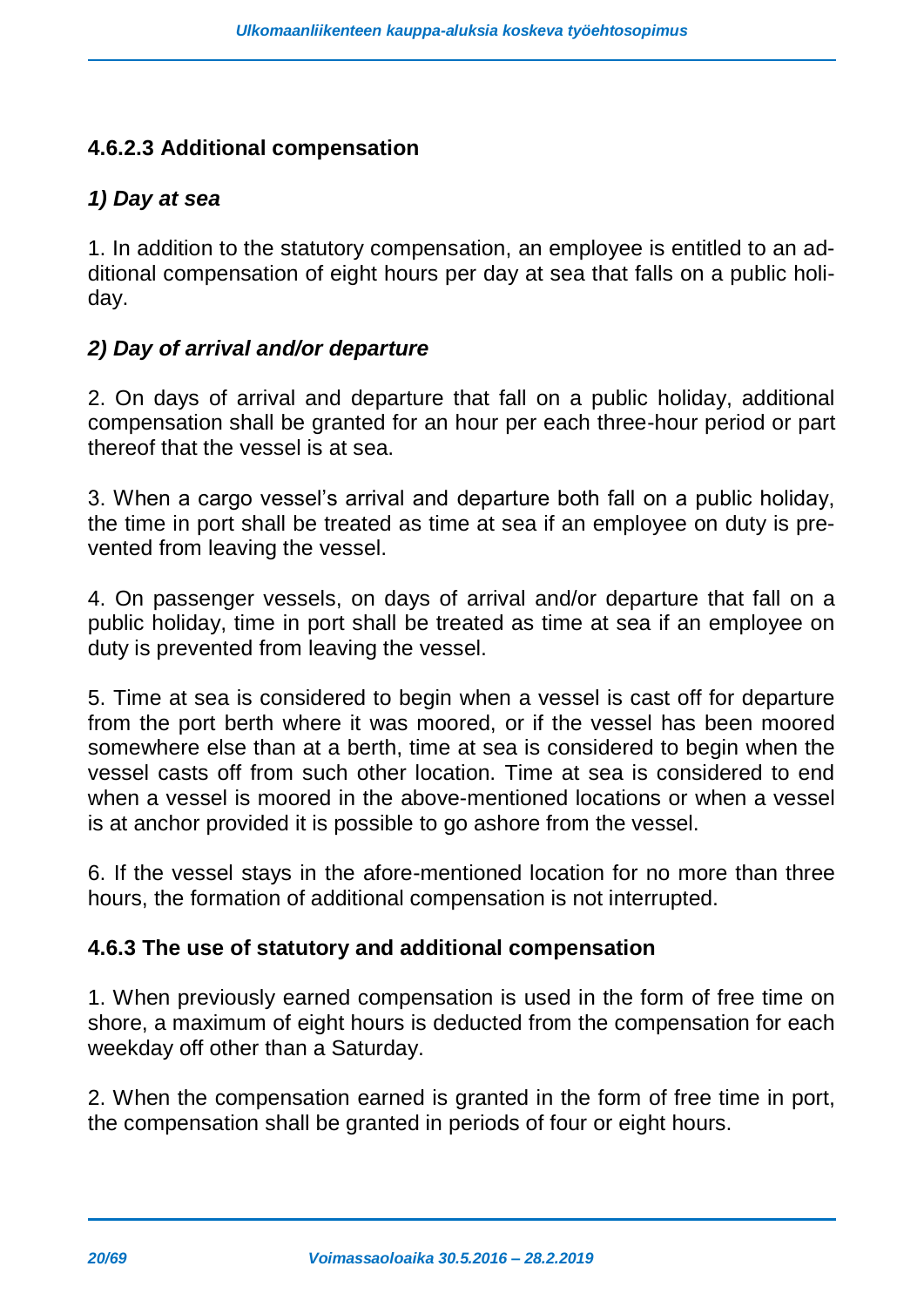3. However, on Epiphany, Good Friday, May Day, Ascension Day, Independence Day and New Year's Eves, no more than three hours shall be deducted from the compensation.

4. When the aforementioned days off are used, the provisions of the Seamen's Annual Holidays Act (433/1984) regarding the port in which holiday shall be granted and the notifications given to employees about the dates of holiday shall apply where appropriate. However, this shall not apply to compensation under paragraph 2 of Section 14(1) of the Seamen's Working Hours Act that shall, in addition to the rotation system, be granted as free time in port in the employee's home country or, subject to agreement to that effect, in a foreign port, for which purpose the free time shall be at least as long as the hours of work entitling the employee to compensation.

#### **4.6.4 The payment of statutory and additional compensation**

1. If it is agreed that the compensation is payable in cash, the compensation shall amount to at least 1/164 of an employee's monthly wage for each hour.

2. When employment ends, all unpaid compensations shall be paid so that one day's wage is paid for each 6.5 hours that entitle the employee to compensation.

#### **4.6.4.1 Bases for remuneration**

1. When an employee has during his or her employment performed work that entitles to a higher wage scale rate, the employee shall in situations referred to in paragraphs 1 and 3 of Section 14(1) of the Seamen's Working Hours Act be remunerated with compensation that is based on the wage of the title corresponding to the work in which the employee has earned the compensation.

2. When calculating the compensation, account shall be taken of the same allowances as those included when calculating holiday pay. When an employee has been entitled to allowances only for a part of the time, the allowances will be taken into account in proportion to the allowances paid during the time.

### <span id="page-20-0"></span>**4.7 Working hours on low-tonnage vessels**

#### **4.7.1 Day in port**

1. The vessel is in port during the entire day (from (00.00 to 24.00 hours).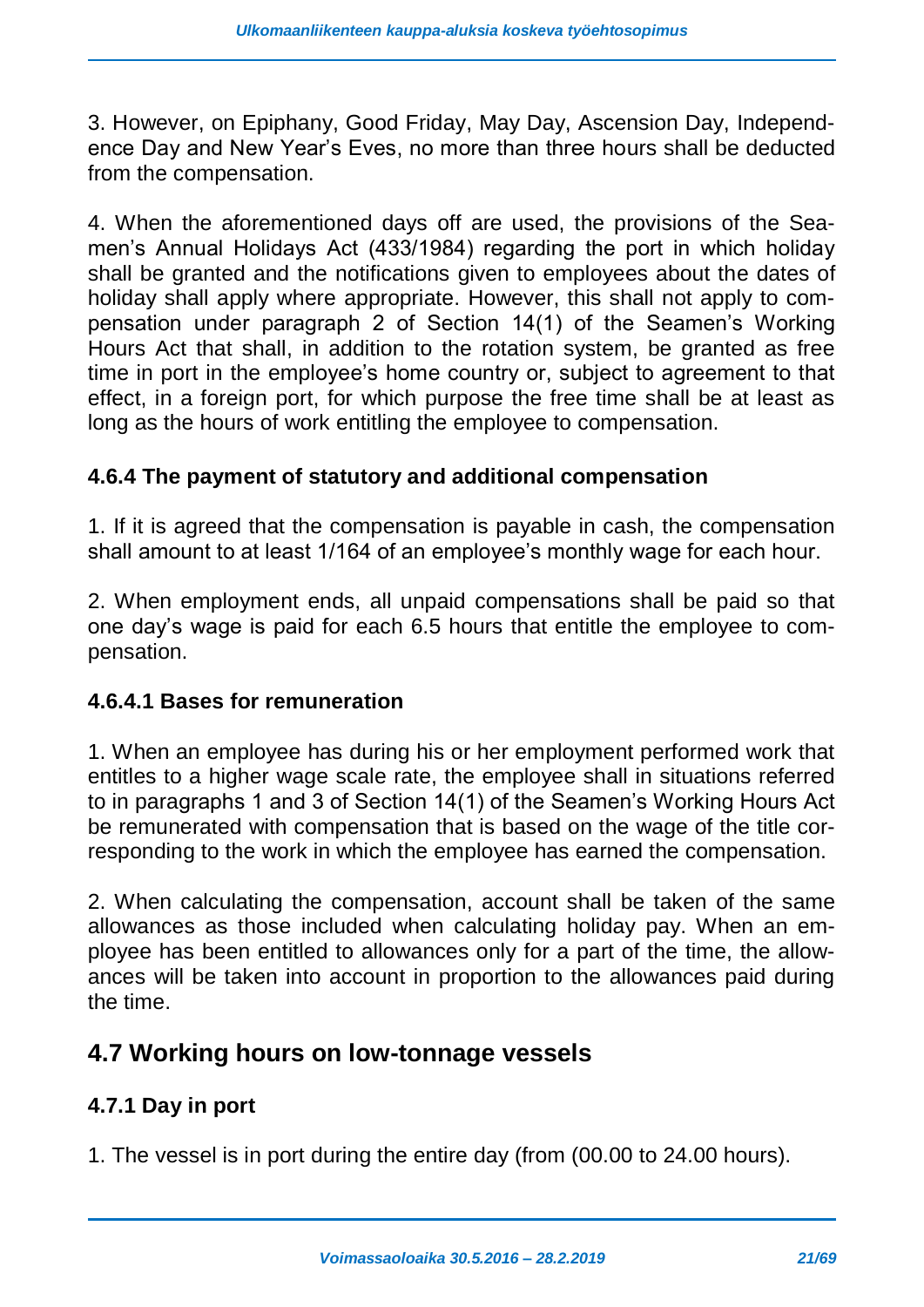2. From Monday to Thursday, daily working hours are eight hours. Overtime remuneration shall be granted for all work exceeding eight hours. On Fridays, the daily working hours are six hours, and overtime remuneration shall be granted for all work exceeding six hours. Overtime remuneration shall be paid for all work performed on Saturdays and public holidays.

3. During a day in port, regular working hours must, in accordance with section 5 of the Seamen's Working Hours Act, fall between 06.00 and 18.00 hours. Overtime remuneration shall always be paid for all work performed between 18.00 and 06.00 hours.

4. Should an employee wish to take time off between the hours of 06.00 and 18.00 during a day in port falling on a weekday other than Saturday in order to attend to personal business, and this is agreed with the employer, one day off shall be deducted for a full working day taken off in port, and half a day off shall be deducted for half a working day taken off in port.

#### **4.7.2 Days at sea, days of arrival and departure**

1. Regular working hours shall not exceed eight hours on all weekdays or 56 hours over the course of a calendar week. In addition, the daily working hours included in the guaranteed wage shall not exceed 10 hours per day or 65 hours per week.

#### **4.7.3 Division of the regular working hours of catering staff**

1. Unless otherwise specified in the present agreement, the regular daily working hours of catering staff may be divided into no more than two parts.

#### **4.7.4 Fire, rescue and other safety drills**

1. In addition to the specific provisions regarding fire, rescue and other safety drills on board, measures shall be taken to carry these out in such a way as to limit as far as possible their impact on routine work tasks and employees' rest periods, and to avoid causing fatigue.

#### **4.7.5 Overtime**

1. Overtime remuneration, as specified in Appendix 1, shall be paid for all work exceeding the daily working hours.

2. Should the working hours exceed 65 hours over the course of a calendar week, and overtime remuneration has not been paid as per the rule regarding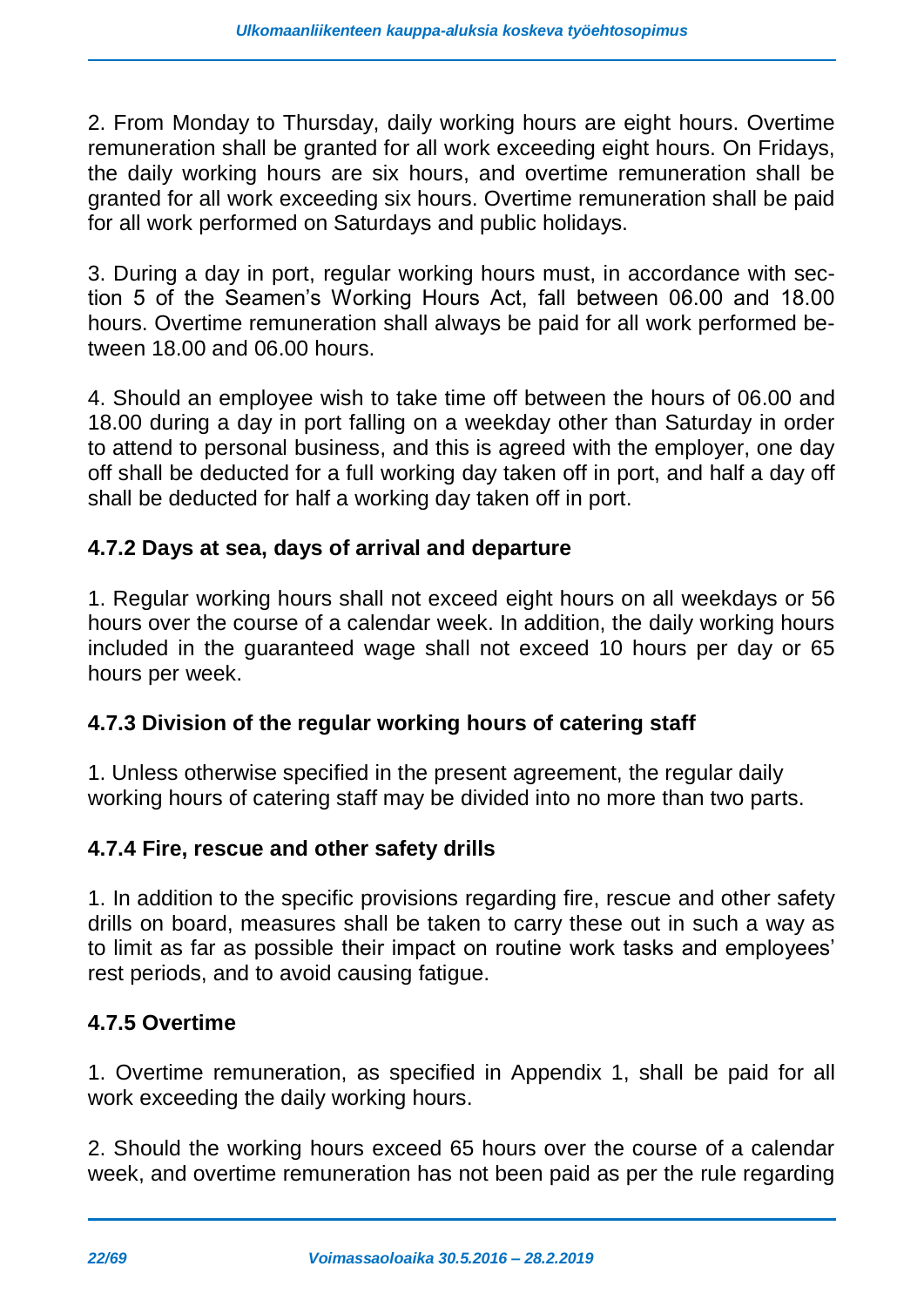daily working hours, overtime remuneration, as specified in Appendix 1, shall be paid for such work.

3. Instructions regarding the adaptation of working hours: see Appendix 6.

#### **4.7.6 Rest periods**

1. Employees shall be granted rest periods in accordance with the Seamen's Working Hours Act. Employees shall in addition be granted a meal break of no less than 20 minutes every six hours. This break shall be considered included in working hours, when work is being performed without the usual meal and coffee breaks.

#### <span id="page-22-0"></span>**4.8 Meals, meal times and breaks**

1. The employer is required to organise three meals and snacks a day for the employees. The food shall be nutritious, varied, tasty, sufficient in quantity, and of a high quality.

2. The social partners in the maritime sector consider it necessary that meal and coffee breaks should be organised in ports within the following time limits, unless there are special reasons preventing this:

| breakfast / coffee breakfast | 06.30 - 08.30 |
|------------------------------|---------------|
| lunch                        | 11.00 - 13.00 |
| afternoon coffee             | 15.00 - 16.30 |
| dinner                       | 16.30-18.30   |

3. Meal breaks may be shortened to a minimum of a half an hour and their starting times changed by a maximum of one hour. The meal system shall be drafted jointly by the representatives of the vessel's different departments and the chief steward and approved by the shipmaster, and it shall be displayed in a visible location in the dining area.

4. Those in charge of supervising work on the vessel and the chief steward shall together, when necessary, plan a meal system that is appropriate and creates as little disturbance as possible, and they shall also communicate the meal breaks to the vessel's shopkeepers, stowage personnel etc. When necessary, meals should be served in several sittings (half-hour turns). If for some reason (e.g. special port conditions) it is necessary to deviate from the ordinary meal system, the kitchen staff and those most closely responsible for supervising the different staff groups shall be notified as soon as possible.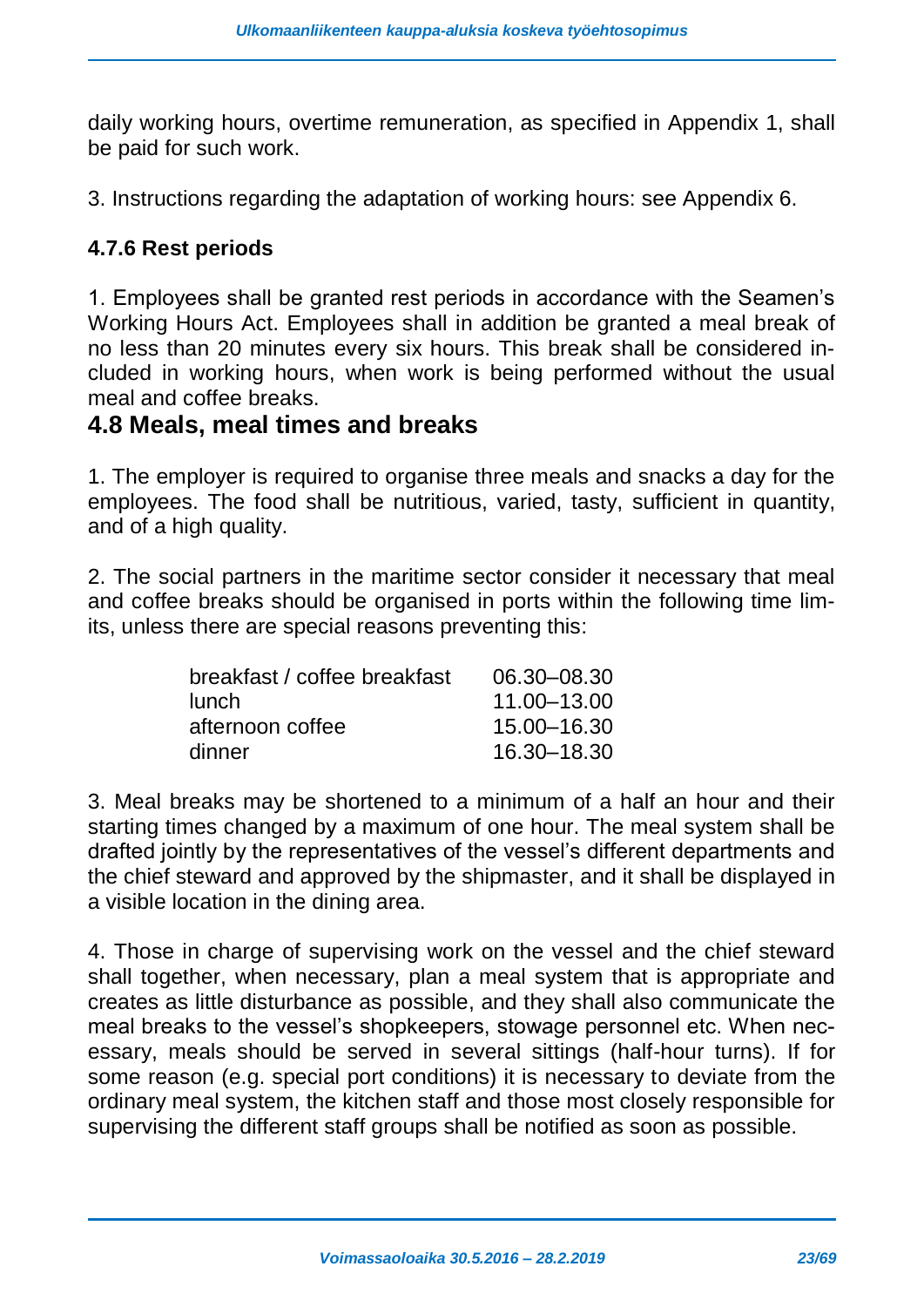5. If an employee is required to work overtime during the period between 18.00 and 06.00, the employee shall have a ten-minute break after every two hours of work and the break shall be counted as working time. After every four hours of work, the employee shall have a half-hour coffee break that is not counted as working time. This shall not apply to emergency and safety duty.

6. If a cargo vessel arrives in port on a public holiday or an eve of a public holiday and the vessel berths before 10.00, afternoon meals are served according to the same procedure as on public holidays or on the eves of public holidays when the vessel is in port. This shall also apply to anchorages and berths where the vessel is loaded or unloaded.

7. The Seamen's Working Hours Act includes provisions on minimum periods of rest, entering the rest periods in the relevant registers, and participation in fire-fighting, rescue and other safety drills.

### <span id="page-23-0"></span>**4.9 Estimated time of departure of a vessel**

1. The time of departure of a vessel shall be notified on a notice board or display located near the shore gangway, if possible at least four hours before the estimated time of departure. However, this provision shall not apply to vessels that operate a scheduled service.

### <span id="page-23-1"></span>**5 ROTATION SYSTEM**

### <span id="page-23-2"></span>**5.1. The rotation system (not applicable to low-tonnage vessels)**

### <span id="page-23-3"></span>**5.1.1 General**

1.A rotation system means a system in which the employees' on-duty and offduty shifts are repeated as regularly as possible.

2. The employer drafts a detailed proposal for the implementation of the rotation system, and the employer's representative and the crew's representative / shop steward shall agree on the proposal in accordance with the provisions below.

3. If the employer and the crew are unable to reach a consensus on the rotation system, the matter shall be resolved in negotiations between the parties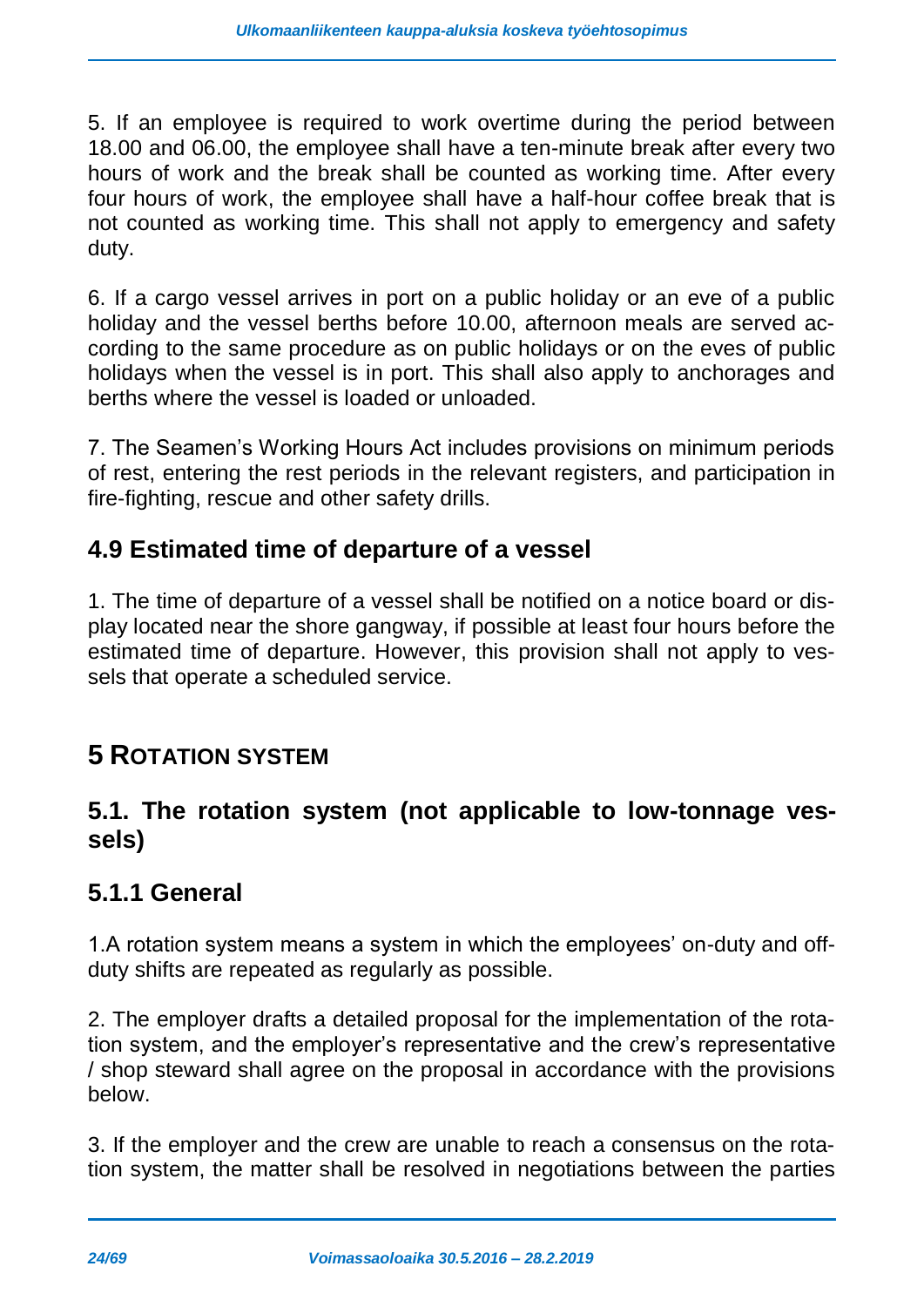to the Collective Agreement, in accordance with the negotiation procedure laid down in the Collective Agreement.

4. A register shall be kept of the rotation system in accordance with the provisions on the working hour register in the Seamen's Working Hours Act. The agreed rotation system shall also be displayed in a suitable location where it can be seen by those whom it concerns.

### <span id="page-24-0"></span>**5.1.2 Rotation on cargo vessels**

1. The minimum ratio used in the implementation of the rotation system shall be 2:1 - 1:1 (time unit of work: time unit of free time). The implementation of the rotation system shall take account of the vessel's service schedule and traffic area which means that work should be arranged so that an on-duty shift lasts no more than four to five months. Derogations from this are allowed if an employee suffers from an unexpected illness, starts studying or completes compulsory military training or if some other comparable event takes place. Derogations are also allowed when a vessel is in an overseas port and is due to arrive in a port from which the journey home is less costly or easier to arrange.

2. To implement the rotation system, the use of overtime hours accumulated during the pay period or the working period preceding an off-duty period and holiday days that have been accumulated and become due on the basis of the Seamen's Annual Holidays Act and the Collective Agreement shall be allowed in addition to the use of statutory compensation, additional compensation and compensation based on shortened working hours. However, such compensation shall be granted in accordance with the provisions of the Seamen's Working Hours Act.

3. The regularity of the rotation system may vary depending on the season, the type of the vessel, and the route, but the aim shall nevertheless be to divide compensations and annual holidays into sensible periods, taking into account the vessel's location and the employees' possible homeward journeys.

4. Overtime remuneration shall be payable in cash or, subject to the employee's consent, granted in the form of free time. If the rotation system so requires, overtime hours may be converted into compensation. In such cases, one hour of overtime work on a weekday shall correspond to 1.4 hours of free time and one hour of overtime work on a public holiday to 2.0 hours of free time.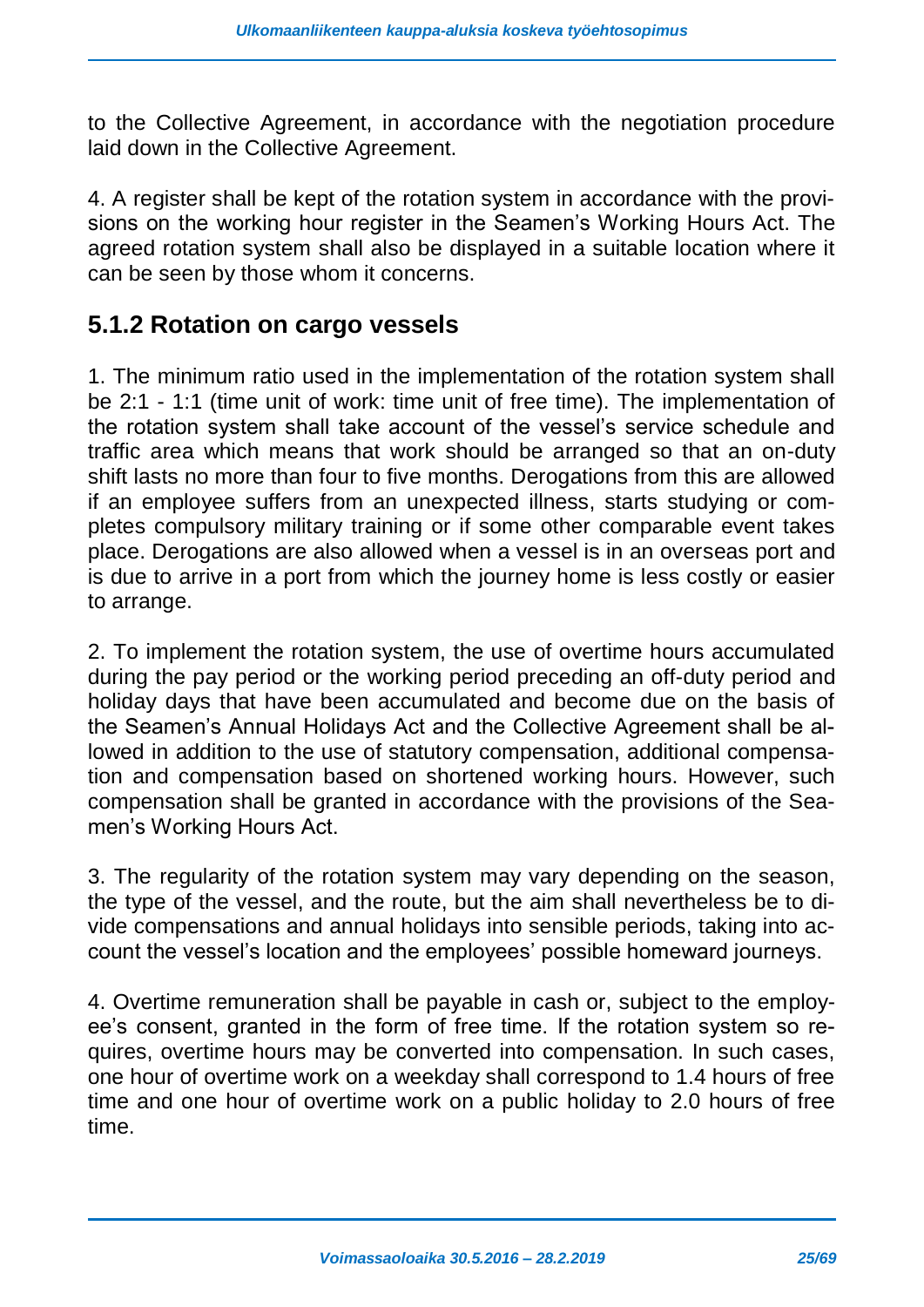5. If the off-duty shift of a Finnish employee begins in a foreign port and the journey to Finland requires more than 12 hours of travelling, the off-duty shift is considered to begin at 24.00 on the day following the day on which the journey begins. In other cases, the off-duty shift is considered to begin at 24.00 on the day on which the journey begins. Unless otherwise agreed, an employee shall return to work after an off-duty shift so that he or she can begin the journey back to the vessel within his or her regular working hours.

### <span id="page-25-0"></span>**5.1.3 Rotation on passenger vessels**

#### **5.1.3.1 General**

1.A 1:1 rotation system shall be followed on the vessel. In the rotation system, an off-duty shift is as long as an on-duty shift.

2. To implement the rotation system, the use of overtime hours accumulated during the pay period or the working period preceding an off-duty period and holiday days that have been accumulated and become due on the basis of the Seamen's Annual Holidays Act and the Collective Agreement shall be allowed in addition to the use of statutory compensation, additional compensation and compensation based on shortened working hours. However, such compensation shall be granted in accordance with the provisions of the Seamen's Working Hours Act. When overtime is converted into free time, one hour of overtime work on a weekday shall correspond to 1.4 hours of free time and one hour of overtime work on a public holiday to 2 hours of free time.

3. Those hours of overtime work that are not needed to implement the rotation system are remunerated in accordance with the overtime remuneration provisions of this Collective Agreement (Section 4.6.1.1). On an employee's request, these overtime hours shall be converted into free time in accordance with Section 5.3.1.2. Granting such additional free time shall not create a need for additional labour.

4. To balance off-duty and on-duty shifts, additional labour may be employed when necessary. The need may arise due to, for example, holidays, training, and illnesses.

5. The parties recommend that the 1:1 rotation system be implemented through periods that do not on average exceed two weeks (two weeks on duty : two weeks off duty). Derogations from this are allowed based on a mutual agreement between the relevant employees. However, the employer's representative shall confirm such arrangements.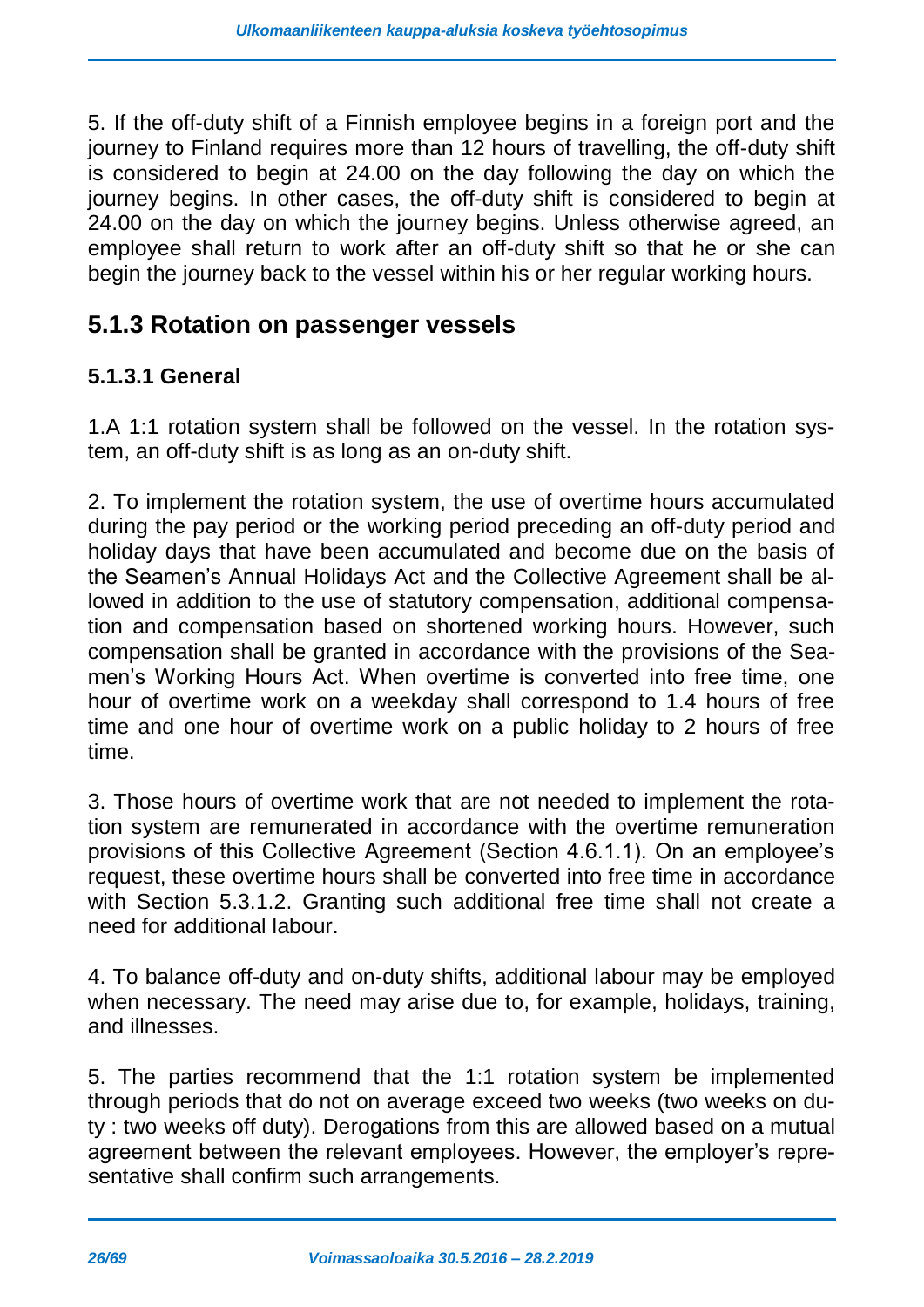#### **5.1.3.2 Miscellaneous provisions concerning SEASONAL TRAFFIC**

1. A 1:1 rotation system will be followed on vessels engaged in seasonal traffic. The rotation system may be implemented so that the on-duty shift is longer than the off-duty shift; however, the duration of an on-duty shift shall not exceed 14 days, and the combined total duration of the off-duty shifts shall be equal to the duration of the on-duty shifts. During the sailing season, a rotation system of at least 2:1 shall be applied.

2. If the parties so agree, the rotation system may be implemented by granting some of the off-duty shifts as free time outside the sailing season as soon as the season ends by prolonging the employment. For this purpose, the following may be used:

1) statutory and additional compensations, compensations based on shortened working hours, and holiday days that have accumulated and become due on the basis of the Seamen's Annual Holidays Act and the Collective Agreement;

2) overtime hours that are not needed to implement the rotation system, converted to free time so that one hour of overtime work on a weekday corresponds to 1.4 hours of free time and one hour of overtime work on a public holiday corresponds to 2.0 hours of free time.

### <span id="page-26-0"></span>**5.2 The rotation system on low-tonnage vessels**

#### **5.2.1 General**

1. A register shall be kept of the rotation system. The agreed rotation system shall also be displayed in a suitable location where it can be seen by those whom it concerns.

2. A 1:1 (one period on duty, one period off duty) or 2:1 (two periods on duty, one period off duty) rotation system shall be implemented by department or by occupational category. During the period from June to August, however, a 1:1 rotation system shall be followed. Each department and occupational group decides which rotation system to implement.

3. If the employer and the crew are unable to reach a consensus on the rotation system, the matter shall be resolved in negotiations between the parties to the Collective Agreement, in accordance with the negotiation procedure laid down in paragraph 15.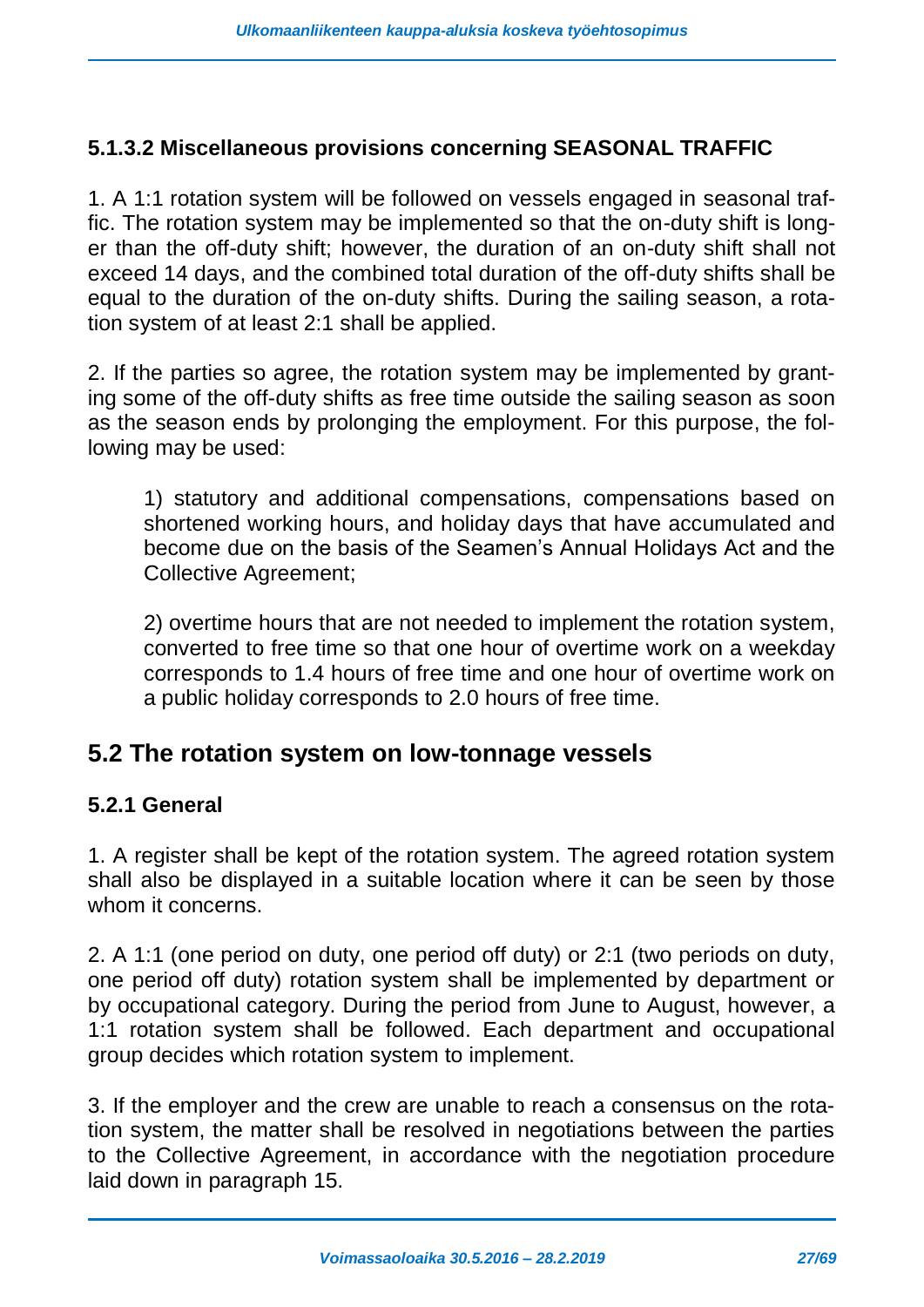4. The duration of a working period shall not exceed eight weeks. In longdistance traffic the duration shall not exceed 16 weeks.

5. In order to implement the rotation system, 0.45 days off (2:1 rotation system) or 0.8 days off (1:1 rotation system) shall be granted for each day on board the vessel. During an off-duty shift, one day off granted in the above manner shall be subtracted for each off-duty shift day.

6. When paying accumulated days off in cash upon the end of the employment relationship or exceptionally at another time during the employment relationship, daily wage shall be calculated by dividing the guaranteed wage (including seniority allowances) by 30. The same formula shall be used when calculating the remuneration for other paid time off, e.g. sick leave pay.

7. In order to implement the rotation system, the use of holiday days that have been accumulated and become due on the basis of the Seamen's Annual Holidays Act shall be allowed, given that the provisions of the Seamen's Annual Holidays Act are followed. During the June-August period, the rotation system shall include one continuous period of paid time off of no less than 30 days' duration.

8. If work is carried out on a rotation day, this shall result in time off in accordance with the formulae in Appendix 6.

#### **5.2.2 The beginning and end of an off-duty shift in a foreign port**

1. If the off-duty shift of a Finnish employee begins or ends in a foreign port, the relevant provisions contained in section 7 of the Seamen's Annual Holiday Act (433/84) shall be followed.

# <span id="page-27-0"></span>**6 ABSENCE**

### <span id="page-27-1"></span>**6.1 50th and 60th birthday**

An employee whose employment has lasted an uninterrupted minimum of three years is entitled to one extra day of paid leave for his or her  $50<sup>th</sup>$  and 60<sup>th</sup> birthday. The same benefit may be granted to an employee who has served on board a vessel in the Finnish merchant fleet for at least ten years, provided that his or her employment has continued for an uninterrupted period of six months immediately prior to the birthday.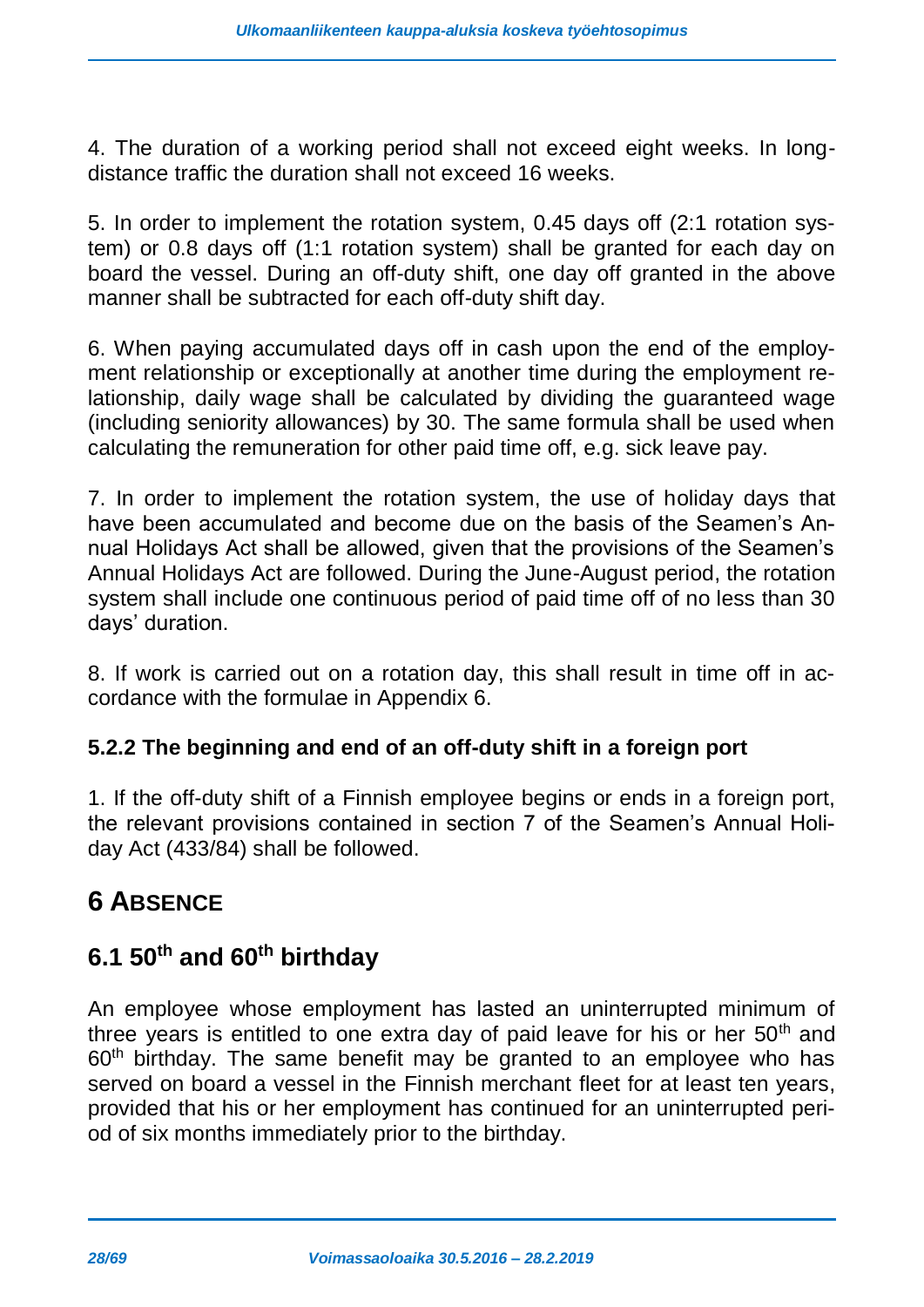### <span id="page-28-0"></span>**6.2 Sudden illness, funeral and employee's own wedding**

1. In case of a sudden illness of a family member, an employee is entitled to a short temporary paid leave of a maximum of three days. A similar leave of a maximum of two days shall also be granted to an employee for attending the funeral of a close relative and for his or her own wedding.

2. In the situations referred to in this Section, leave shall be granted on condition that it is feasible in each case considering the nature of the tasks of the employee in question.

3. The term close relative means an employee's spouse or cohabiting partner, registered partner, children, spouse's or cohabiting partner's children, registered partner's children, and parents as well as the parents of an employee's spouse, cohabiting partner or registered partner, and an employee's siblings.

4. Cohabiting partner refers to partners who live in a shared household in a relationship resembling marriage.

### <span id="page-28-1"></span>**6.3 Care of a child with a severe illness**

1. An employee whose child has a severe illness as defined in the government decision (130/85) (on the allowance for the care and rehabilitation of a child with a severe illness) has the right to be absent from work to participate in the care, rehabilitation, or care guidance of a child, as defined in the said government decision, after having in advance agreed on the absence with the employer.

#### <span id="page-28-2"></span>**6.4 Participation in union activities**

1. If a member of the Finnish Seamen's Union is elected as a delegate to the Union Congress or as a member of the Union's General Council or Executive Committee, the employer shall, subject to the provisions below, grant the employee unpaid leave for any necessary meeting trips whenever it is possible without undue detriment.

2. In each case separately, an agreement may be made with the employee in question to deduct the leave granted from previously earned compensations or other free time. It is also possible to use days of annual holiday for this purpose.

### <span id="page-28-3"></span>**6.5 Sick leave, maternity and paternity leave**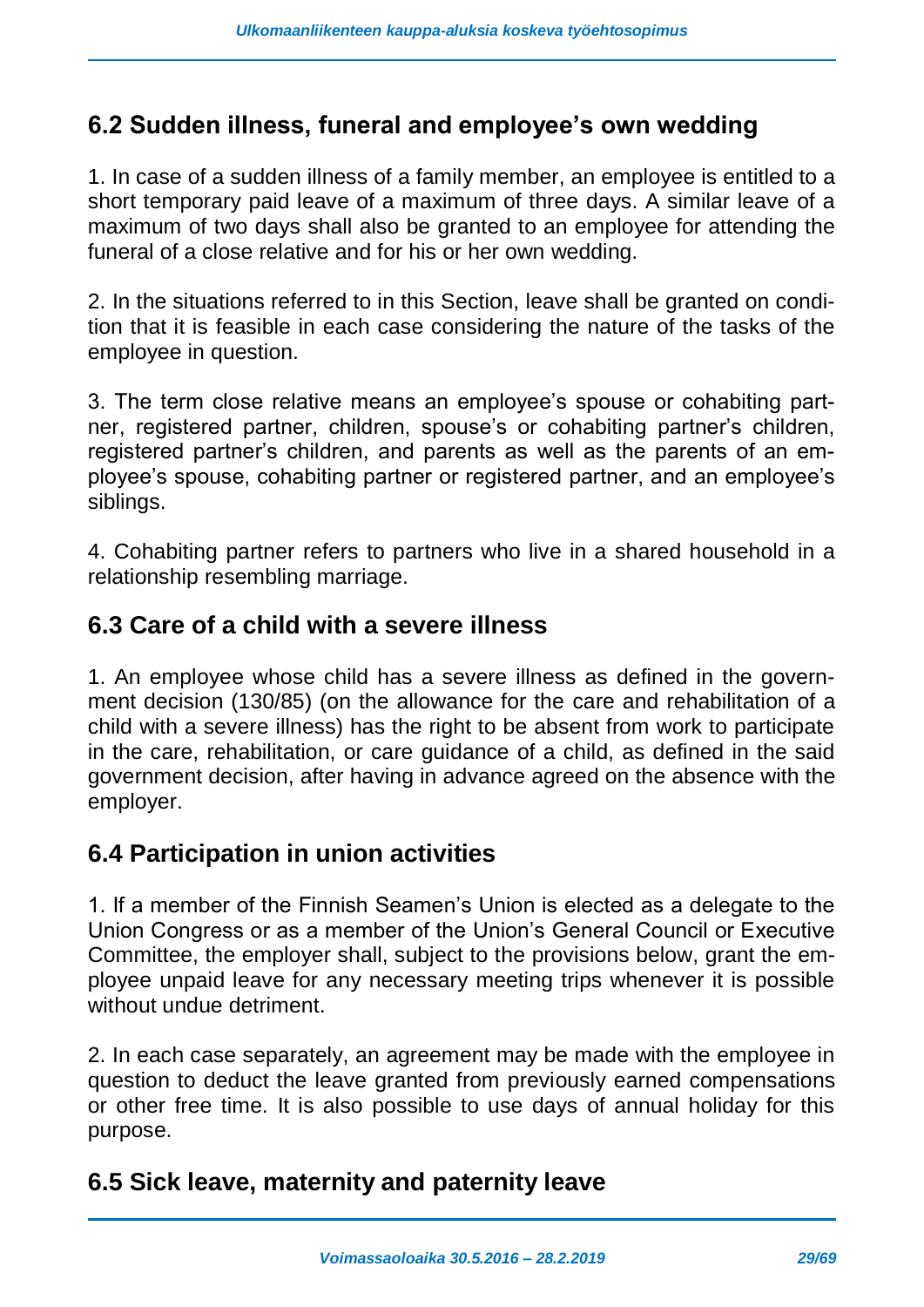1. An employee who is unable to carry out his or her work tasks as a result of illness, injury or accident shall be entitled to sick leave pay during this period for maximum of 60 days. An employee who is unable to carry out his or her work tasks as a result of illness, injury or accident at the time the employment relationship ends shall be entitled to compensation equalling the sick leave pay, if he or she had been entitled to the latter in case of a continued employment relationship.

2. An employee entitled to maternity allowance has the right to receive wages for 78 weekdays starting from the beginning of the maternity allowance period (maternity leave).

3. An employee on paternity leave shall be paid for 12 days the difference between his wages and the paternity allowance under the Health Insurance Act.

### <span id="page-29-0"></span>**7 PROVISIONS CONCERNING ANNUAL HOLIDAYS**

### <span id="page-29-1"></span>**7.1 General**

1. Annual holiday is accrued in accordance with the Seamen's Annual Holiday Act (433/84) as subsequently amended.

2. After employment exceeding five years, the duration of annual holiday is 16 working days for a full holiday credit period.

3. An employee who has been employed for 60 months on the same shipowner's or group's passenger vessels engaged in seasonal traffic is entitled to 2.67 working days of annual holiday for each holiday credit month.

4. An employee who is unable to work as a result of childbirth, illness or accident at the time his or her annual holiday or a part thereof begins or during his or her annual holiday, the holiday shall, at the request of the employee, be postponed to a later date. The employee is, at his or her request, entitled to change the timing of the annual holiday or a part thereof if it is known that the employee will, during the annual holiday, have to be hospitalized or undergo other comparable treatment during which he or she is unable to work. This right is also applicable to the annual holiday days provided for in the Collective Agreement.

5. If the calculation of the duration of the holiday period yields a number that is not a whole number, any part of a day shall be considered a full holiday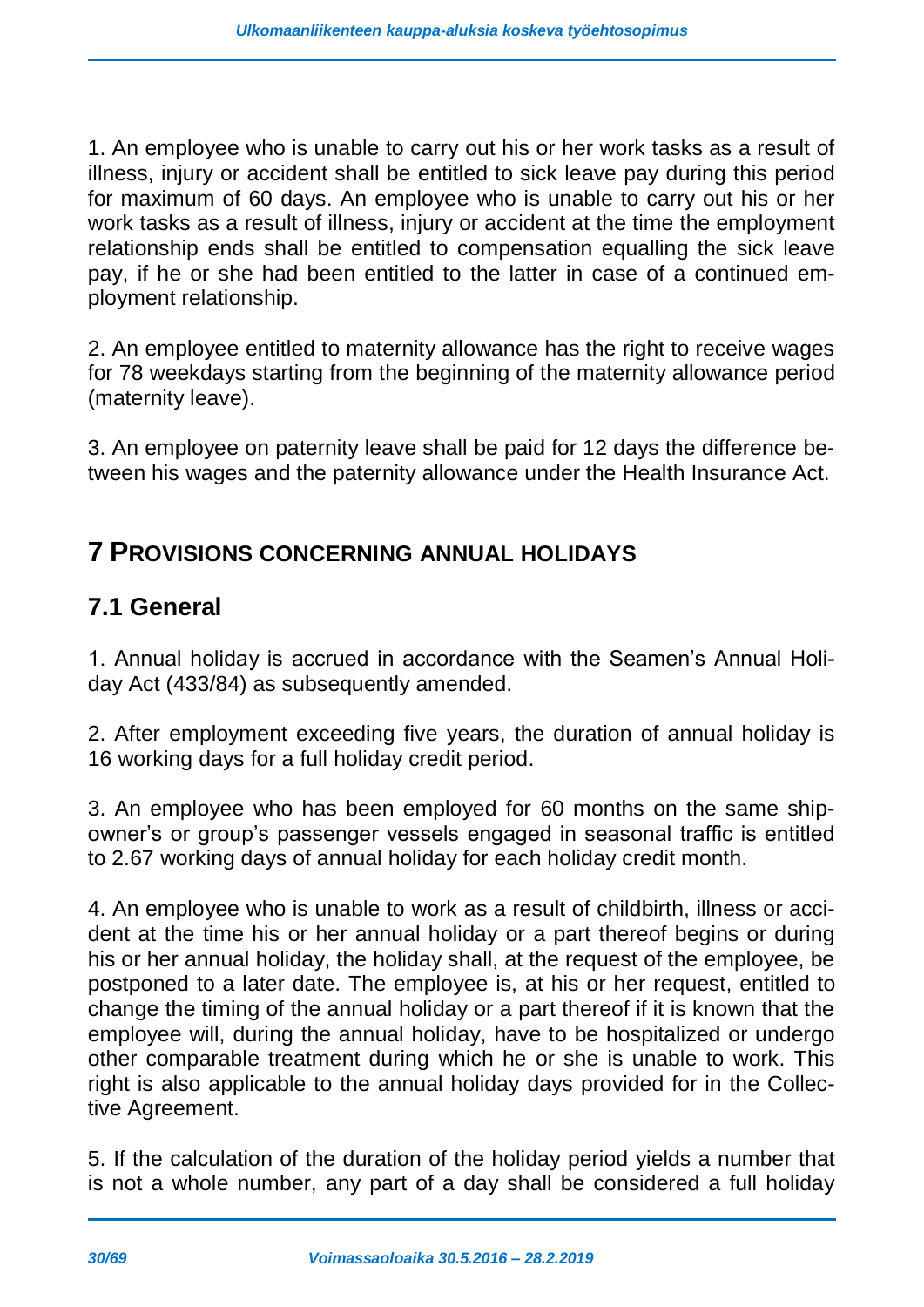day. If an employee receives holiday compensation equivalent to annual holiday pay at the time his or her employment relationship ends and if the calculated number of holiday days is not a whole number, any part of a day shall be considered a full holiday day.

### <span id="page-30-0"></span>**7.2 Holiday pay (not applicable to low-tonnage vessels)**

1. Holiday pay shall be calculated based on the wage the employee receives at the time when the annual holiday begins. If the employee has during the holiday credit period temporarily worked a minimum total of one month in tasks with a higher wage scale rate, the holiday pay / holiday compensation shall be increased proportionately.

2. The holiday pay comprises the wage scale rate and any qualification and seniority allowances. The holiday pay will also include oil transport allowance, ocean allowance, uniform allowance, passenger vessel allowance, large vessel allowance, common duty allowance and war risk zone allowance in proportion to the amounts paid during the holiday credit period.

3. Service allowances paid per on-duty shift on passenger vessels shall also be taken into account when calculating the holiday pay.

4. Any other relevant provisions of this Collective Agreement shall apply to the compensation of fringe benefits during annual holidays. (24.2)

### <span id="page-30-1"></span>**7.3 Holiday pay on low-tonnage vessels**

1. Annual holiday pay shall be calculated by multiplying the employee's average daily pay by the number of holiday days. The average daily pay is calculated by dividing the employee's guaranteed wage, including seniority allowances, by 30, and multiplying the result by 1.18.

2. Holiday pay shall include the guaranteed wage and possible seniority allowances. The calculation shall also include so-called fixed allowances in proportion to the amount of such allowances paid during the holiday determination period.

3. Fringe benefit compensation shall also be paid for the duration of the annual holiday, in accordance with Appendix 1. Fringe benefits shall also be paid for Sundays, religious holidays, Independence Day, Midsummer Eve and May Day as well as Christmas Eve and Easter Saturday. Fringe benefit compensation shall however not be paid for off-duty periods under the rotation system.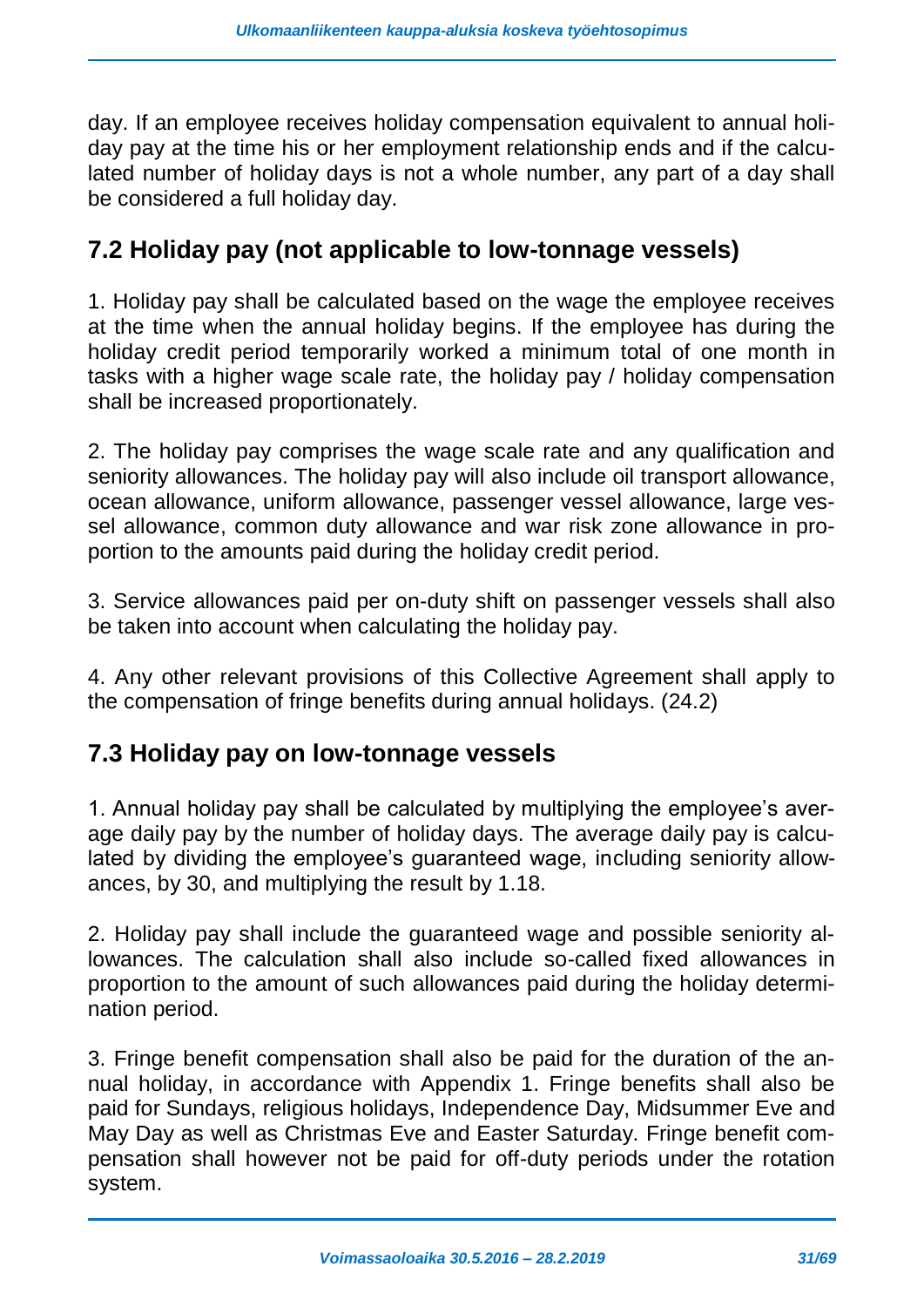# <span id="page-31-0"></span>**7.3 Holiday bonus**

1. An employee entitled to annual holiday based on the Seamen's Annual Holiday Act receives 50% of his or her holiday pay as a holiday bonus (when calculating the holiday bonus, fringe benefits are included).

2. The holiday bonus is calculated based on the increased daily wage (Section 13(2) of the Seamen's Annual Holiday Act) and fringe benefits that have not been increased.

3. Holiday bonus is paid on the same pay day as holiday pay.

4. If annual holiday is divided, the corresponding amount of holiday bonus is paid at the start of each holiday period in accordance with the above provisions.

5. An employee who has been employed for a full season on a vessel engaged in seasonal traffic is entitled to a holiday bonus at the end of his or her employment.

# <span id="page-31-1"></span>**8 TRAVEL**

### <span id="page-31-2"></span>**8.1 General**

1. At the beginning of employment, the employer shall reimburse travel expenses in Finland for the journey from the place of residence to the vessel.

2. A substitute employee's travel expenses in Finland and abroad shall be reimbursed by the employer at the beginning and end of employment, based on the home–vessel–home principle. The homeward journey shall be made without undue delay.

### <span id="page-31-3"></span>**8.2 Reimbursement of travel expenses (not applicable to lowtonnage vessels)**

1. When an employee is sent to serve on a vessel or away from the vessel, the employer shall pay the travel expenses and ensure the employee receives reasonable nutrition during journeys exceeding six hours. In such cases, relevant travel expenses shall be reimbursed based on an invoice.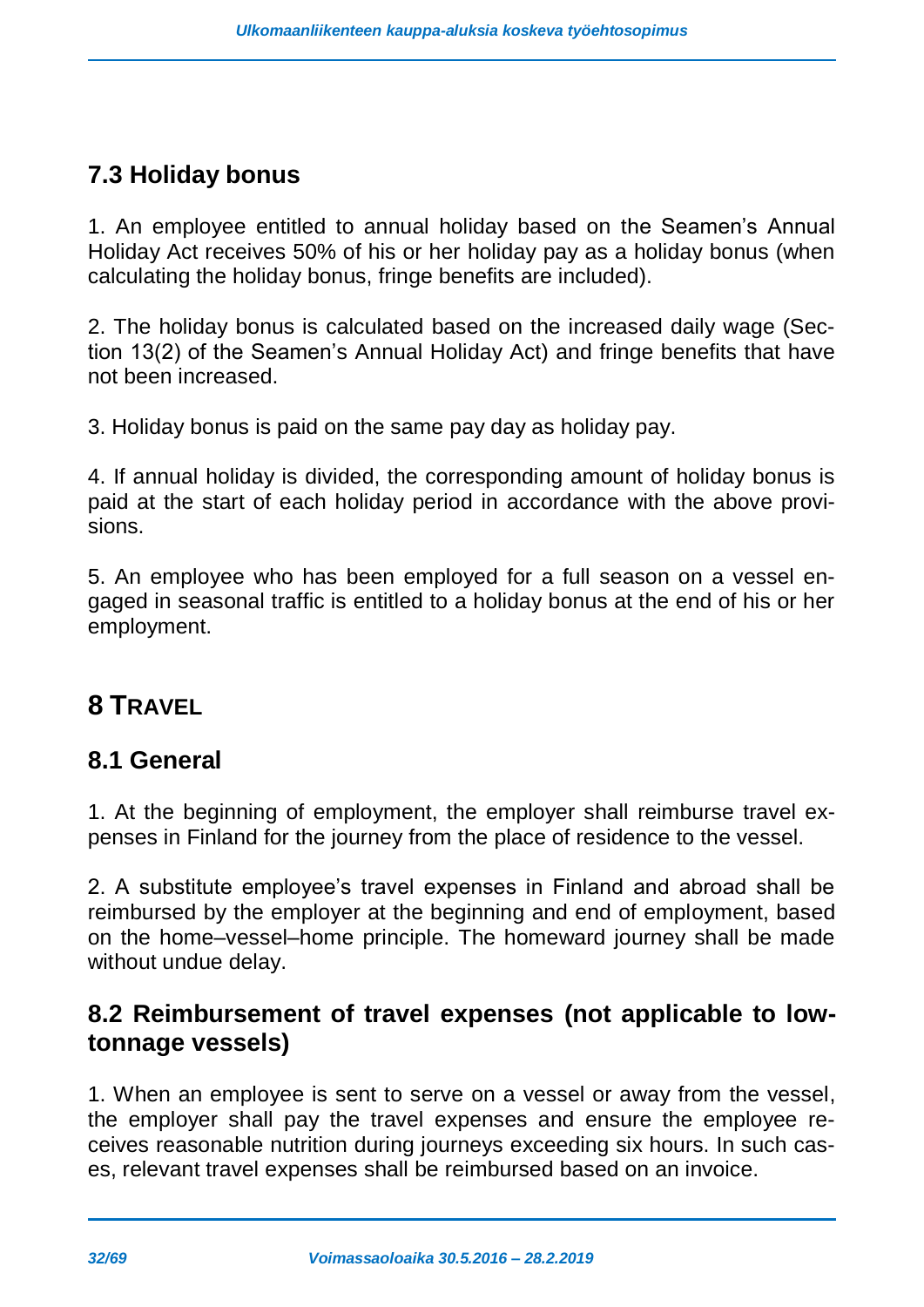2. If an employee is required to travel by ship or rail at night, the employee is entitled to reimbursement for a second-class berth ticket or, if there is no second class, for a berth ticket in economy or equivalent class, provided sleeping accommodation is available and has actually been used.

3. As regards trips at the expense of the shipowner, the chief steward is entitled to travel in the first or equivalent class when travelling by rail or ship and in tourist or economy class when travelling by plane. If the journey takes place abroad, he or she is entitled to travel in a class that in those conditions corresponds to the aforementioned class. Relevant travel expenses shall be reimbursed based on an invoice.

4. When an employee uses his or her own car, the expenses shall be reimbursed according to the bus fare. The use of a taxi shall be allowed to a reasonable extent (see the appendix on wages) when travelling between a bus terminal, railway station or airport and port in the following cases:

- There is no bus connection.
- The employee has been asked to return to the vessel at a time of day when no public transport is available.
- The employee and the shipmaster or shipowner have agreed on the use of a taxi in advance.

5. The taxi fare shall be reimbursed only on the basis of a receipt or, exceptionally, some other reliable account.

### <span id="page-32-0"></span>**8.3. Reimbursement of travel expenses on low-tonnage vessels**

1. When an employee is required by the employer to travel on a day preceding a day on which the employee is scheduled to come to work and the travel in question has begun before 21.00 hours, such a day shall be considered half a working day and the day on which the employee comes to work shall be considered a full working day.

2. As regards trips at the expense of the shipowner, employees are entitled to travel in the first or equivalent class (Cook Steward) / in second class (crew) when travelling by rail or ship and in tourist or economy class when travelling by plane. If the journey takes place abroad, he or she is entitled to travel in a class that in those conditions corresponds to the aforementioned class.

3. Reasonable travel and meal expenses shall be reimbursed based on an invoice or on the general principles of the state regarding the reimbursement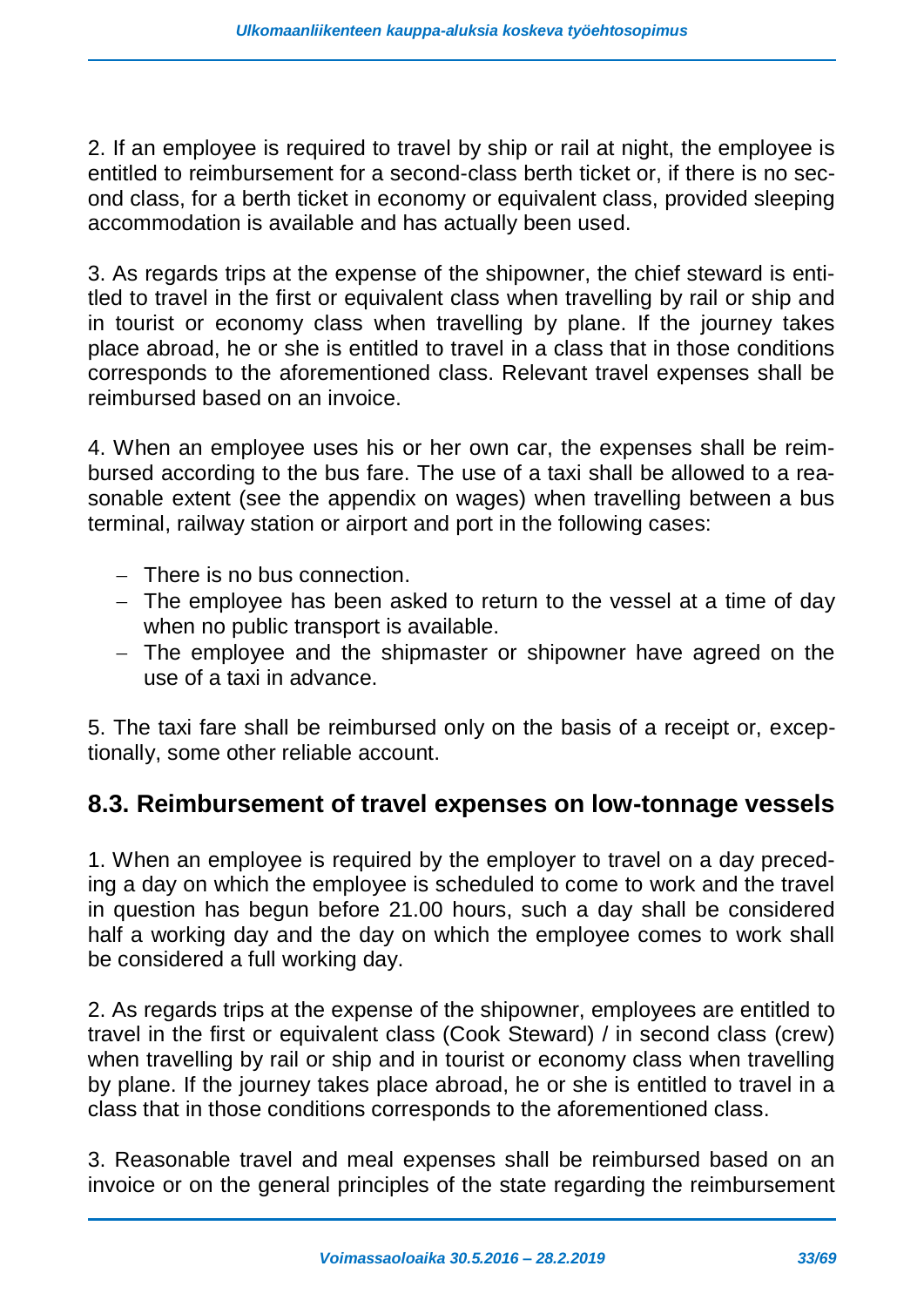of travel expenses. The aforementioned principle can also be when docking or to reception supervisors of newbuildings, if meals are not served on board the vessel. The use of a taxi shall be allowed to a reasonable extent when travelling between a bus terminal, railway station or airport and port if public transport is not available or the travel in question takes place at a time of day when no such transport is available.

4. An employee wishing to take advantage of the right to a free homeward journey provided for in the Act on Maritime Labour Agreements shall inform the shipowner of this intention long enough in advance so as to allow for a sufficient amount of time for a substitute to be sent to the vessel.

5. During air travel undertaken at the expense of the shipowner, the employee is entitled to bring a maximum of 30 kg of luggage for personal use. Luggage exceeding this weight shall be paid for by the employee. In the case of luggage transported on behalf of the shipowner the latter shall pay any charges for excess weight.

### <span id="page-33-0"></span>**8.4 Holiday travel**

1. An employee returning to work after an annual holiday, compensatory free time, a rotation system off-duty shift or sick leave is entitled to reimbursement by the employer for a train, bus, ship or a reduced-price air ticket for the return journey from the place of residence in Finland to the vessel. When a reduced price is not available, the employee shall be reimbursed for an economy class air fare.

2. Unless otherwise provided in the Seamen's Annual Holiday Act, an employee is entitled to a free homeward journey if he or she has made a written agreement with the shipowner to return to work on a vessel engaged in crosstrade traffic at the shipowner's expense after his or her annual holiday. Reasonable accommodation and food expenses during the journey are reimbursed based on invoices.

3. Unless the employer and an employee have made some other agreement in advance, a cargo vessel employee returning to work after an annual holiday, compensatory free time, an off-duty shift as referred to in the rotation system or a sick leave shall be reimbursed the taxi fare between the bus terminal, railway station or the airline city terminal (or airport if that is closer) in the place where the employee is returning to work and the port or the employee's home in his or her place of domicile in the following situations: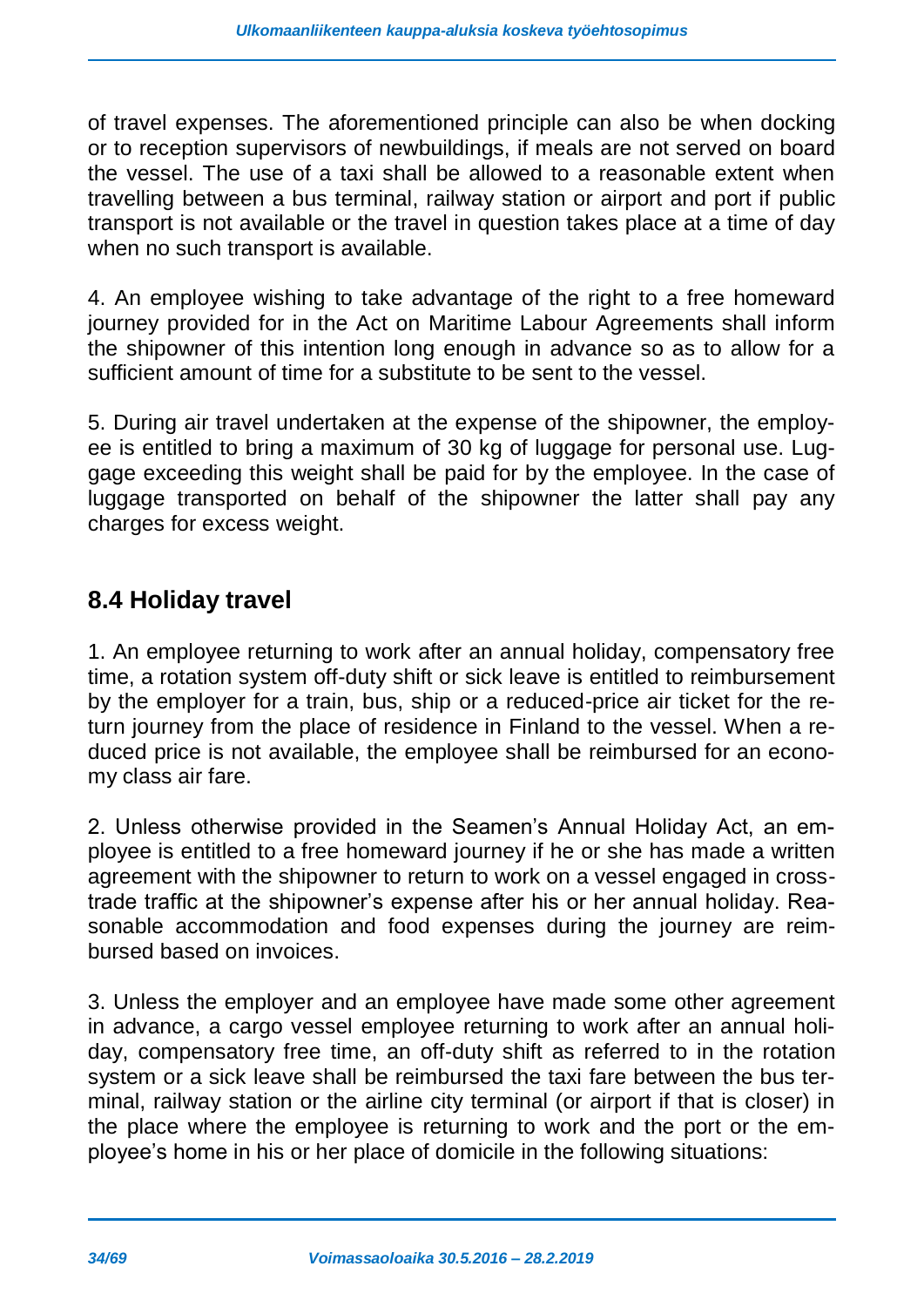- There is no public transport connection available between the aforementioned places.
- The employee has been asked to return to the vessel at a time of day when no public transport is available.

4. The taxi fare shall be reimbursed only on the basis of a receipt or, exceptionally, some other reliable account. The maximum reimbursement is stated in Appendix 1.

5. If the change in accordance with the rotation system takes place at a time when an employee cannot immediately begin his or her homeward journey, the employer shall reimburse the accommodation expenses.

### <span id="page-34-0"></span>**8.5 Travel to meetings**

1. The Finnish Seamen's Union shall pay any travel expenses incurred by a Union member who has been elected as a delegate to the Union Congress or as a member of the General Council or the Executive Committee of the Union.

# <span id="page-34-1"></span>**9 CLOTHING**

### <span id="page-34-2"></span>**9.1 Protective clothing**

1. A vessel shall be equipped with a necessary amount of proper protective clothing and footwear and other protective gear for use by employees.

2. At the employer's expense, uniform protective overalls with reflecting tape shall be provided for all employees working in the cargo areas of passenger and ro-ro ships.

3. The protective clothing the employer has provided/reserved for the employees' use shall be laundered at the employer's expense or washed during working hours.

4. When spray painting or when cleaning containers that have contained hazardous cargo or when performing other similar work, employees shall use protective masks and other protective gear provided by the employer.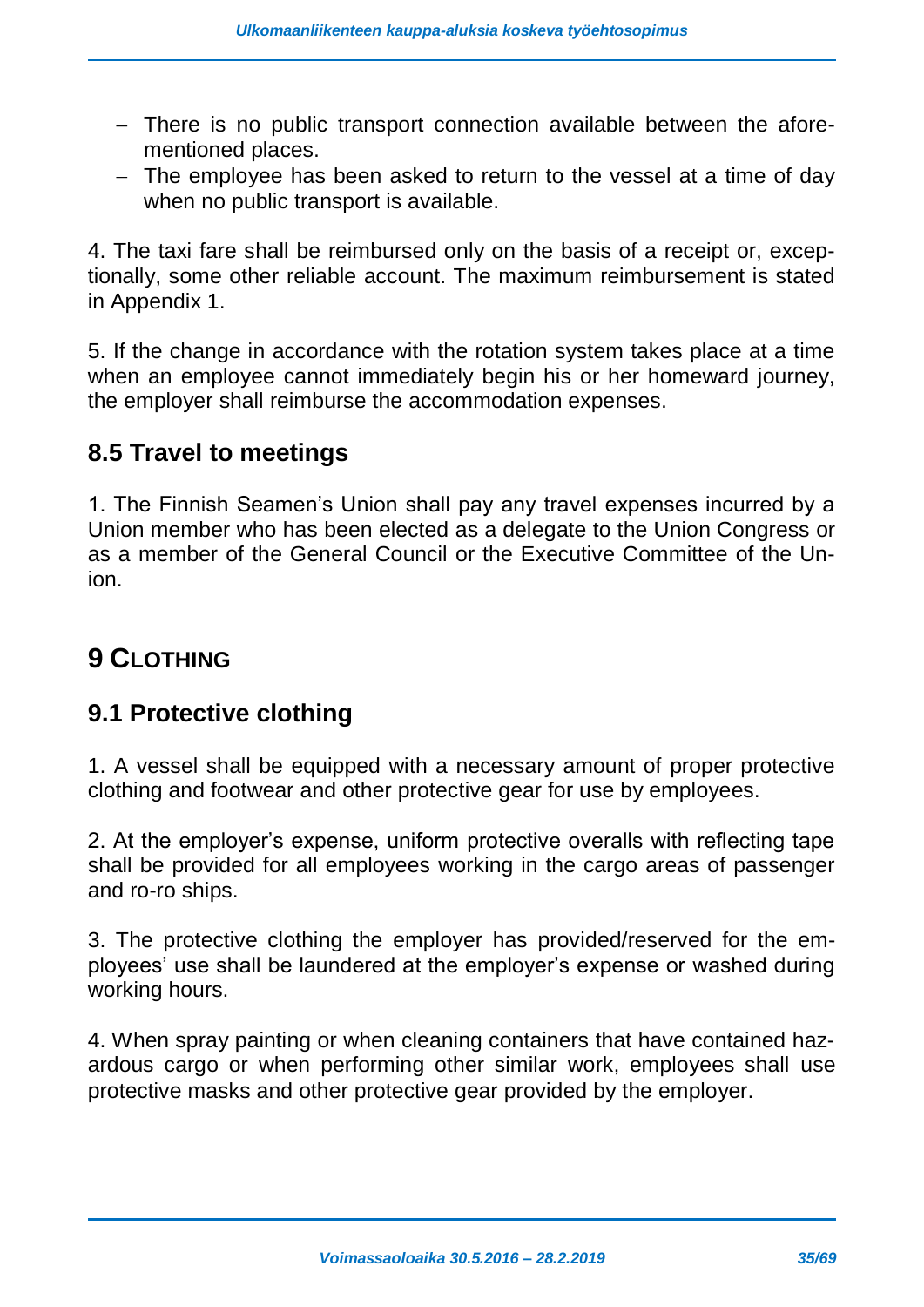### <span id="page-35-0"></span>**9.2 Catering staff's work clothes**

1. On passenger vessels and vessels on which the employer requires the catering staff to wear special work clothes manufactured according to the shipowner's specific instructions, the employer shall provide the catering staff with the required clothing.

2. The catering staff are entitled to have the work clothes provided by the employer laundered at the employer's expense or wash the clothes during working hours. This shall also apply to the kitchen staff's own special work coats, work trousers, aprons and cook's caps.

3. If the employer requires the kitchen staff to wear work coats, work trousers and caps, the employer shall pay for the clothing.

### <span id="page-35-1"></span>**10 CLEANING**

1. The dishes and cutlery shall be washed and the dining area organised and cleaned after each mealtime. An opportunity for the washing and cleaning shall be provided during regular working hours.

2. The sleeping cabins shall be organised and cleaned daily. The sleeping cabins and dining areas shall also be cleaned and washed thoroughly once a week.

3. These tasks are performed during regular working hours.

4. If the tasks referred to in this Section cannot be performed during regular working hours, they shall be carried out as overtime work for statutory overtime remuneration. The said tasks are not considered overtime work if they are performed on a public holiday by an employee on watch duty.

5. It is recommended that employees for their part promote cleanliness and comfort by making their own beds.

6. The chief steward shall supervise the cleaning tasks performed by the catering staff.

# <span id="page-35-2"></span>**11 OFF-DUTY INSURANCE**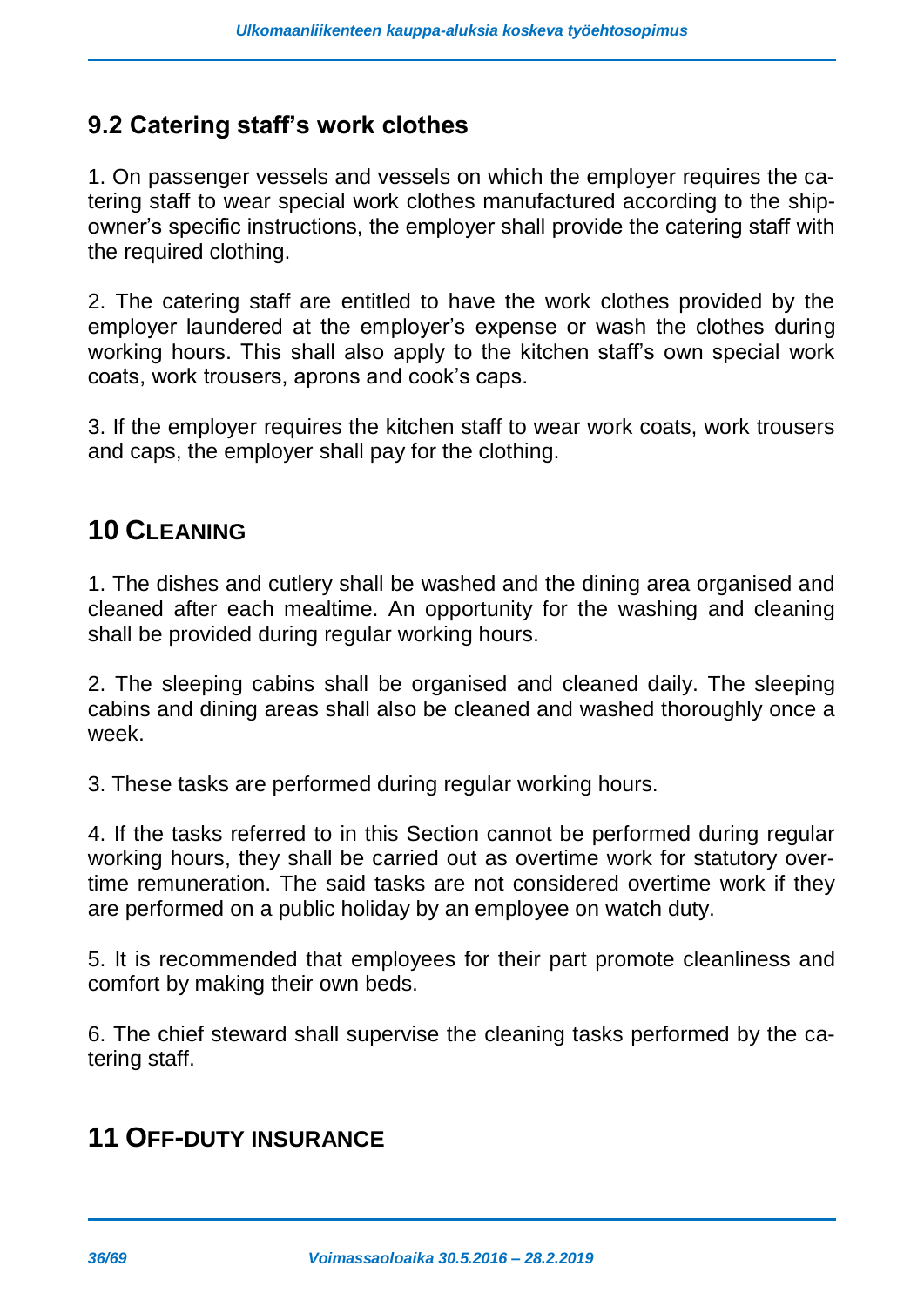1. The employer is required to insure the employees for accidents that take place during the employees' free time and sports activities aboard a vessel under the same statutory conditions that apply to occupational accident insurance. Compensatory free time and holidays under the Seamen's Annual Holiday Act are also considered free time.

2. The employer is also required to take out additional leisure-time insurance coverage for the crew for the indemnification of injuries deliberately caused by a third party, provided that the injured party, by his or her own act, has not decisively contributed to the incident causing the injury.

3. If the employer has neglected these obligations, the employer shall nevertheless be responsible for ensuring that an employee or his or her assignee receives the accident indemnity referred to above.

4. When an employee suffers an accident he or she must immediately report the accident to the employer or its representative which shall on request provide the employee with a certificate of receiving the notification. After an accident has taken place, the shipmaster or the shipowner shall report the accident to the relevant insurance institution without delay.

5. If the shipmaster or shipowner fails to report the accident to the insurance institution in time, the shipowner is responsible for ensuring that the employee receives statutory compensation for the accident.

6. The illness-related benefits the employee is entitled to under the Seamen's Act shall also be guaranteed in the case of an accident.

7. In addition to these, the employer shall take out group life insurance for the employees.

### <span id="page-36-0"></span>**12 REPATRIATION OF MORTAL REMAINS**

1. The repatriation of the mortal remains of an employee who has died in foreign traffic shall be arranged and paid for by the shipowner in accordance with the Seafarers' Employment Contracts Act.

### <span id="page-36-1"></span>**13 ADDITIONAL PROVISIONS CONCERNING MUSICIANS**

The following additional provisions concern musicians, soloists, disc jockeys and operators of amplification equipment (hereinafter referred to as musicians):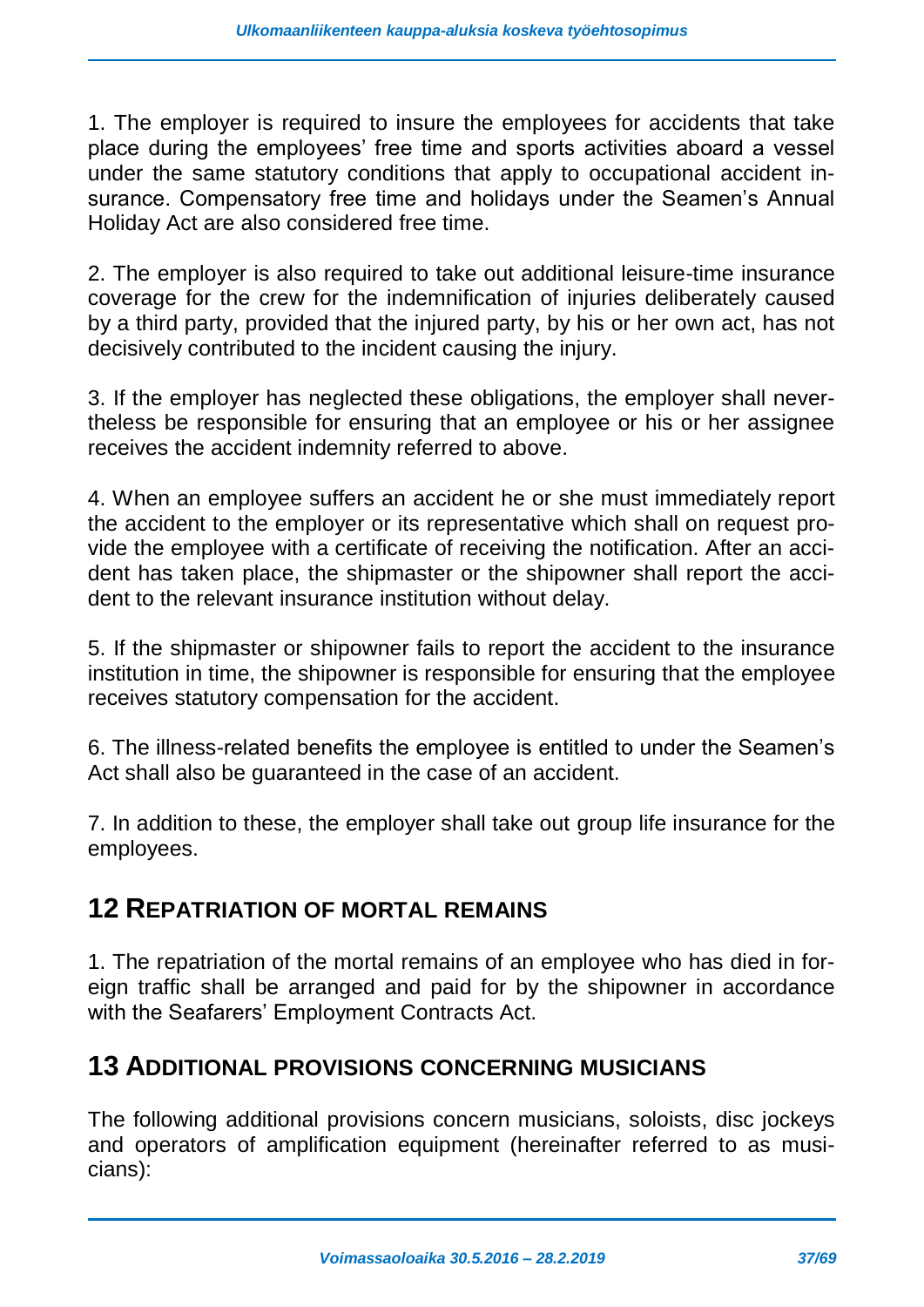- 1. Working hours
	- a) Regular working hours shall not exceed eight (8) hours a day. During these hours, the maximum duration of performance time is 6.5 hours, and overtime remuneration shall be payable for the exceeding time.
	- b) The regular working hours shall be arranged in a maximum of three periods in a day, beginning at 00.00.
	- c) If the time between work periods is less than two hours, the break is considered working time.
	- d) For each hour performed, an employee has a 15-minute break that is counted as working time.
- 2. The rotation provisions shall not apply to a musician whose employment has been agreed to last a maximum of one month.
- 3. Uniform allowance shall be paid in accordance with Appendix 1.
- 4. If the performance of a team of musicians is broadcast on radio or television, the team shall be granted an additional remuneration for that time in compliance with the collective agreements for the radio and television industry.
- 5. For each number, musicians are entitled to a paid rehearsal of at least two (2) hours.
- 6. Freight costs shall be reimbursed as appropriate similarly to homeward travel.
- 7. Music performed by the team of musicians shall not be transmitted via sound transmission equipment / television to another part of the vessel without the consent of the team.
- 8. If reasonable, musicians' cabins should be located in an area as silent as possible. Therefore, for each vessel separately, the shipowner and the team of musicians / employee in question shall agree on the location and details of the cabin at the latest within two weeks of the beginning of the employment. If the parties are unable to reach an agreement, either party may terminate the employment contract with seven days' notice.

### <span id="page-37-0"></span>**14 STRIKE/LOCK-OUT/BLOCKADE ANNOUNCED IN PORT**

1. If in any port in which a vessel arrives or is docked a strike, lock-out or blockade has been legally decided on and announced, employees shall not be ordered to perform work under dispute apart from the work that is essential for equipping the vessel with food, fuel and other items that are absolutely necessary for departure from the port.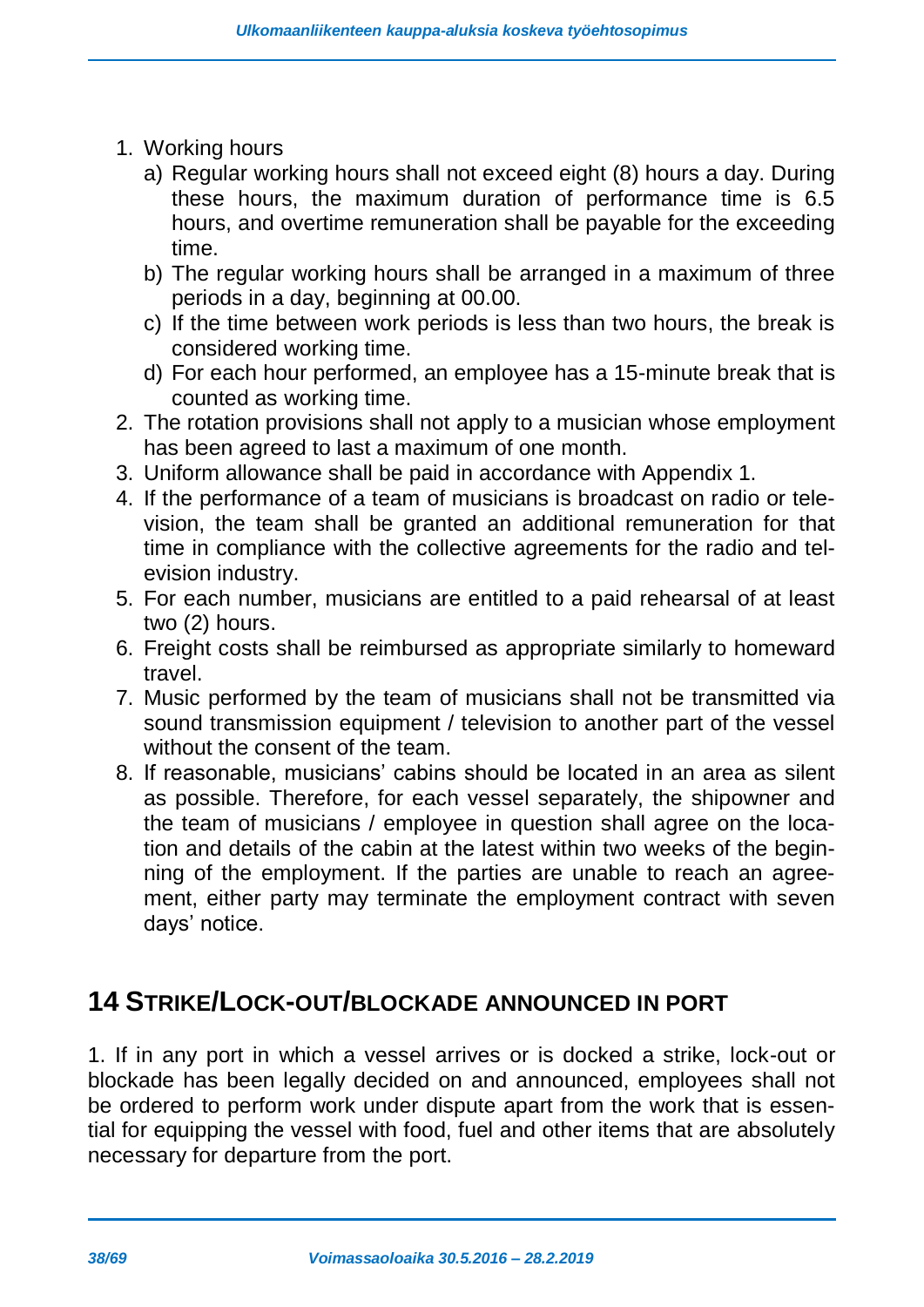# <span id="page-38-0"></span>**15 NEGOTIATION PROCEDURE**

### <span id="page-38-1"></span>**15.1 Negotiations between the parties**

1. If it has been impossible to locally settle disputes arising from the application of this Collective Agreement, for example, in accordance with the procedure referred to in the shop steward agreement, the organisations that are signatory to this Agreement shall, when either side so requests, attempt to settle the disputes through negotiations. The organisation representing the party that considers a settlement necessary shall present to the other party a justified written proposal to which the other party shall respond in the same manner without delay.

2. If either party to the Agreement considers the other party to have clearly breached this Agreement or provisions concerning seamen, no other measures shall be taken before the relevant signatory organisations have attempted to reach an understanding through negotiations.

3. If a dispute that has arisen from the application or interpretation of this Agreement has not been settled through negotiations, the dispute shall be referred to the Labour Court.

4. If the issue in question does not fall within the competence of the Labour Court, the matter shall be referred to a five-member arbitral tribunal, composed in the manner stated below, for proceedings and a final decision.

### <span id="page-38-2"></span>**15.2 Principle of continuous negotiations**

1. If one of the parties to this Collective Agreement wishes to initiate a process of amending or supplementing the Agreement, it shall present to the other party a justified written proposal to which the other party shall respond in the same manner in writing without delay.

2. If the parties reach an agreement on amending or supplementing the Agreement, the amendment may enter into force in a manner agreed on by the parties despite that the period of validity of the Collective Agreement has not expired.

3. In other respects, the negotiation procedure between the parties is subject to the provisions on the order of negotiation laid down in this Agreement.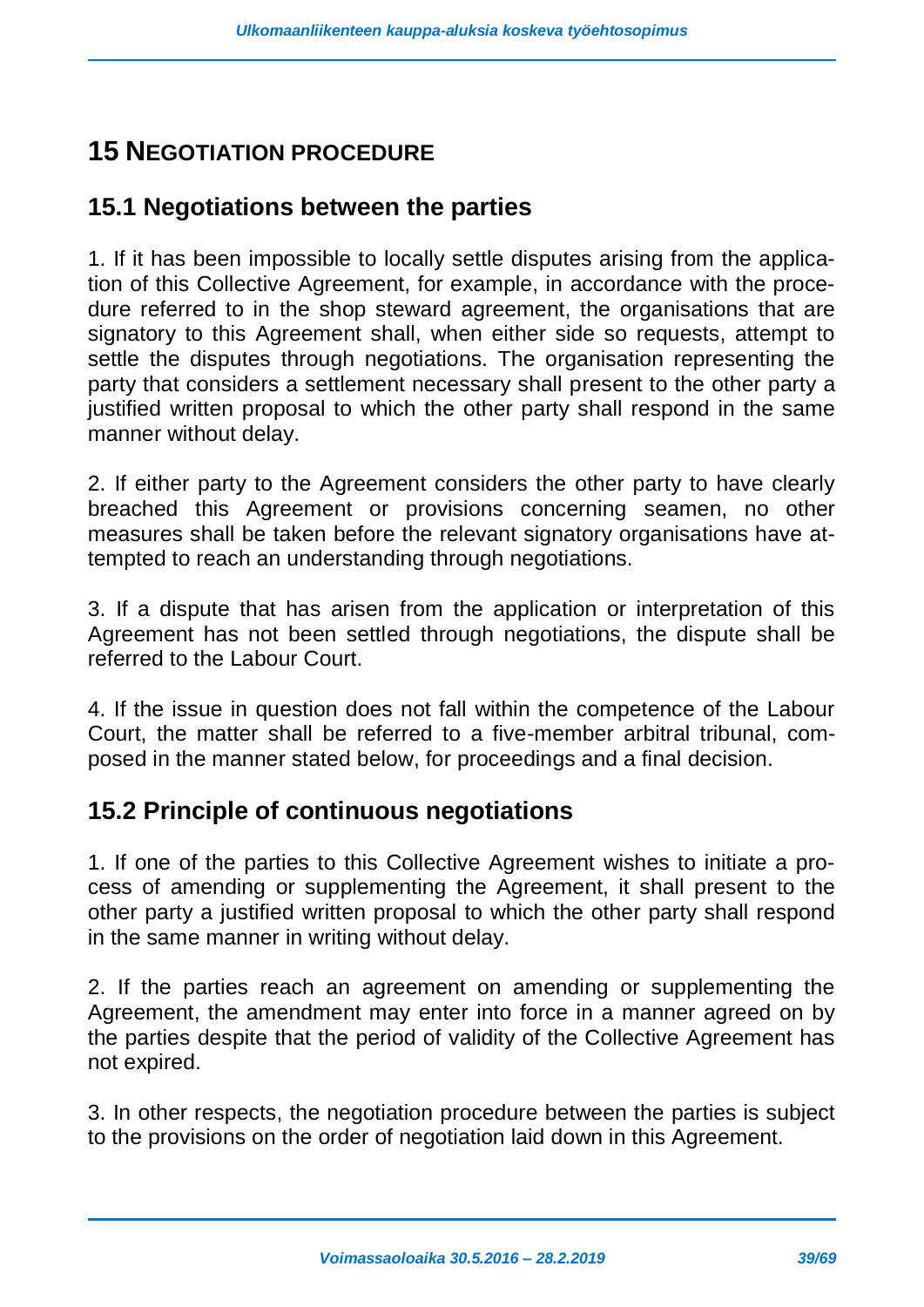4. The above provisions do not change the commitment to labour market harmony between the parties, in accordance with the Collective Agreements Act. Thus, if negotiations in accordance with the principle of continuous negotiations are inconclusive, it shall not mean that the validity of the Collective Agreement provision which the proposed amendment concerned has expired or nor shall it mean the cancellation of the related commitment to labour market harmony.

### <span id="page-39-0"></span>**15.3 Arbitral tribunal**

1. For each separate case under dispute, both of the parties to this Collective Agreement shall choose two members. The chairperson shall be a person appointed by the arbitral tribunal or, if no unanimity on the appointment can be reached, a person appointed by the National Conciliator. For each separate case, the arbitrators shall determine whether one of the parties shall pay the costs incurred by the arbitration meetings and proceedings in full or in part together with the other party and whether a party to the dispute shall be ordered to compensate the legal costs of the opposite party and what the compensation amount should be.

2. Applying this Agreement and the Collective Agreements Act, the arbitrators shall consider and resolve the matter in compliance with the current Arbitration Act.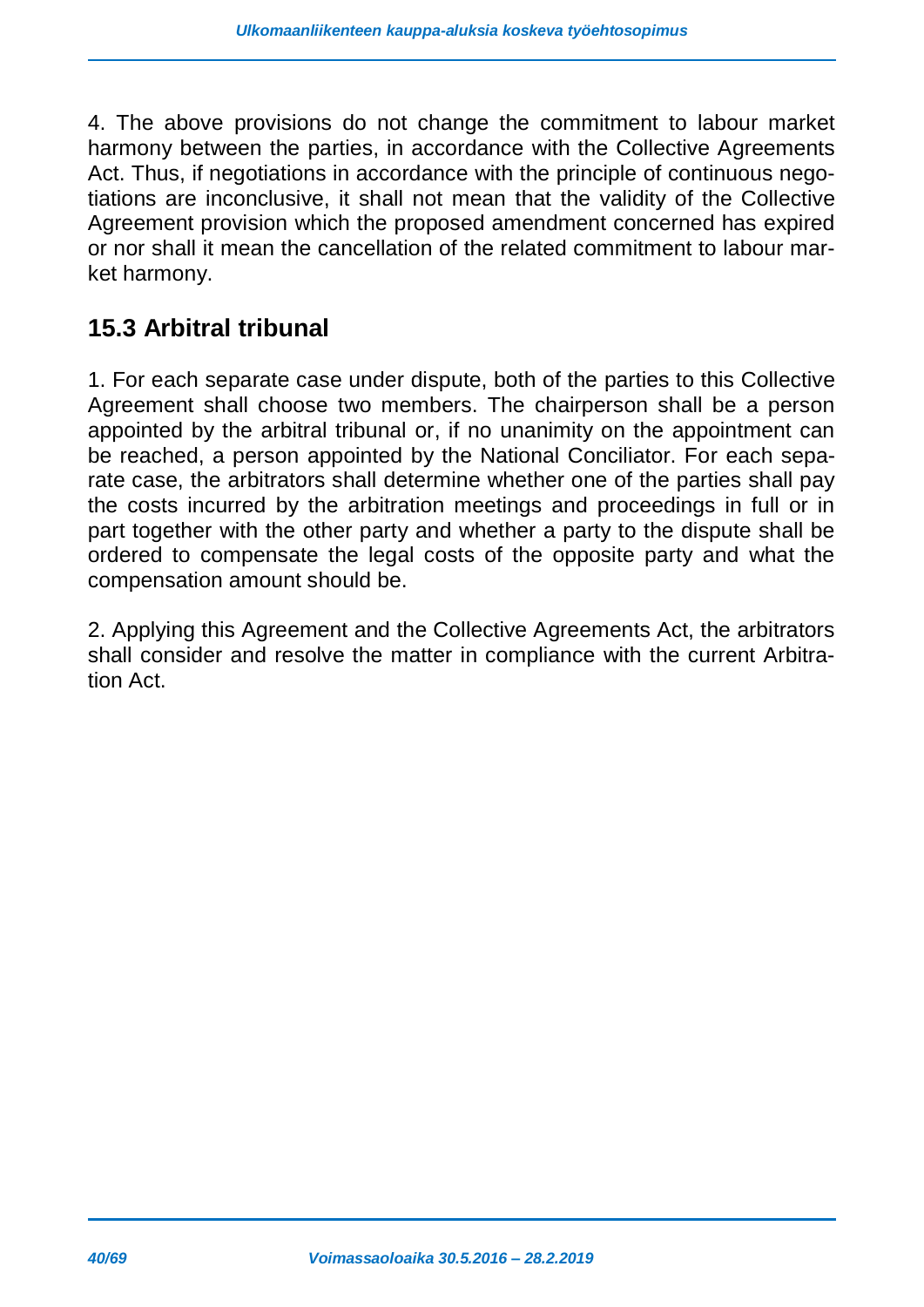# <span id="page-40-0"></span>**16 UNION ACTIVITIES**

### <span id="page-40-1"></span>**16.1 Shop-floor committees / trade union branches**

1. Shop-floor committees established by members of the Finnish Seamen's Union are entitled to hold meetings at the workplace, however, without disturbing work.

2. The appointed officials of trade union branches shall be entitled to visit vessels in matters concerning the members.

3. On vessels, announcements, meeting notices and bulletins of trade union branches may be posted on the bulletin board specified in the shop steward agreement.

### <span id="page-40-2"></span>**16.2 Representatives**

1. Representatives of the Finnish Seamen's Union shall be entitled to visit vessels in professional and union matters. The representatives shall have a power of attorney from the Union, and the visit shall not disturb the crew's work.

2. If doubt arises concerning an employee's pay or other employment-related matters, the representative of the Finnish Seamen's Union shall be given all information pertinent to clarifying the contested case.

### <span id="page-40-3"></span>**17 ASSIGNMENT OF A VESSEL AND CHANGE OF FLAG**

1. If the shipowner assigns a vessel to another owner or changes its flag state and if the measure leads to a situation in which the employer has grounds for the termination of employment contracts in accordance with Chapter 8, Section 3 of the Seafarers' Employment Contracts Act, the co-operation negotiations between the shipowner and its employees shall aim at an agreement on a transition period that is sufficiently long and enables the employees to be re-employed.

2. If the negotiations do not lead to a solution that satisfies the shipowner and the employees, the matter shall be referred to the parties to the Collective Agreement.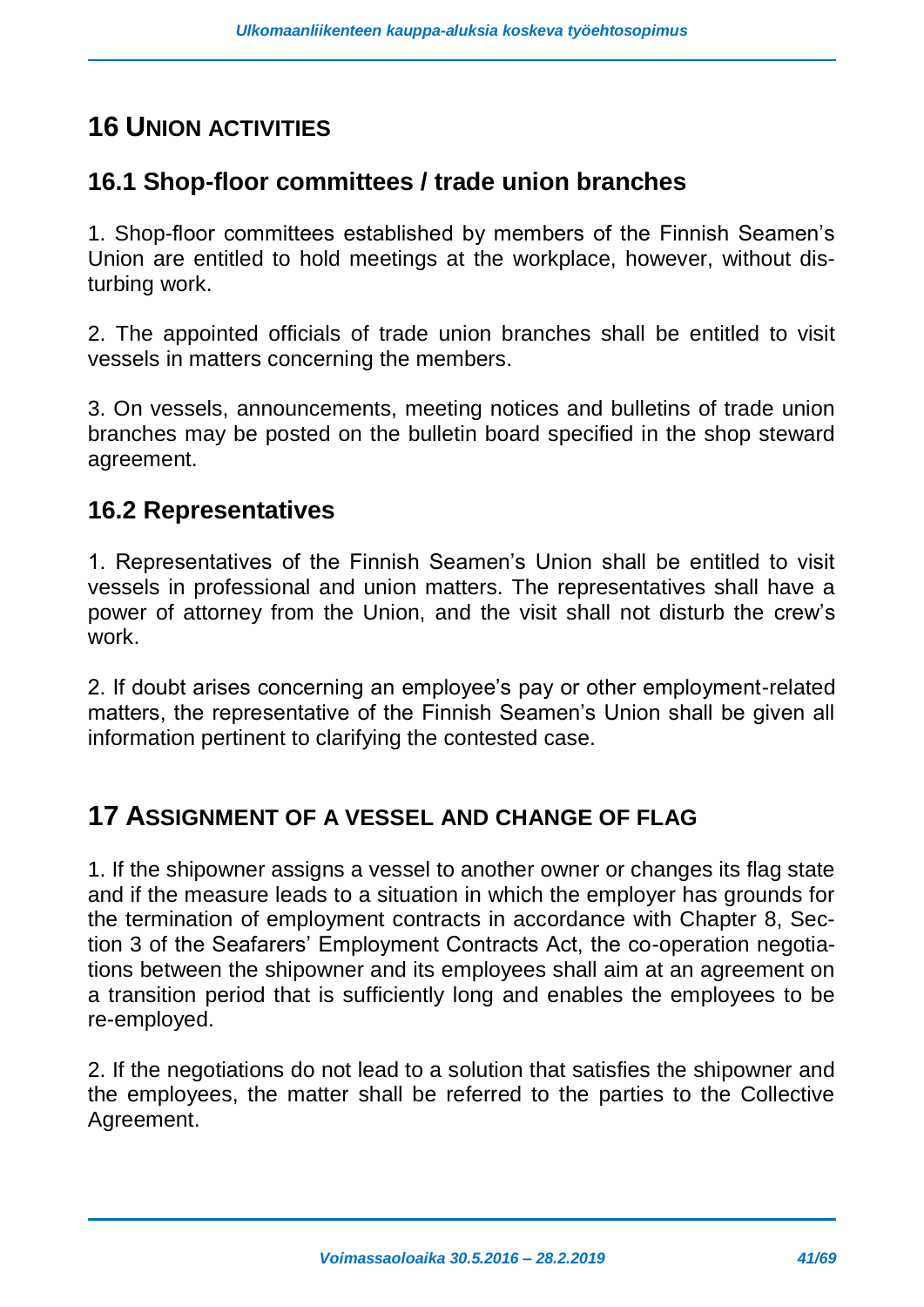3. If one of the parties to the co-operation negotiations so requests in the above situation, the parties to the Collective Agreement may also negotiate on measures that improve the shipowner's profitability and may enable the shipowner to avoid assigning a vessel or changing its flag state.

4. If the vessel continues to operate on the same routes after the assignment or change of flag and if an employee continues working aboard the vessel after the assignment or change of flag, the assignor is responsible for ensuring that the employee during the period of notice receives a wage that corresponds at least to the level laid down in the Collective Agreement between the parties.

5. If an employee does not continue working on the vessel after the assignment or change of flag and if the assignor cannot offer the employee work corresponding to his or her occupation for the period of notice and if the employee during the period of notice begins working for a third party and is therefore no longer available to the employer/assignor, the employee is nevertheless entitled to receive his or her wage for the entire period of notice provided that he or she has given a notification of the new employment before the assignor has announced any compensatory tasks.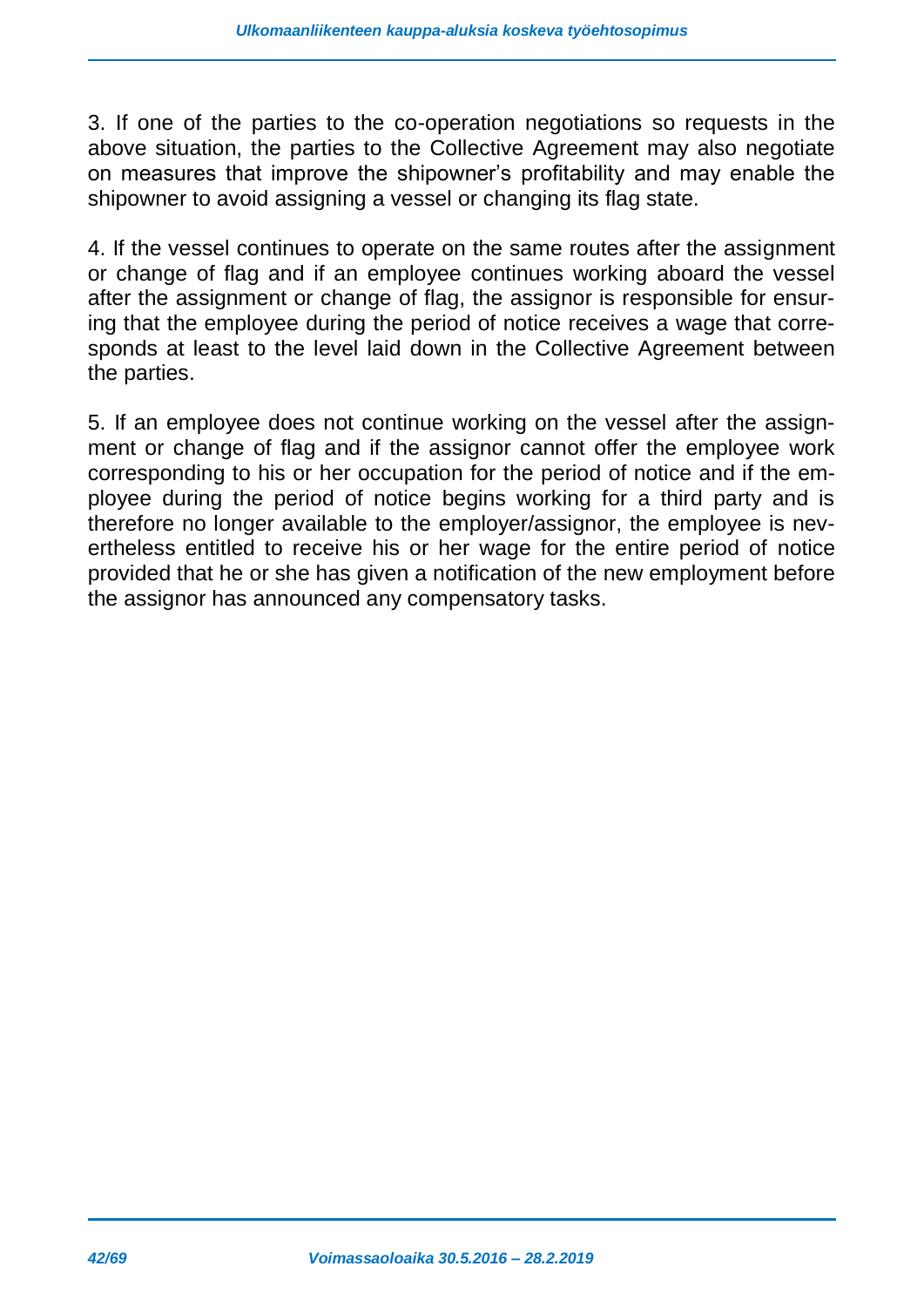### <span id="page-42-0"></span>**B WAGE CONDITIONS (not applicable to low-tonnage vessels)**

### <span id="page-42-1"></span>**18 PAYMENT OF WAGES**

1. Wage shall be paid from the beginning of the day on which the employee arrives at work or, if the employee has to travel from the place where the contract was made to reach the vessel, from the beginning of the day on which the employee begins the journey or, if the vessel is delayed, from the day on which the employee was due to arrive at the vessel according to the shipowner's instructions.

2. During the employment, an employee's wage is paid as a monthly wage. When an employment relationship ends, the last wage payable shall be at the employee's disposal or withdrawable without delay but at the latest on the sixth (6) working day after the end of the employment. In exceptional cases when the wage is not clear, for example, because all the information needed for calculating the amount of the wage component are not available at the end of employment, the last wage shall be at the employee's disposal or withdrawable at the latest on the tenth (10) working day after the end of the employment.

3. The wage shall also be paid as a monthly wage for those months that the employee has spent in full or in part on paid leave on shore.

4. If employment begins or ends in the middle of a calendar month, the wages for such months are calculated by dividing the monthly wage by 30 and multiplying the result by the number of days the employee has been employed during the month.

5. Otherwise the wages shall be paid in compliance with the provisions of Chapter 2 of the Seafarers' Employment Contracts Act and Section 13 and Section 15(1) of the Seamen's Annual Holidays Act.

6. Whenever the vessel is in port, the employees are, under Chapter 2, Section 20 of the Seafarers' Employment Contracts Act, entitled to receive their wages once a week within the limitations laid down in the said Act. If possible, such payment of wages shall be made before 12.00 on days when the employee has a half-day leave in accordance with current provisions.

7. Upon paying wages or making corrections to them, the employer must provide the employee with an itemisation that states the amount paid and how it was calculated.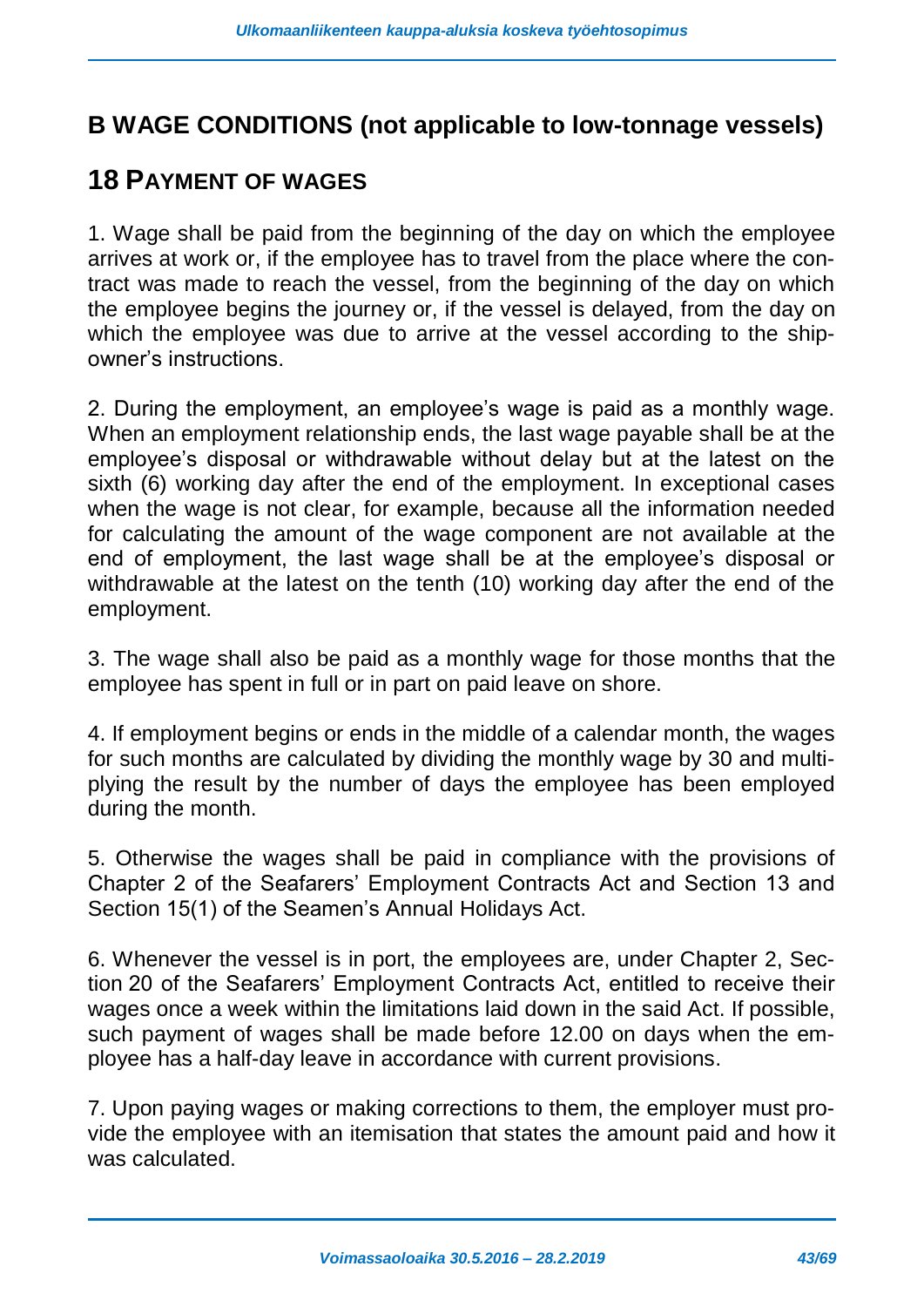8. Full wages in accordance with the Seafarer's Employment Contracts Act or some other similar act refer to the monthly wage defined above in Section 2.

#### <span id="page-43-0"></span>**19 WAGES OF MISSING CREWMAN**

1. See Appendix 7.

### <span id="page-43-1"></span>**20 WAGE SCALE RATES**

#### <span id="page-43-2"></span>**20.1 General**

1. When making an employment contract, the titles used must be in compliance with the Collective Agreement.

2. However, if the adding of new titles that are not mentioned in the Agreement is considered necessary during the agreement period, the signatory parties shall first agree on the conditions concerning wages and other matters.

3. If the wage of an employee to whom this scale applies is above the wage defined in a new wage scale when the new scale enters into force, the employee's wage shall not be decreased.

#### <span id="page-43-3"></span>**20.2 Miscellaneous bases for wages**

1. One of the motormen (not applicable to electricians) shall be paid at the minimum the wage of a donkeyman.

2. If a tank vessel does not have a pumpman, the crew member who performs the tasks of a pumpman shall be paid the wage of a pumpman.

3. If a day motorman is employed on a vessel, he or she shall be paid at least the wage of a motorman. When the day motorman is required to have turnery or welding skills, he or she shall be paid the wage of a repairman.

4. If a vessel of 6,000 DWT does not have a carpenter, one of the able seamen shall be paid the wage of a carpenter.

5. On a vessel that does not have a chief steward / cook steward, the cook shall be considered a cook steward with regard to the terms of contract.

#### <span id="page-43-4"></span>**20.3 Wages on cargo vessels**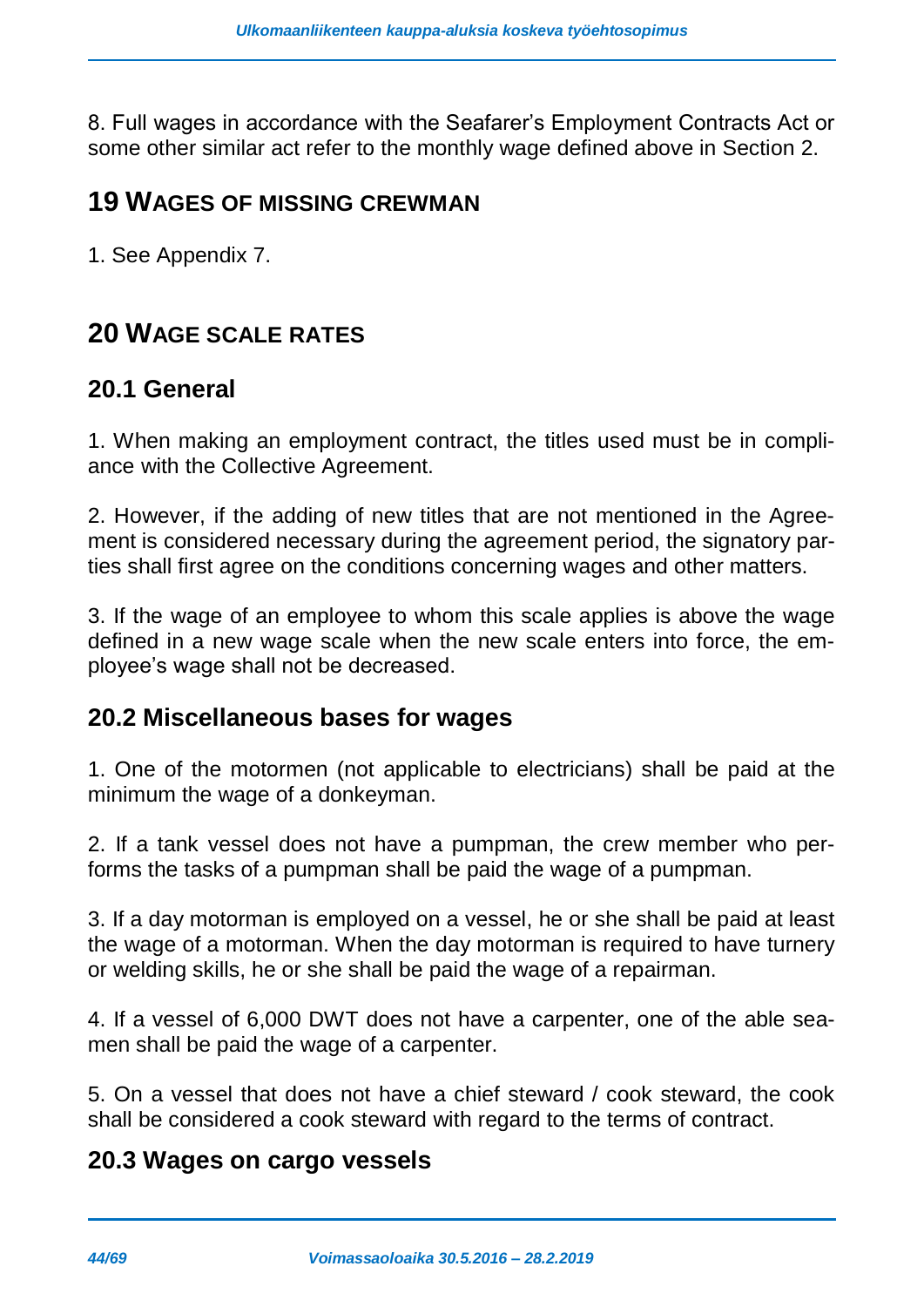1. See Appendix 1.

### <span id="page-44-0"></span>**20.4 Wages on passenger vessels**

1. See Appendix 1.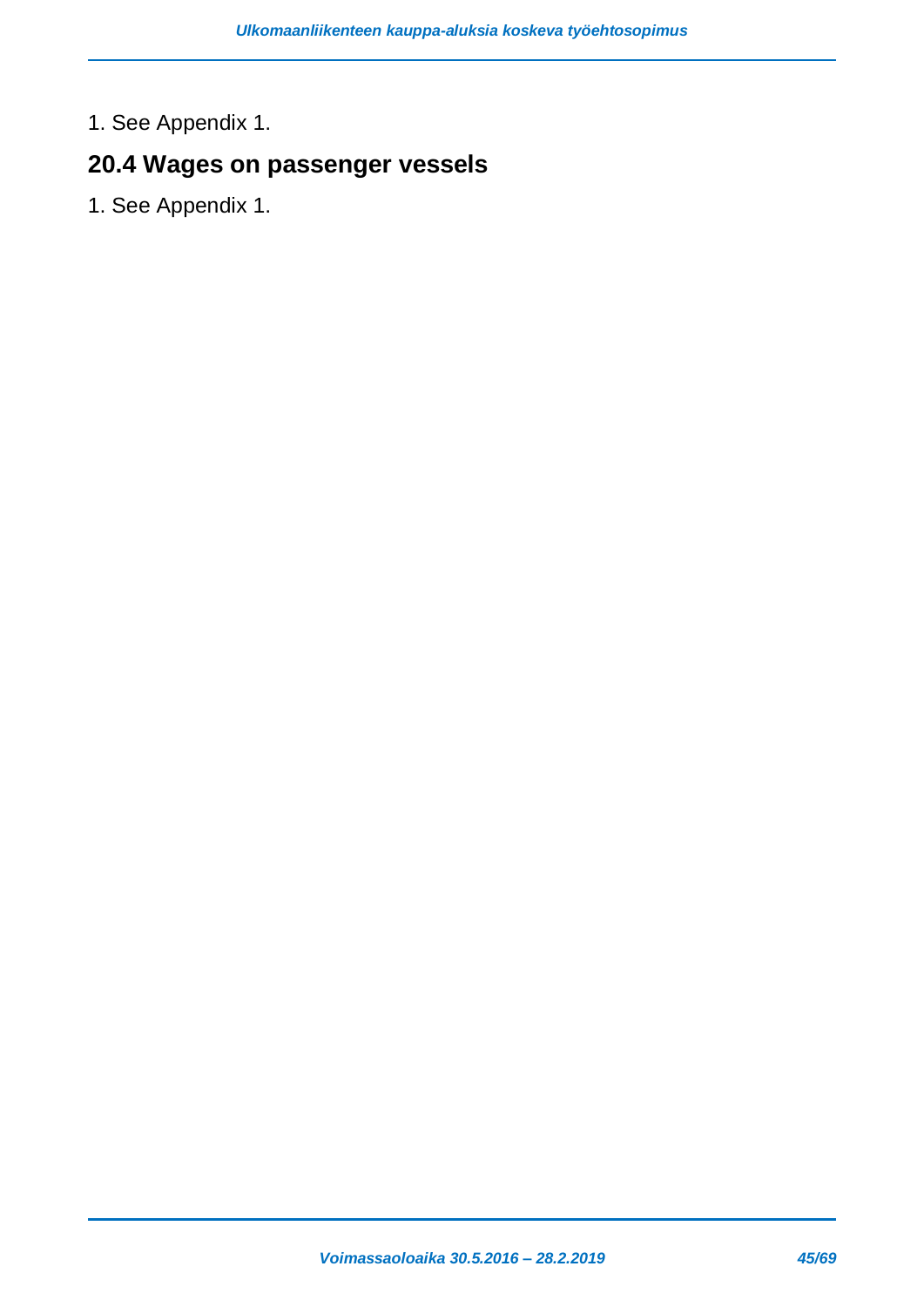# <span id="page-45-0"></span>**21 ALLOWANCES**

### <span id="page-45-1"></span>**21.1 Seniority allowance**

1. An employee is entitled to a seniority allowance of 5% of the basic wage after 3, 5, 8, 11, 14 and 17 years of uninterrupted employment with the same shipowner.

2. The first four seniority allowances are paid irrespective of the shipwoner to an employee who has been employed for at least 3, 5, 8 or correspondingly 11 years.

3. When calculating the later seniority allowances linked to the shipowner, only a maximum of 11 years of employment is taken into account irrespective of the shipowner.

4. Catering staff employees receive the first four seniority allowances irrespective of the shipowner provided that they have been employed in a vessel catering department for at least 3, 5, 8 or respectively 11 years. When calculating the later seniority allowances that are linked to the shipowner, only a maximum of 11 years of employment in a vessel catering department is taken into account irrespective of the shipowner.

5. When calculating the time entitling an employee to a seniority allowance, shipowners with shared management are considered one shipowner.

6. If an employee is re-employed by a shipowner, his or her previous uninterrupted period of employment with the said shipowner shall be taken into account in the seniority allowance calculations.

7. For the above-mentioned seniority allowances paid irrespective of the employer, an employee shall present the relevant certificates in order to have those periods taken into account.

#### **21.1.1 Time entitling to seniority allowance**

1. The time entitling to a seniority allowance shall be spent in employment in longer-distance traffic than inland waterway traffic (= near-coastal or further distance traffic). For the seniority allowances paid irrespective of the shipowner, time in service on foreign vessels shall also be taken into account.

2. The time entitling to a seniority allowance shall also include the time an employee has been on annual holiday or compensatory leave as well as time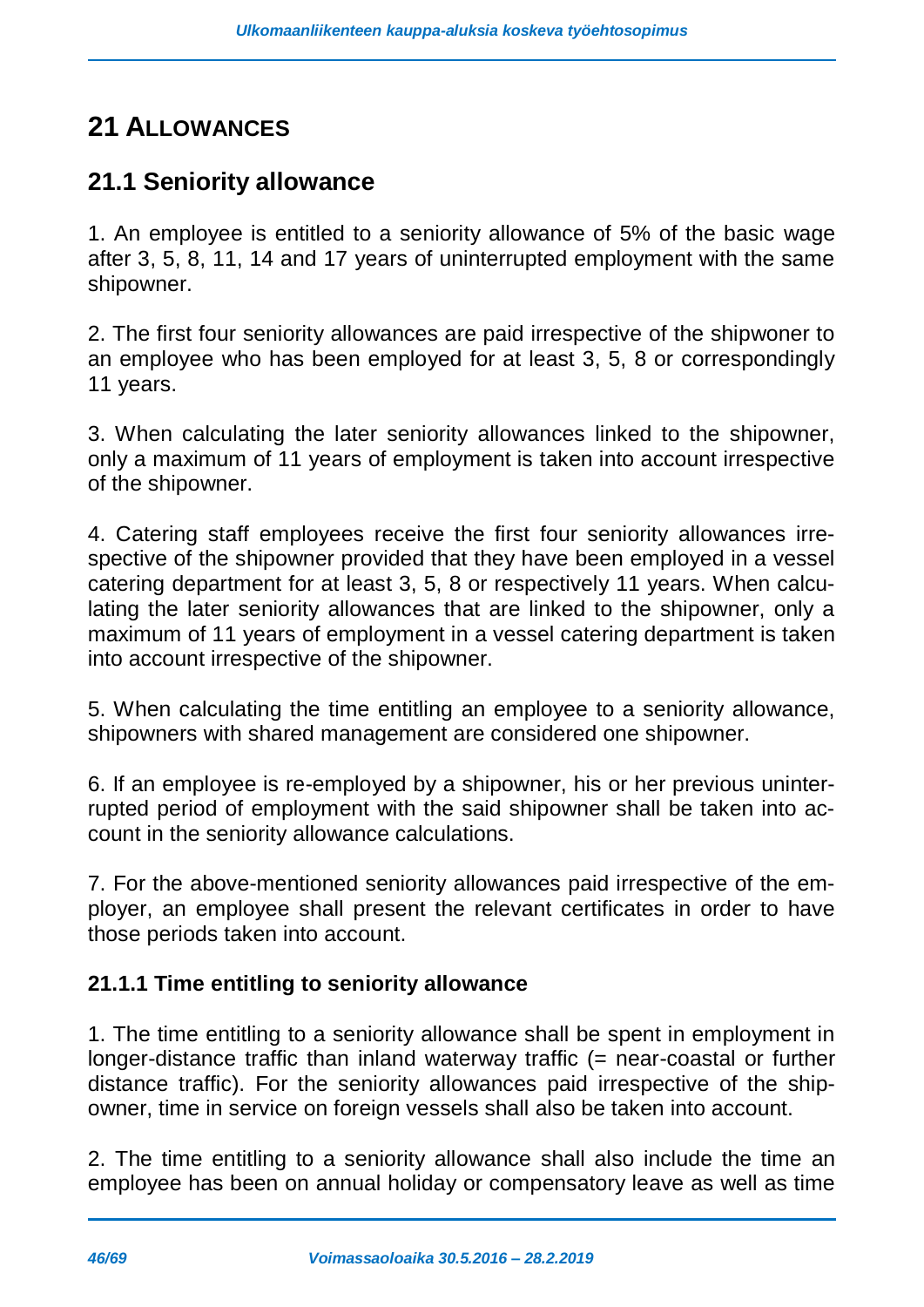during employment when the employee has been prevented from working for the following reasons:

- a. annual holiday of other employees;
- b. military reserve exercises or extraordinary military service, if the employee has returned to work as soon as such hindrance ended;
- c. an interruption referred to in paragraph 3 of Section 3(2) of the Seamen's Annual Holiday Act;
- d. a medical examination referred to in the Occupational Health Care Act (1383/2001) or the act on seamen's medical examinations (*Laki laivaväen lääkärintarkastuksista* 1171/2010) or ordered by the employer or as a result of any sickness or accident;
- e. maternity leave, special maternity leave, paternity leave, or parental leave referred to in the Seafarer's Employment Contracts Act;
- f. municipal or other public elective function or appearance as a witness in a court of law testimonial which the employee was not entitled to refuse according to the law, or refusal of which would only have been permitted for a special cause stated in the law;
- g. an order issued by the authorities to prevent the spreading of a disease;
- h. travel required by work, if these travel days are not otherwise counted as working days for the employee;
- i. for any other reasons if the employer is by law required to pay the employee remuneration for such time despite of his absence;
- j. with the employer's consent, taking part in training required by the work, however so that only 30 days at a time are counted as equivalent to working days.

#### **21.1.2. Interruptions in an employment relationship**

#### **21.1.2.1 Seasonal traffic**

1. An employee on a passenger vessel engaged in seasonal traffic is credited with the time he or she has been employed during successive sailing seasons on passenger vessels in seasonal traffic. In such cases, 11 months constitute one year when calculating the seniority allowance.

#### **21.1.2.2 Interruptions due to reasons beyond the control of the employee**

1. If an employee's employment is terminated due to issues beyond his or her control, such as shipowner bankruptcy, going out of business, assignment of business, or reasons stated in Chapter 12, Section 4 of the Seafarer's Employment Contracts Act, the employee is entitled to include in his or her next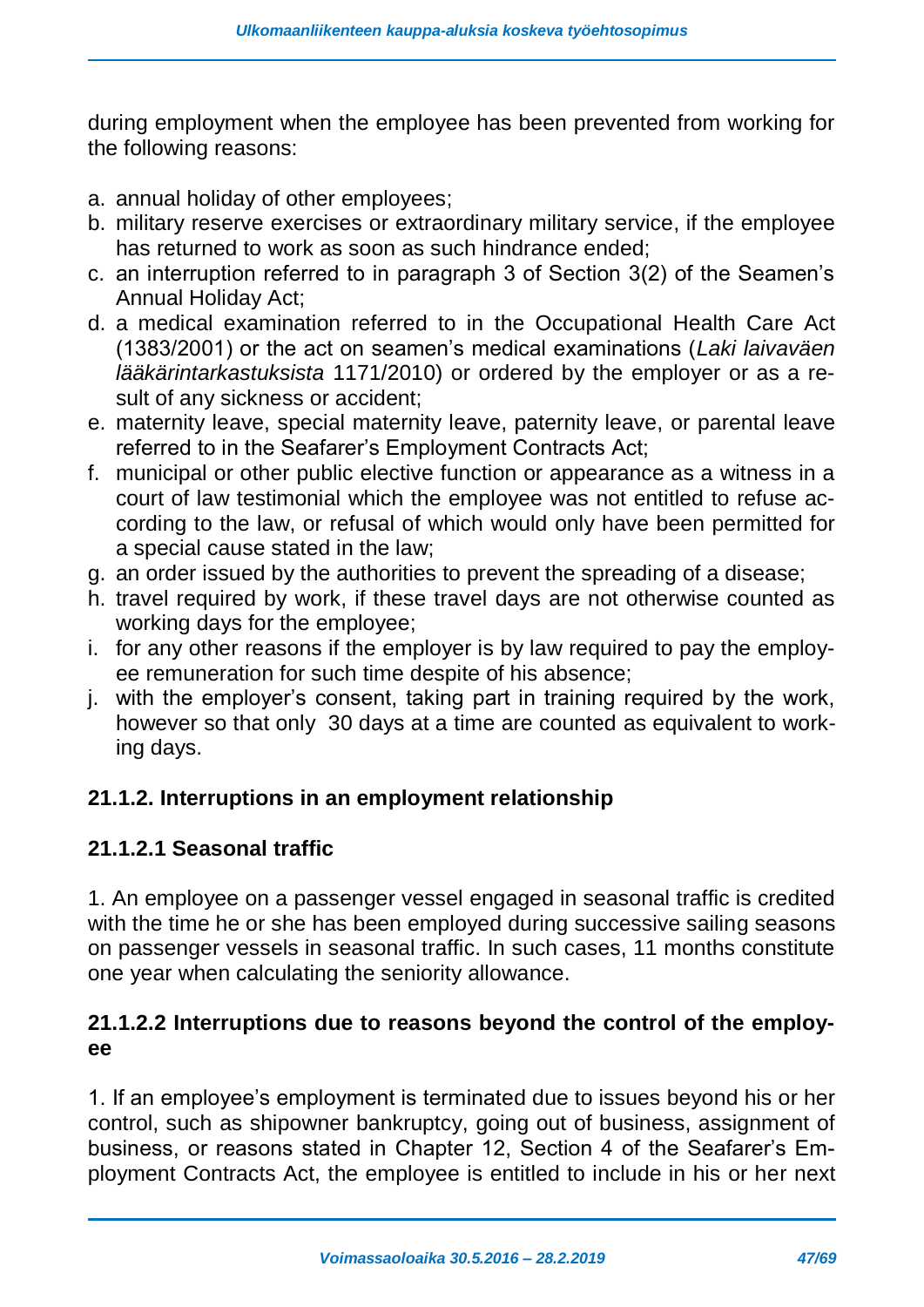employment relationship the seniority allowances that were effective when the previous employment was terminated.

### <span id="page-47-0"></span>**21.2 Oil transport allowance**

1. 10% of the basic wage on board container ships that transport fuel oil, crude oil or lubricating oil and/or comparable substances. The allowance is also paid on board container vessels transporting compressed or liquefied gases, gases dissolved under pressure, flammable liquids, substances that may self-ignite and create flammable gases when in contact with water, organic peroxides, oxidising substances, toxic substances, pollutants or other hazardous substances.

2. When the vessel is in port, the allowance is paid for no more than 20 days after the day of arrival. However, the allowance is always paid for the time the vessel is fully or partially loaded and has to remain in port and/or roadstead.

### <span id="page-47-1"></span>**21.3 Ocean allowance**

1. On vessels engaged in ocean traffic, an ocean allowance is paid in accordance with Appendix 1.

2. The allowance is paid

1) for all vessels that are regularly in route traffic to overseas ports for the entire work period; however, the allowance is paid for a maximum of 20 days for a time period when the vessel is not in operation due to repairs or other reasons;

2) for other vessels travelling to overseas ports, the allowance is paid starting from the day when the vessel departs the last loading or unloading port in the European traffic area and heads to ports overseas and until the day the vessel arrives at the first loading or unloading port in the European traffic area and no more than 20 days after this. If, however, a vessel described above makes two or more continuous trips in overseas traffic, the allowance is paid as above also for the time in port after returning from the first trip. In this regard, repair and unrigging ports are comparable to loading and unloading ports. The aforementioned allowance shall also be paid if the vessel operating in the Arctic Ocean has arrived at a port east of 45° E longitude.

3. European traffic refers to traffic outside of the Baltic Sea to ports in the White Sea, 11° W longitude in the West and the Mediterranean and its waters, but no further than Suez.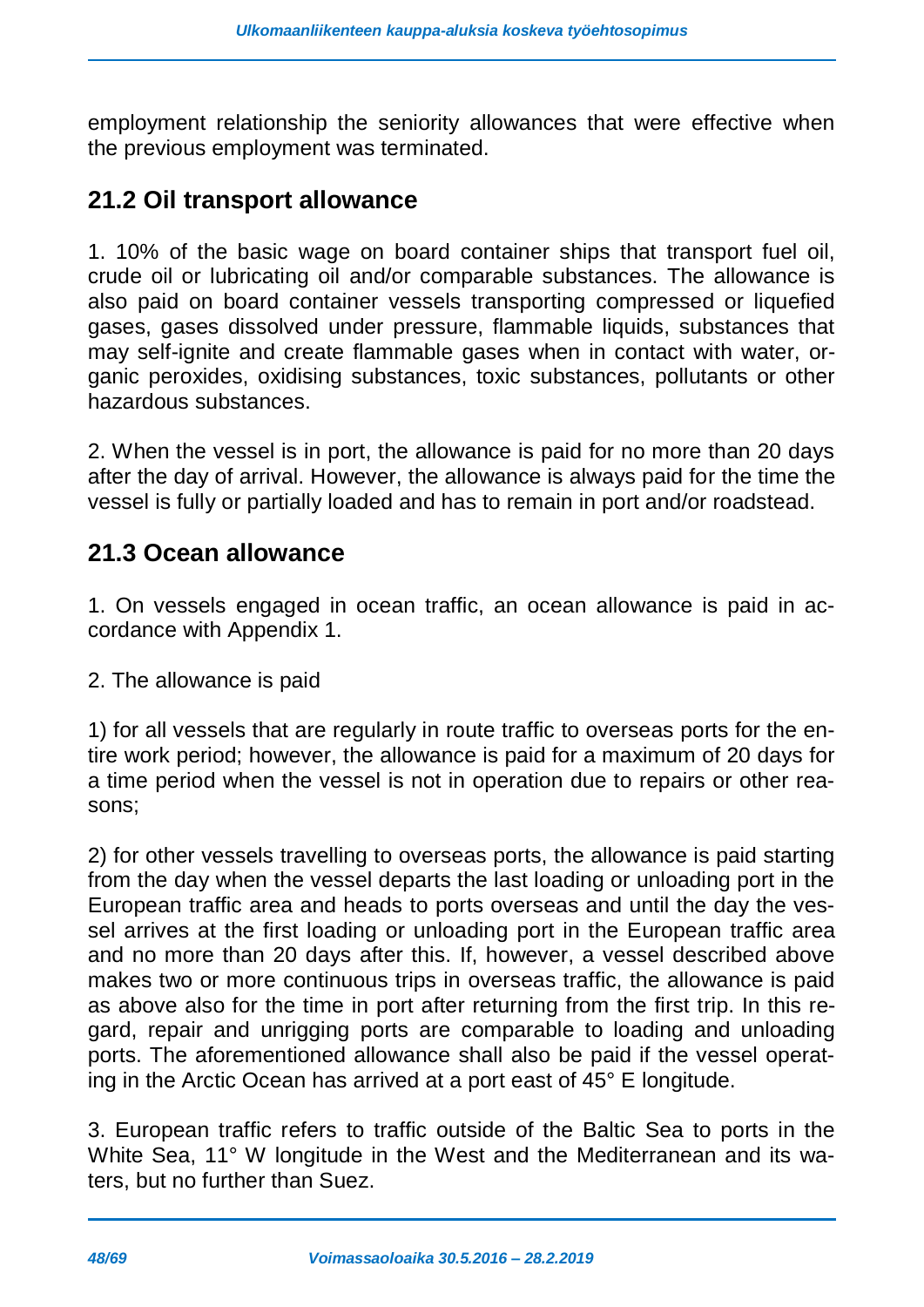#### **21.3.1 Increased ocean allowance**

1. When a vessel operates exclusively between ports in North and/or South America and within the area limited to 30° W longitude, 60° S latitude and 170° W longitude, the basic wages are paid at 125% for the time the vessel operates within the aforementioned area.

2. The increased allowance is paid starting from the day when the vessel is within the abovementioned area and begins to load for another port inside the area to the day the vessel departs the last port within the area.

#### <span id="page-48-0"></span>**21.4 Large vessel allowance**

1. On vessels of a minimum of 30,000 DWT, the basic wage of ratings (boatswain, carpenter, pumpman, electrician and repairman, turner and donkeyman) is 2.5% higher and on vessels of a minimum of 80,000 DWT 5% higher than the corresponding wage scale rate.

### <span id="page-48-1"></span>**21.5 Common duty**

1. Employees employed for common duty are entitled to a basic wage increased by 10%. (Wage including the common duty allowance is stated in the wage scale table.)

### <span id="page-48-2"></span>**21.6 Cook steward's qualification allowance**

1. A cook steward with a chief steward's certificate is entitled to a basic wage that is 10% higher than the wage scale rate.

2. In addition to the above, a cook steward with a chief steward's certificate is entitled to a qualification allowance on top of the basic wage, in compliance with Appendix 1.

### <span id="page-48-3"></span>**21.7 Steward's uniform allowance**

1. If a uniform is to be worn, an allowance in accordance with Appendix 1 is to be paid on vessels engaged in regular traffic. The use of a so-called patrol uniform (*patrullipuku* in Finnish) or a similar piece of clothing does not entitle one to a uniform allowance.

2. If a steward is required to wear badges or insignia, the shipowner shall provide them free of charge.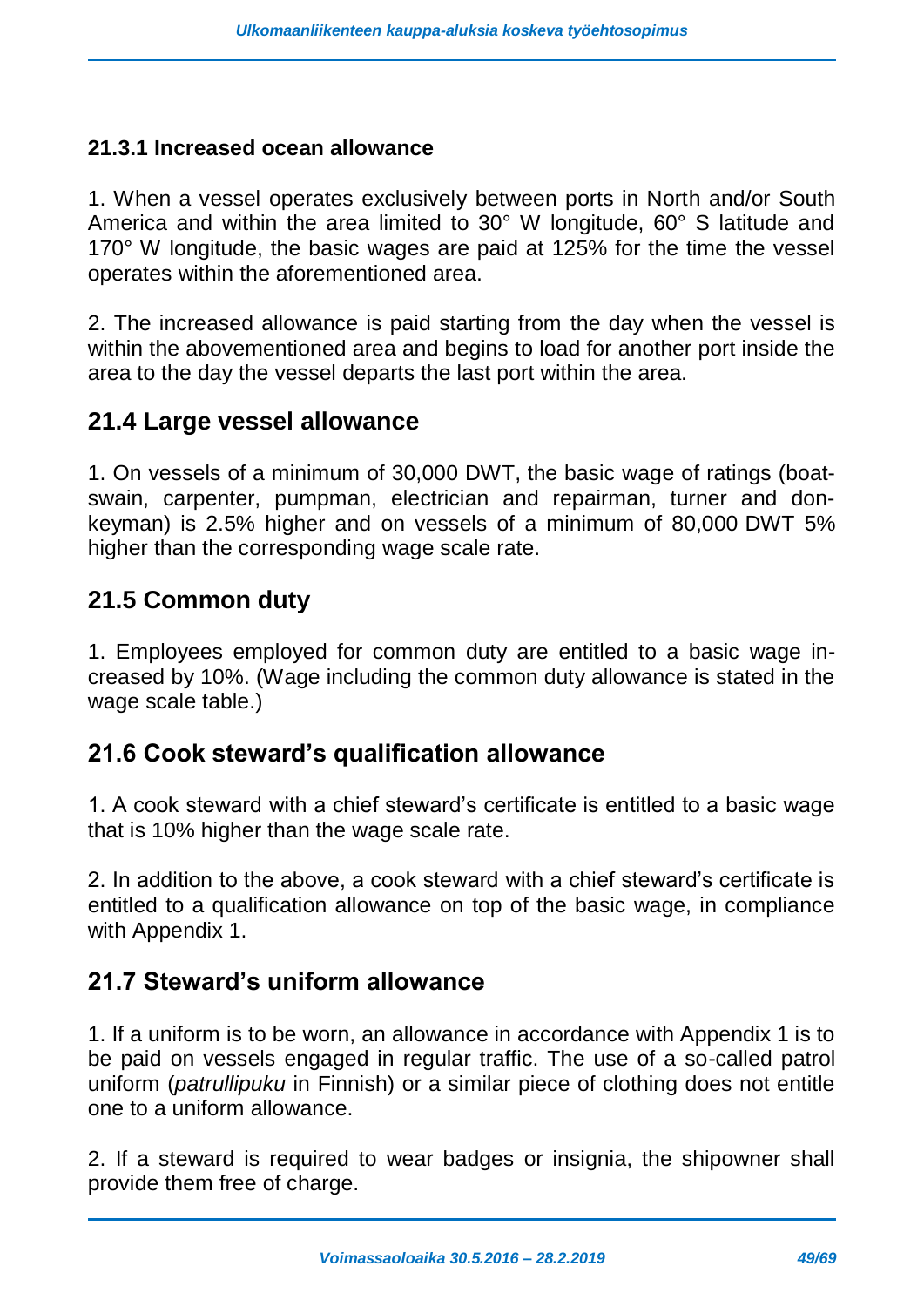### <span id="page-49-0"></span>**21.8 Shipowner allowance on passenger vessels**

1. The deck and engine-room ratings shall be paid a shipowner allowance in accordance with Appendix 1. (The shipowner allowance has been included in the wage scales in Section 20.4.)

### <span id="page-49-1"></span>**22 MISCELLANEOUS COMPENSATIONS**

### <span id="page-49-2"></span>**22.1 Stand-by compensation**

1. If an employee is ordered to remain on board the vessel during his or her free time for stand-by duty under Chapter 4, Section 6 of the Seafarers' Employment Contracts Act or for some other related important reason, the employee shall receive for each hour or part thereof the following compensation:

| on a weekday        | 1/320 of the monthly wage and |
|---------------------|-------------------------------|
| on a public holiday | 1/160 of the monthly wage.    |

2. Instead of stand-by compensation, compensation for work performed during the stand-by time is paid as overtime pay. The employer shall aim to notify the employees of the stand-by duty well in advance before the end of regular working hours.

3. If an employee is ordered to come to the vessel during his or her free time to perform a task, the employee shall be remunerated for two hours of overtime work on a weekday if the employee is not entitled to stand-by compensation under the provisions of the first paragraph above.

4. If a deck and engine-room rating on a cargo or passenger vessel is ordered on stand-by duty during his or her free time when the vessel is at sea and is required to carry a pager, radiotelephone or some other similar technical device, the employee shall be compensated for the stand-by time in accordance with point 3. above.

### <span id="page-49-3"></span>**22.2 Compensation for cargo handling**

1. 1. If a vessel crew member exceptionally participates in cargo handling, mooring and/or casting-off on board the vessel, the employee shall receive, in addition to a regular wage, for each hour  $2$  of cargo handling a compensation

-

<sup>2)</sup> Soveltamisohje: osapuolet toteavat yhteisenä näkemyksenään, että lastinkäsittelykorvaus maksetaan aina täysiltä tunneilta (30.5.3016)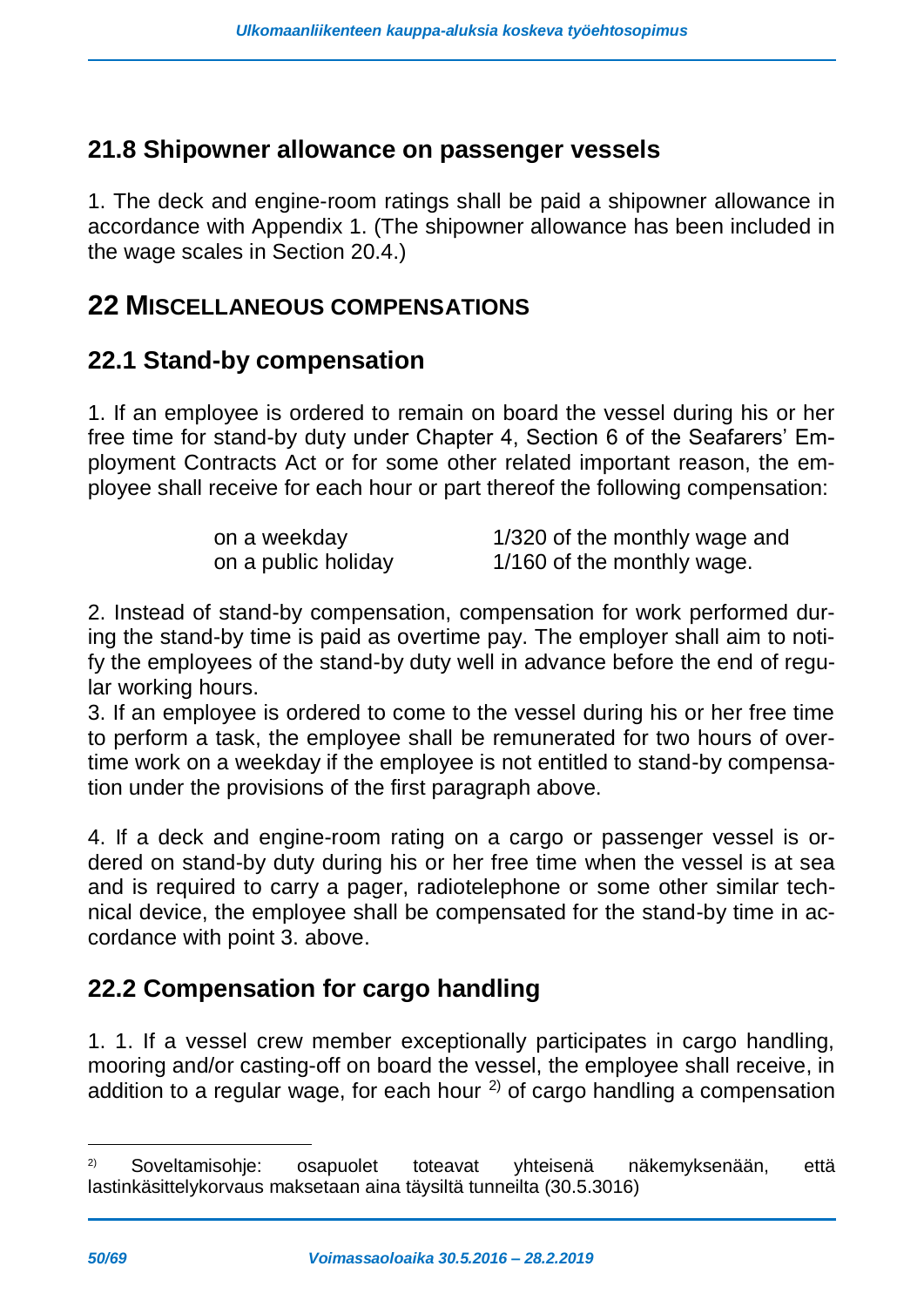of 1/164 of the wage scale rate. Winch operators shall receive compensation for cargo handling if they operate winches during loading and unloading.

### <span id="page-50-0"></span>**22.3 Catering allowance**

#### **22.3.1 Cargo vessels**

#### **1)** *Temporary passengers*

1. If a cargo vessel temporarily carries passengers or visitors, the shipowner shall pay the chief steward, cook steward, cook, second cook and catering assistant each compensation in accordance with the following if the passengers or visitors cause them additional work:

- 1) A basic allowance is paid for each passenger.
- 2) An additional allowance is paid for each passenger and each day.

This provision presupposes that the work load of the catering staff increases, and the provision only applies to those cargo vessels which do not have extra service staff for passengers or on which the staff does not already receive compensation for passengers.

2. Passengers or visitors are people who are on board the vessel for more than a day, including the family members of the crew.

#### **2)** *Temporary meal guests*

3. When meals are served on cargo vessels, with the shipowner's/shipmaster's consent, to people other than those referred to above in this section, the catering staff are each paid an allowance in accordance with Appendix 1 per person and per day, regardless of the number of meals served. The allowance is also paid when on-shore workers eat on board the vessel. The allowance is not paid for maritime pilots, customs officers, security guards or family members of the crew.

#### **22.3.2 Passenger vessels**

1. When meals are temporarily served to people other than crew members in the crew mess with the shipowner's/shipmaster's consent, the catering assistants are paid an allowance in accordance with Appendix 1 for each diner and for each day regardless of the number of meals served. However, the allowance is not paid for maritime pilots, customs officers, security guards or family members of the crew.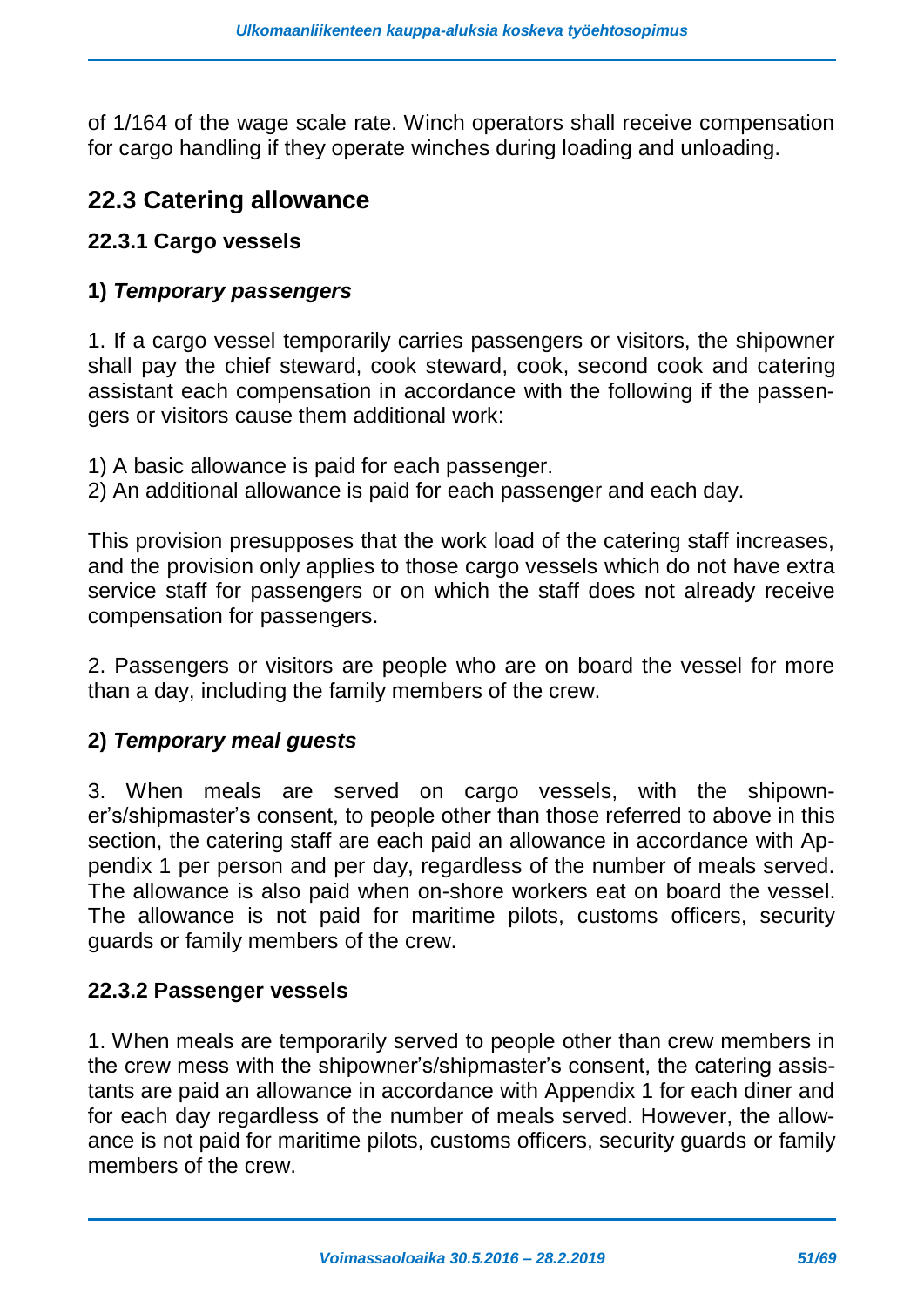### <span id="page-51-0"></span>**22.4 Night work compensation on cargo vessels**

2. On cargo vessels, when the engine room is unmanned, shift workers are remunerated a night work compensation for work performed between 00.00 and 04.00 hours.

### <span id="page-51-1"></span>**22.5 Dirty work allowance**

1. An employee is entitled to a dirty work allowance in accordance with Appendix 1 when he or she is required to clean or in his or her work handle to an unusual extent vomit, faeces or other similar secretions, or blood. Work carried out in order to clean, open and repair waste water tanks and chutes and piping and which entails handling the aforementioned secretions or blood shall be remunerated in accordance with Appendix 1 so that the allowance is paid for each hour which is commenced.

2. In such situations, the employee's supervisors shall be contacted to determine whether the situation constitutes the aforementioned work that is subject to separate compensation.

### <span id="page-51-2"></span>**22.6 Trainee instruction allowance**

1. If a trainee is working on the vessel, a crew member must be assigned to provide instructions to the trainee. In addition to regular wages, the crew member is to be compensated in accordance with the wage appendix for each day when instructions were provided.

#### <span id="page-51-3"></span>**22.7 War risk zone allowance**

1. If the vessel operates in a war risk zone or a warlike risk area, the provisions of the War Risk Zone Agreement are to be followed. (Appendix 14)

### <span id="page-51-4"></span>**23 CATERING STAFF SERVICE ALLOWANCE ON PASSENGER VESSELS**

1. The service allowance paid is 3% of all food and beverages served and sales on the vessel, excluding alcohol sold by bottle in the shop. The minimum service allowances are listed in Appendix 1.

2. For making beds, the service allowance is paid in accordance with Appendix 1. This shall not apply to vessels subject to a specific agreement between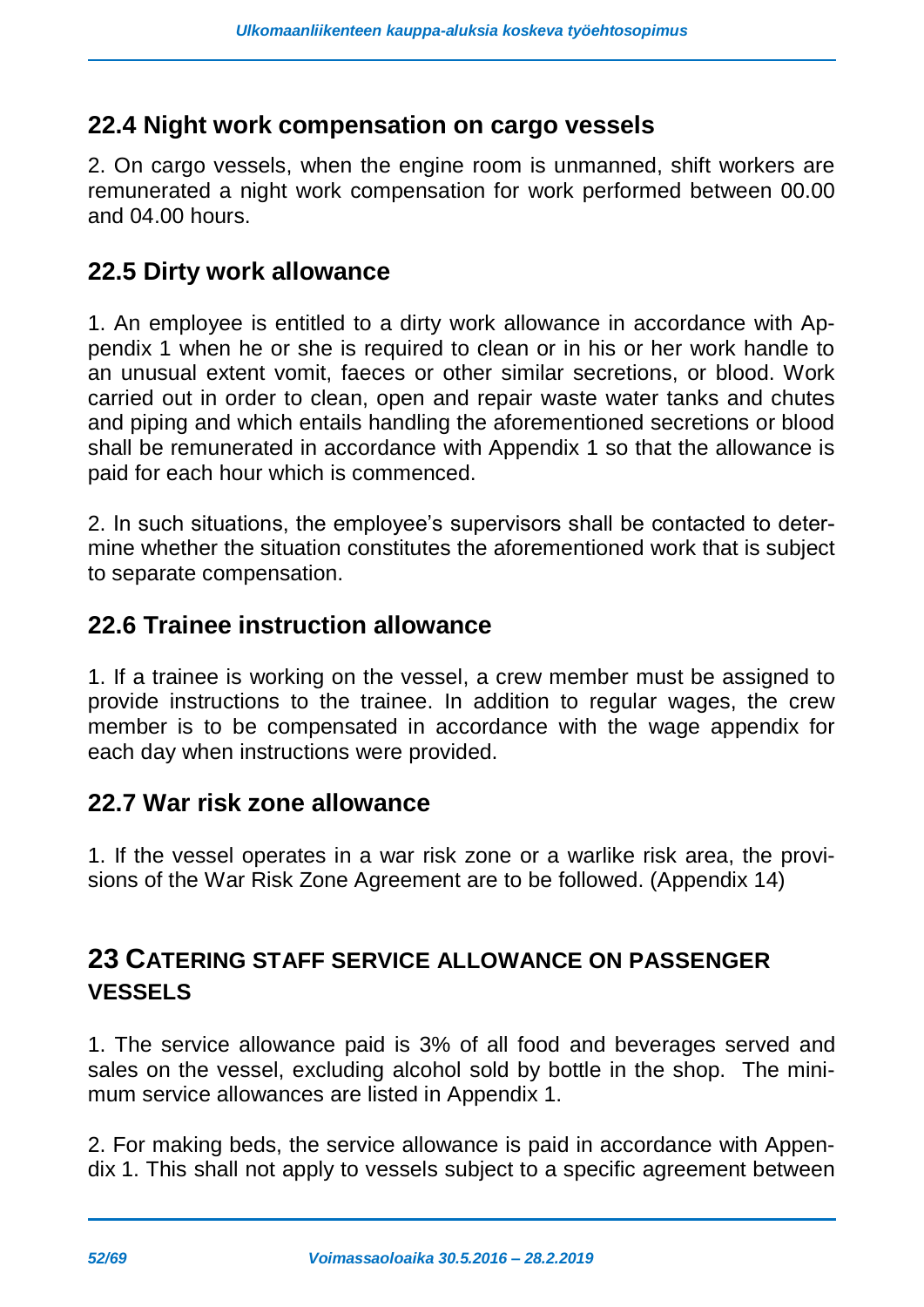the Finnish Seamen's Union and the shipowner. The wage scale wages of cabin stewards/stewardesses or cabin cleaners include a service allowance for 20 beds per day.

3. The service allowance is divided among the catering staff in the manner separately agreed upon by the shipowner and the Finnish Seamen's Union. The service allowance does not include overtime remuneration.

4. The service allowances paid per work shift, as referred to in points 1 and 2 above, are taken into account when calculating annual holiday pay and sick leave pay.

### <span id="page-52-0"></span>**24 FRINGE BENEFITS**

### <span id="page-52-1"></span>**24.1 Meal and accommodation allowance**

1. In the instances where room and board on board the vessel are not arranged for an employee, the shipowner shall arrange similar benefits on land or pay reasonable compensation equal to the value of these benefits. The euro amounts for reasonable meal allowances are specified in Appendix 1.

2. Relevant accommodation expenses shall be reimbursed based on an invoice.

### <span id="page-52-2"></span>**24.2 Compensation of fringe benefits during annual holiday**

1. Fringe benefits are compensated with the amounts specified in Appendix 1 of this Collective Agreement.

2. The coefficient 1.18 used for increasing an employee's daily pay during annual holiday, as referred to in Section 13(2) of the Seamen's Annual Holidays Act, does not have to applied to the compensation paid for fringe benefits during annual holiday.

3. During annual holiday, compensation for fringe benefits is also paid for Sundays, religious holidays, Independence Day, Midsummer Eve, May Day on May 1, Christmas Eve, and Holy Saturday.

4. When paying holiday compensation, compensation for fringe benefits is only paid for the days when the holiday compensation is paid.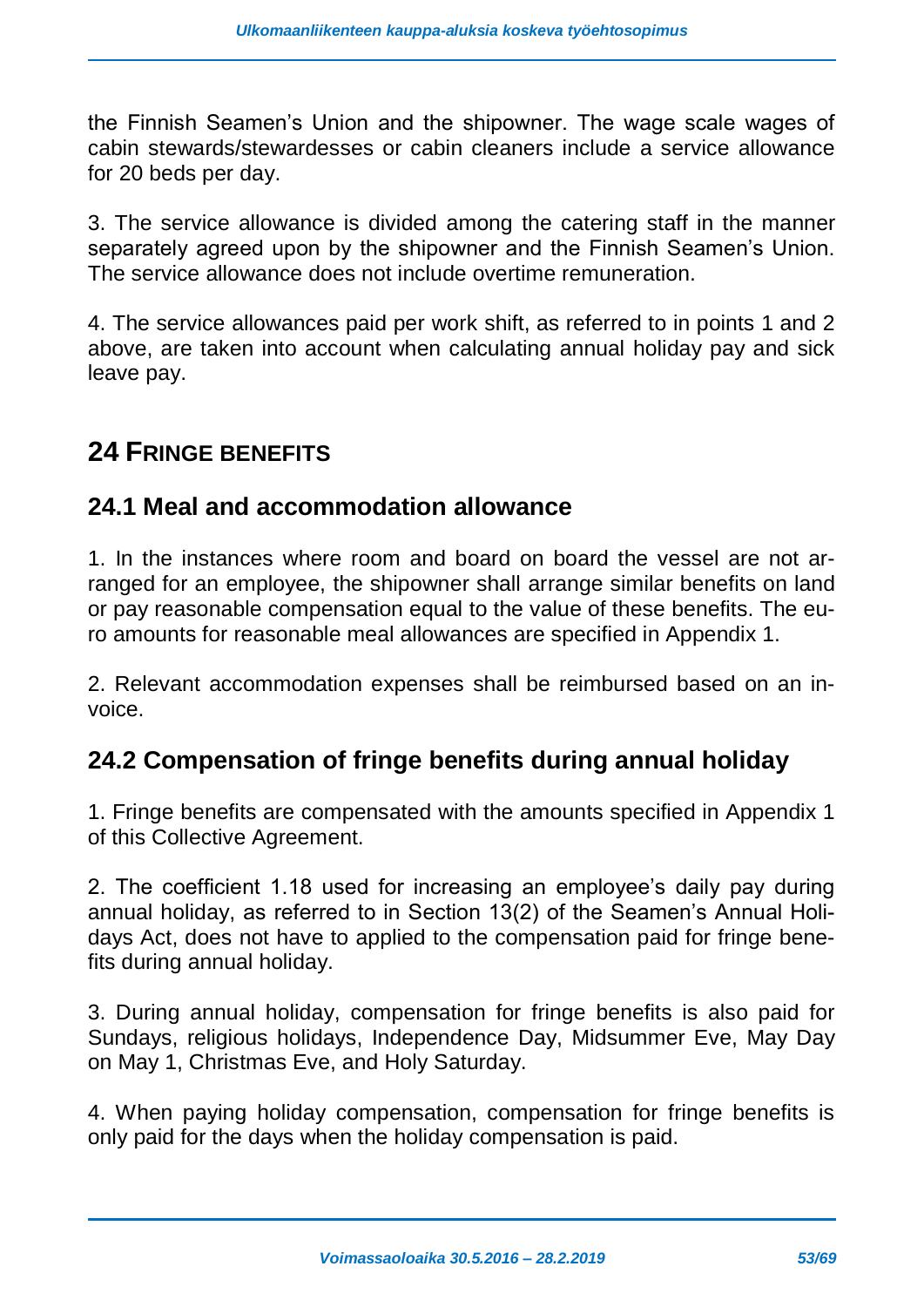### <span id="page-53-0"></span>**24.3 Remuneration of fringe benefits as compensatory free time**

1. Fringe benefits are compensated with the amounts specified in Appendix 1 of this Collective Agreement.

2. When the compensation is given in the form of free time on a weekday, an employee is entitled to compensation for the fringe benefits for the whole compensatory free time, in accordance with the grounds laid down in the Seamen's Annual Holidays Act. Thus, fringe benefits are also granted for Saturdays, Sundays, religious holidays, Independence Day, Midsummer Eve, May Day on May 1 and Christmas Eve during the compensatory free time even though compensation hours are not deducted for these days.

3. Within the rotation system, compensation for a half-day given as free time entitles to a fringe benefit compensation for a half-day.

4. When compensation is given as free time in a domestic port or, on agreement, in a foreign port, an employee is entitled to fringe benefit compensation, in accordance with the grounds laid down in the Seamen's Annual Holidays Act, for each full day of compensation and the related Saturdays and public holidays when he or she does not eat on board the vessel, provided that the employee has notified the chief steward at the latest on the day before his or her working time ends.

5. An employee is entitled to fringe benefit compensation when he or she leaves the vessel in a Finnish port for a Saturday and/or Sunday provided that the employee does not eat on board the vessel and has notified the chief steward at the latest on the day before his or her working time ends.

### <span id="page-53-1"></span>**24.4 Remuneration of fringe benefits during an illness**

1. When an employee has a right to subsistence under the Seamen's Act<sup>3)</sup> during an illness and the employee is not treated in a hospital, remuneration is granted in accordance with Appendix 1 as subsistence for each day.

### <span id="page-53-2"></span>**24.5 Meal and accommodation compensation included in the holiday compensation in short employment relationships**

-

<sup>&</sup>lt;sup>3)</sup> This refers to the provisions of the Seamen's Act (423/1978) in force before the entry into force of the new Seafarers' Employment Contracts Act on 8 November 2011.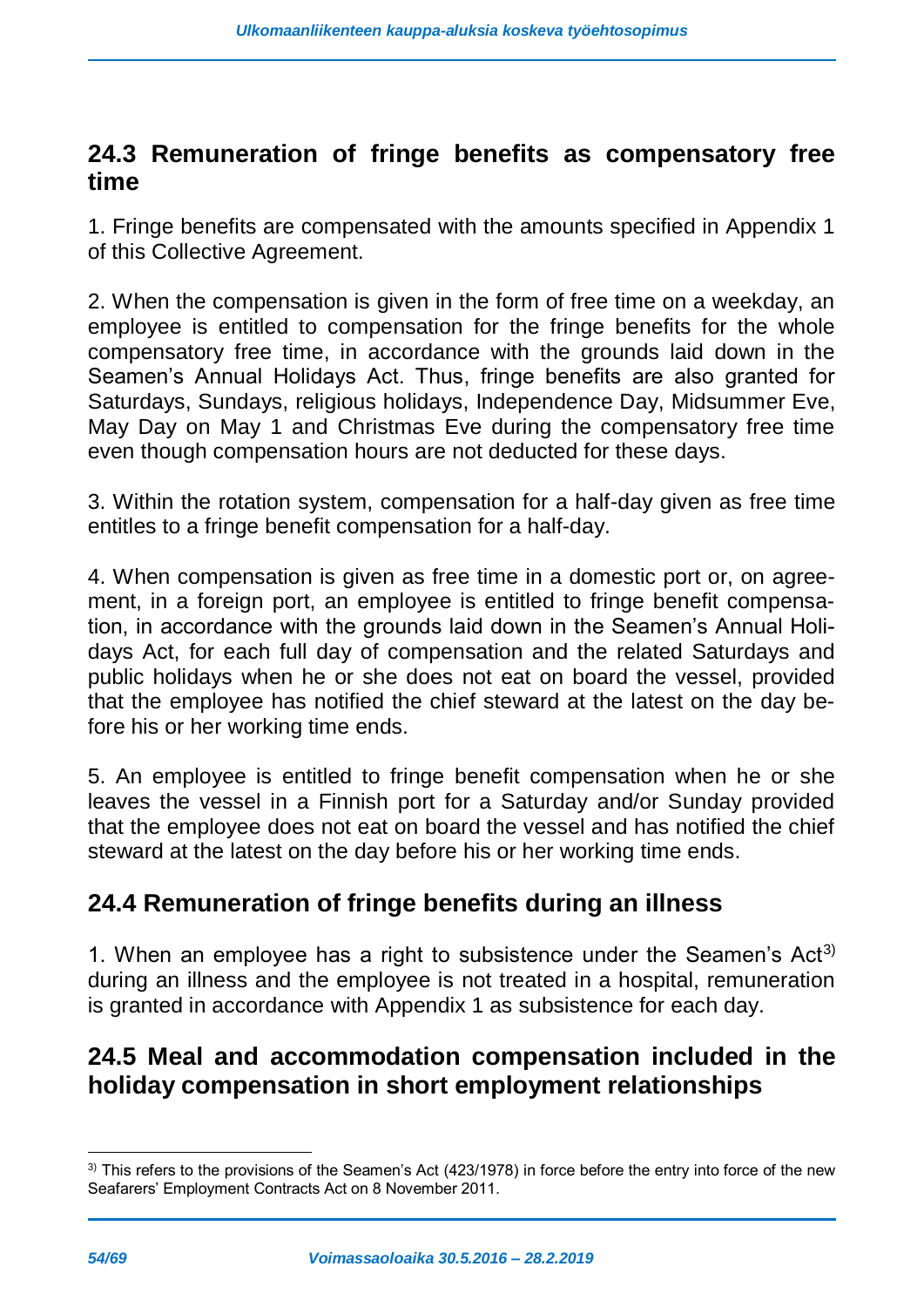1. In employment relationships of less than 14 days, the meal and accommodation compensation included in the holiday compensation is paid as follows:

1–3 days of employment 0.5 x meal and accommodation compensation 4–6 days of employment 1 x meal and accommodation compensation 7–9 days of employment 1.5 x meal and accommodation compensation 10–13 days of employment 2 x meal and accommodation compensation

# <span id="page-54-0"></span>**C WAGE CONDITIONS ON LOW-TONNAGE VESSELS**

### <span id="page-54-1"></span>**25.1 Payment of wages**

1. Upon paying wages or making corrections to them, the employer must provide the employee with an itemisation that states the amount paid and how it was calculated.

#### **25.1.1 Guaranteed wages**

1. See Appendix 1 for the table of guaranteed wages (1:1 and 2:1 rotation systems).

2. The hourly overtime compensation payable in cash for overtime worked on a weekday shall be at least 1/106 of the employee's monthly wage and for overtime worked on a public holiday at least 1/67 of the employee's monthly wage.

#### **25.1.2 Seniority allowances**

1. The seniority allowance, equivalent to 4% of the guaranteed wage, is calculated after 3, 7, 10 and 13 years of service and, starting from 1 January 2002, after 16 years of service (service here refers to the total duration of the employment relationship). On vessels registered in EU or EEA member states and on foreign vessels belonging to the shipowner, all years served in a crew position shall be taken into account when calculating an employee's seniority allowance entitlement. The time entitling to a seniority allowance shall be spent in employment in coastal or further distance traffic.

2. When calculating the time entitling an employee to a seniority allowance, shipowners with shared management and pairs of shipowners in which one has an at least 51% ownership of the other are considered one shipowner.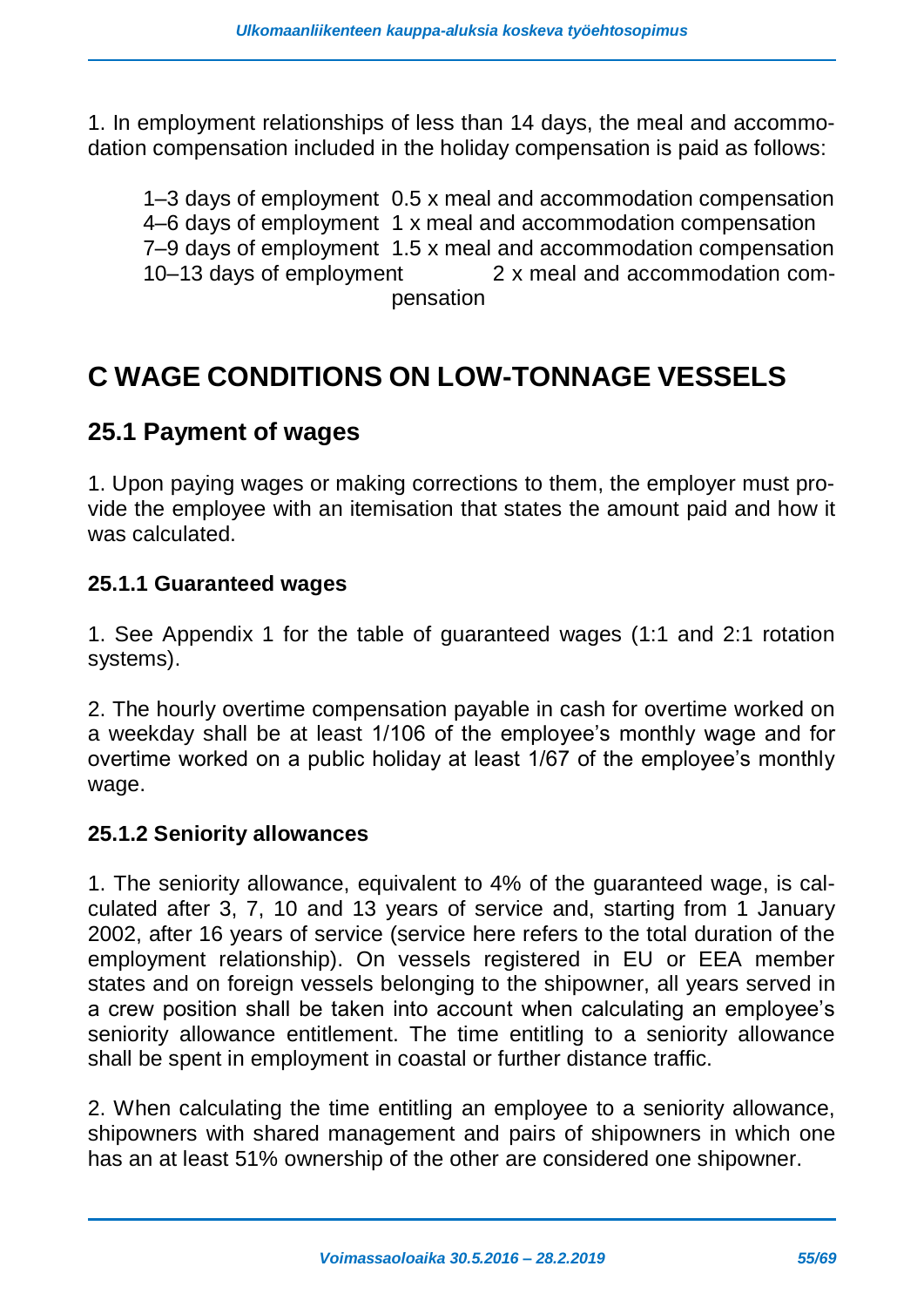3. The time entitling to a seniority allowance shall also include the time during employment when an employee has been prevented from working for the following reasons:

- 1) annual holiday of other employees;
- 2) military reserve exercises or extraordinary military service, if the employee has returned to work as soon as such hindrance ended;
- 3) an interruption referred to in paragraph 3 of Section 3(2) of the Seamen's Annual Holiday Act;
- 4) a medical examination referred to in the Occupational Health Care Act (1383/2001) or the act on seamen's medical examinations (*Laki laivaväen lääkärintarkastuksista* 1171/2010) or ordered by the employer or as a result of any sickness or accident;
- 5) maternity leave, special maternity leave, paternity leave, or parental leave referred to in the Seafarer's Employment Contracts Act;
- 6) municipal or other public elective function or appearance as a witness in a court of law testimonial which the employee was not entitled to refuse according to the law, or refusal of which would only have been permitted for a special cause stated in the law;
- 7) an order issued by the authorities to prevent the spreading of a disease;
- 8) travel required by work, if these travel days are not otherwise counted as working days for the employee;
- 9) for any other reasons if the employer is by law required to pay the employee remuneration for such time despite of his absence;
- 10) with the employer's consent, taking part in training required by the work, however so that only 30 days at a time are counted as equivalent to working days.

#### **25.1.3 Compensation for cargo handling**

1. Cargo handling is not considered part of the work seamen traditionally carry out in order to make a vessel seaworthy. Cargo handling additionally comprises cargo moving, cargo supporting, fixing or detachment, which is carried out in cargo holds whilst the vessel is in port.

2. If a vessel crew member exceptionally participates in cargo handling or the attachment of refrigerated containers on board the vessel, the employee shall receive, in addition to a regular wage, for each hour  $4$ ) a compensation of 1/164 of the guaranteed wage.

-

<sup>4</sup> Application instructions: the parties' common view is that the cargo handling compensation shall always be paid for full hours (30 May 2016).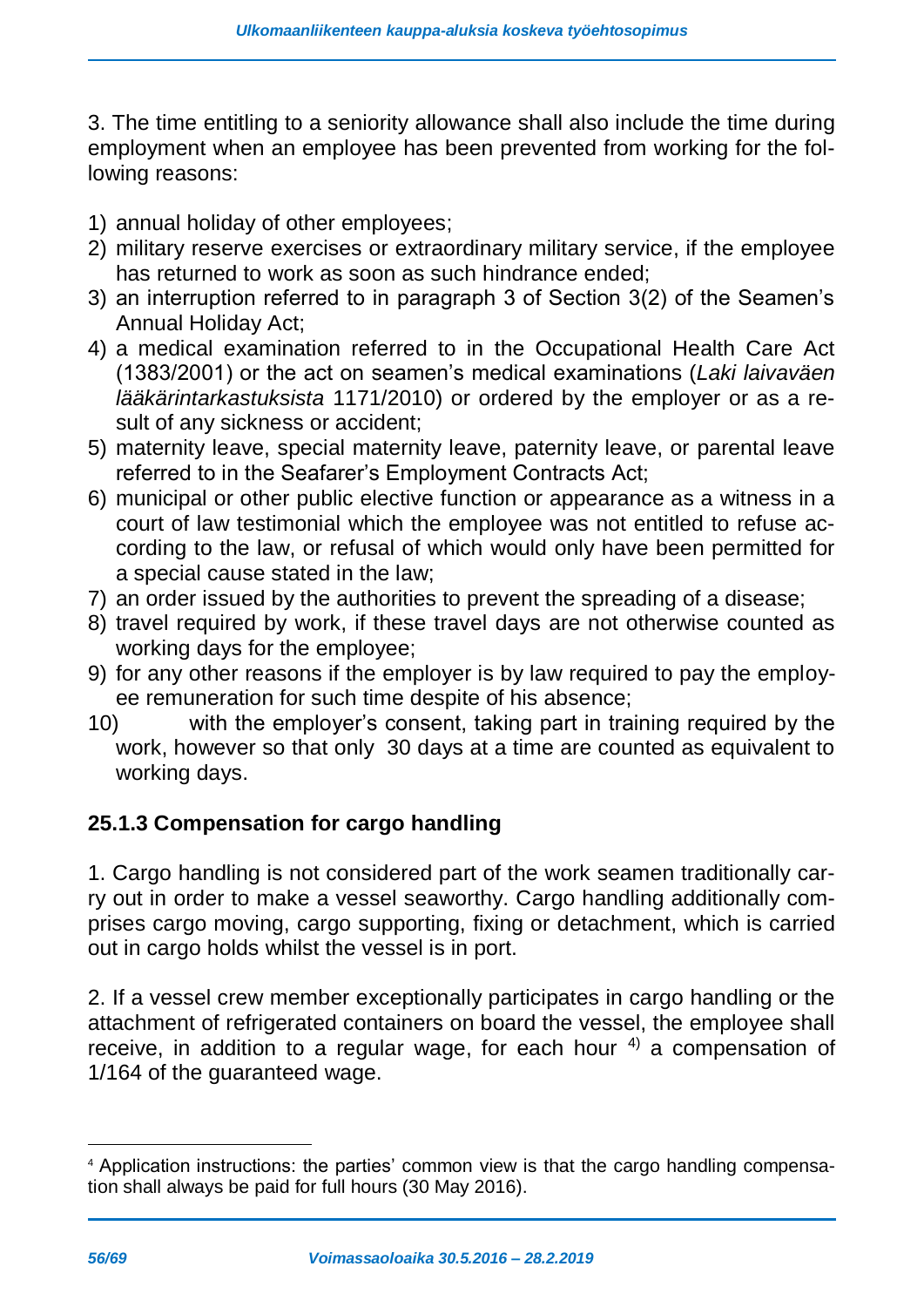3. If a crew member of a roro vessel exceptionally participates in cargo handling or the attachment of refrigerated containers on board the vessel, the employee shall receive, in addition to a regular wage, for each hour a compensation of 1/164 of the guaranteed wage.

4. Records on hours worked shall contain separate mentions of all hours related to cargo handling.

5. The crews on vessels belonging to the members of the Finnish Shipowners' Association can exceptionally carry out the aforementioned cargo handling tasks, which have traditionally been done by workers loading and unloading goods. This requires the consent of the employees and a prior agreement with the unions representing them.

#### **25.1.4 Ocean allowance and tanker and specialized vessel allowance**

1. On vessels engaged in ocean traffic guaranteed wages shall be increased by 3%. Ocean traffic is defined as traffic outside the following limits: 11° W longitude, 30° N latitude and 45° E longitude.

2. When a vessel operates exclusively between ports in North and/or South America and within the area limited to 30° W longitude, 60° S latitude and 170° W longitude, the guaranteed wages shall be increased by 7% instead of the 3% specified in paragraph 1.

3. The above allowances are calculated based on the 0-table of the guaranteed wages table and added to the monthly earnings. The allowance is paid when an employee travels to a vessel from Finland and when he or she returns from the vessel to Finland; from the beginning of the day of departure until the end of the day of return.

4. The aforementioned allowance is paid on all vessels that are regularly in route traffic to overseas ports for the entire work period; however, the allowance is paid for a maximum of 20 days for a time period when the vessel is not in operation due to repairs or other reasons

5. For other vessels travelling to overseas ports, the allowance is paid starting from the day when the vessel departs the last loading or unloading port in the European traffic area and heads to ports overseas and until the day the vessel arrives at the first loading or unloading port in the European traffic area and no more than 20 days after this.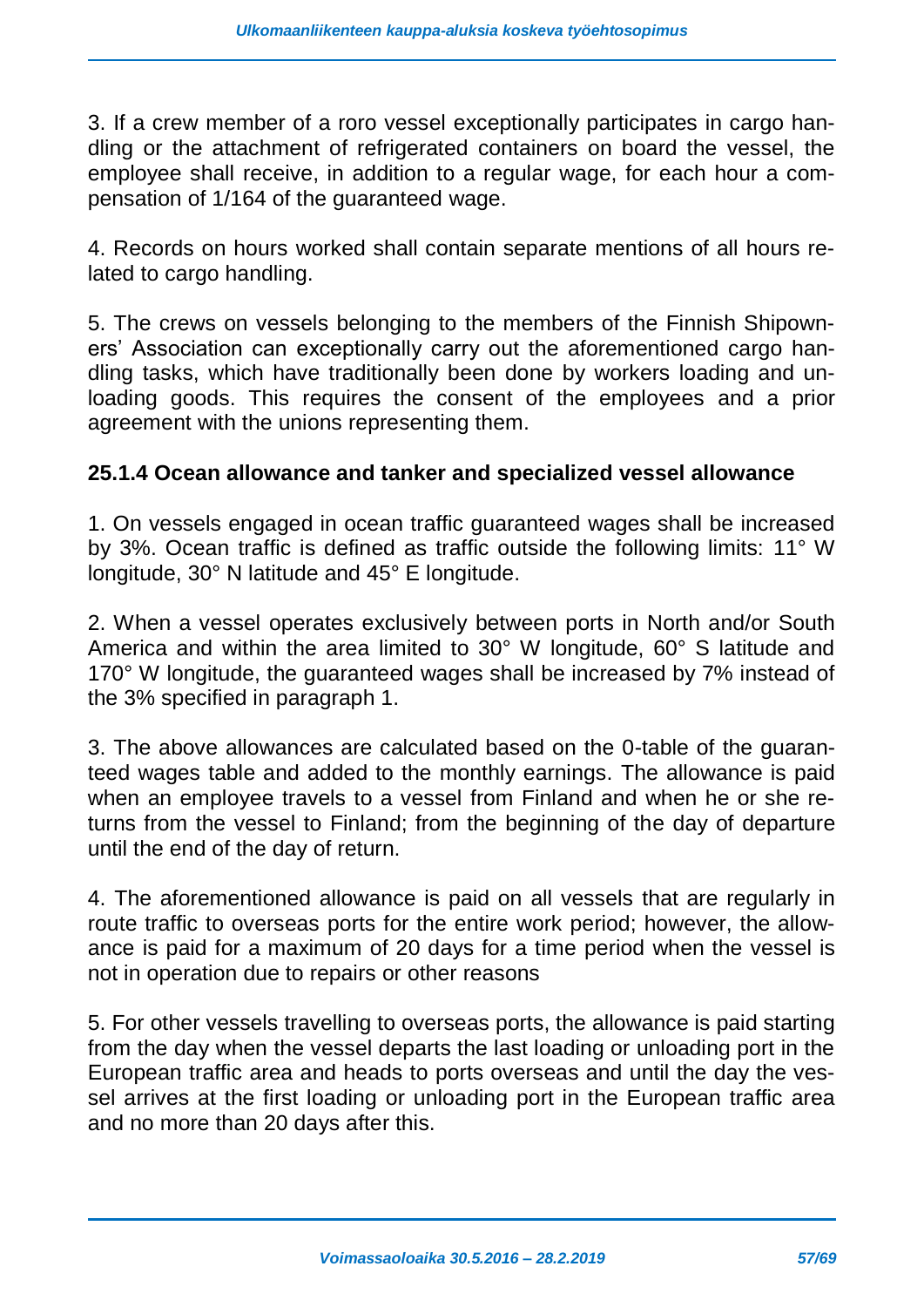6. If, however, such a vessel makes two or more continuous voyages in ocean traffic, the allowance is paid, as above, also for the time in port following the return from the first voyage. In this regard ports in which repairs and emptying are carried out are comparable to loading or unloading ports.

7. The increased allowance is paid starting from the day when the vessel is within the abovementioned area and begins to load for another port inside the area to the day the vessel departs the last port within the area.

8. On tankers and specialized vessels transporting fuel oil, crude oil or lubricating oil and/or comparable substances or compressed or liquefied gases, gases dissolved under pressure, flammable liquids, substances that may selfignite and create flammable gases when in contact with water, organic peroxides, oxidising substances, toxic substances, pollutants or other hazardous substances, employees shall be paid a tanker and specialized vessel allowance amounting to 10% of the guaranteed wage.

9. When the vessel is in port, the allowance is paid for no more than 20 days after the day of arrival. However, the allowance is always paid for the time the vessel is fully or partially loaded and has to remain in port and/or roadstead.

#### **25.1.5 Catering allowance**

1. If a low-tonnage vessel temporarily carries passengers or visitors, the shipowner shall pay the cook steward compensation for the day, as specified in Appendix 1, if the passengers or visitors cause him or her additional work. This compensation shall not be paid for family members of the crew.

#### **25.1.6 Temporary meal guests**

1. When meals are served on low-tonnage vessels, with the shipowner's/shipmaster's consent the cook steward is paid an allowance in accordance with Appendix 1 per person and per day, regardless of the number of meals served. The allowance is not paid for maritime pilots, customs officers, security guards or family members of the crew.

#### **25.1.7 Temporary post (change in work tasks)**

1. When an employee has temporarily held a post more senior than that which he or she normally holds, he or she shall, during off-duty shift days, be paid the wage corresponding to the post which he or she has held while earning those off-duty shift days.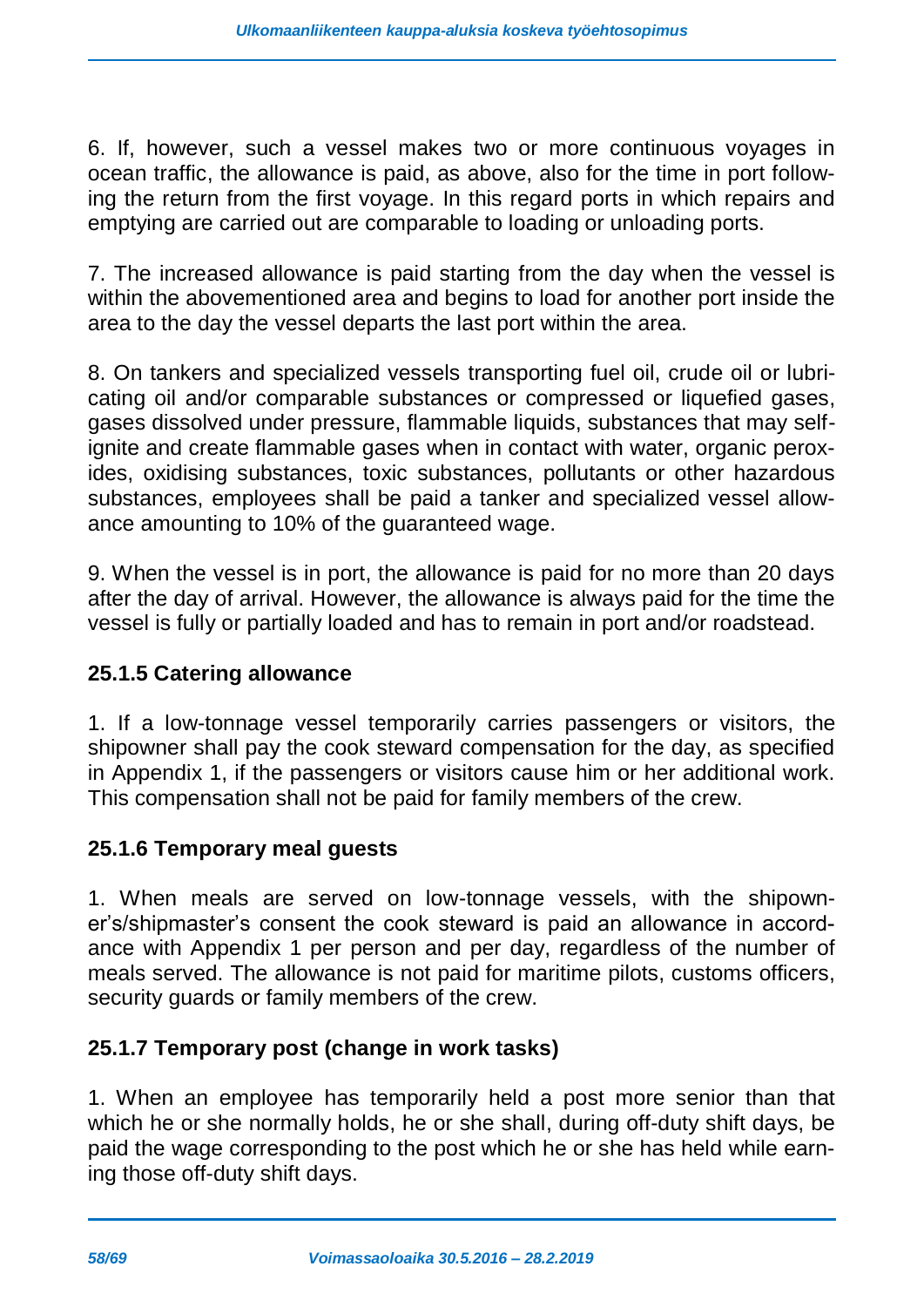#### **25.1.8 Wages of a missing crewman**

1. If the number of employees decreases during the voyage, the wage savings generated as a result during the time the vessel is at sea shall be divided among the remaining employees according to the extent to which each employee's workload has increased. This shall, however, not apply if overtime remuneration has been granted for such work in accordance with the relevant specific provisions.

2. This provision shall also apply when the vessel has been undermanned at the beginning of the voyage.

#### **25.1.9 Fringe benefits**

1. In the instances where room and board on board the vessel are not arranged for an employee, the shipowner shall arrange similar benefits on land or pay reasonable compensation equal to the value of these benefits. The compensation shall in any case be no less than what is specified in the general principles of the state regarding the reimbursement of travel expenses

#### **25.1.10** War risk zone allowance

1. If the vessel operates in a war risk zone or a warlike risk area, the provisions of the War Risk Zone Agreement are to be followed. (Appendix 14)

**25.1.11** Trainee instruction allowance

1. If a trainee is working on the vessel, a crew member must be assigned to provide instruction to the trainee. In addition to regular wages, the crew member is to be compensated in accordance with the wage appendix 1 for each day when instruction was provided.

#### **25.1.12 Wages when an employment relationship ends**

1. When an employment relationship ends, the last wage payable shall be at the employee's disposal or withdrawable without delay but at the latest on the sixth (6) working day after the end of the employment. In exceptional cases when the wage is not clear, for example, because all the information needed for calculating the amount of the wage component are not available at the end of employment, the last wage shall be at the employee's disposal or withdrawable at the latest on the tenth (10) working day after the end of the employment.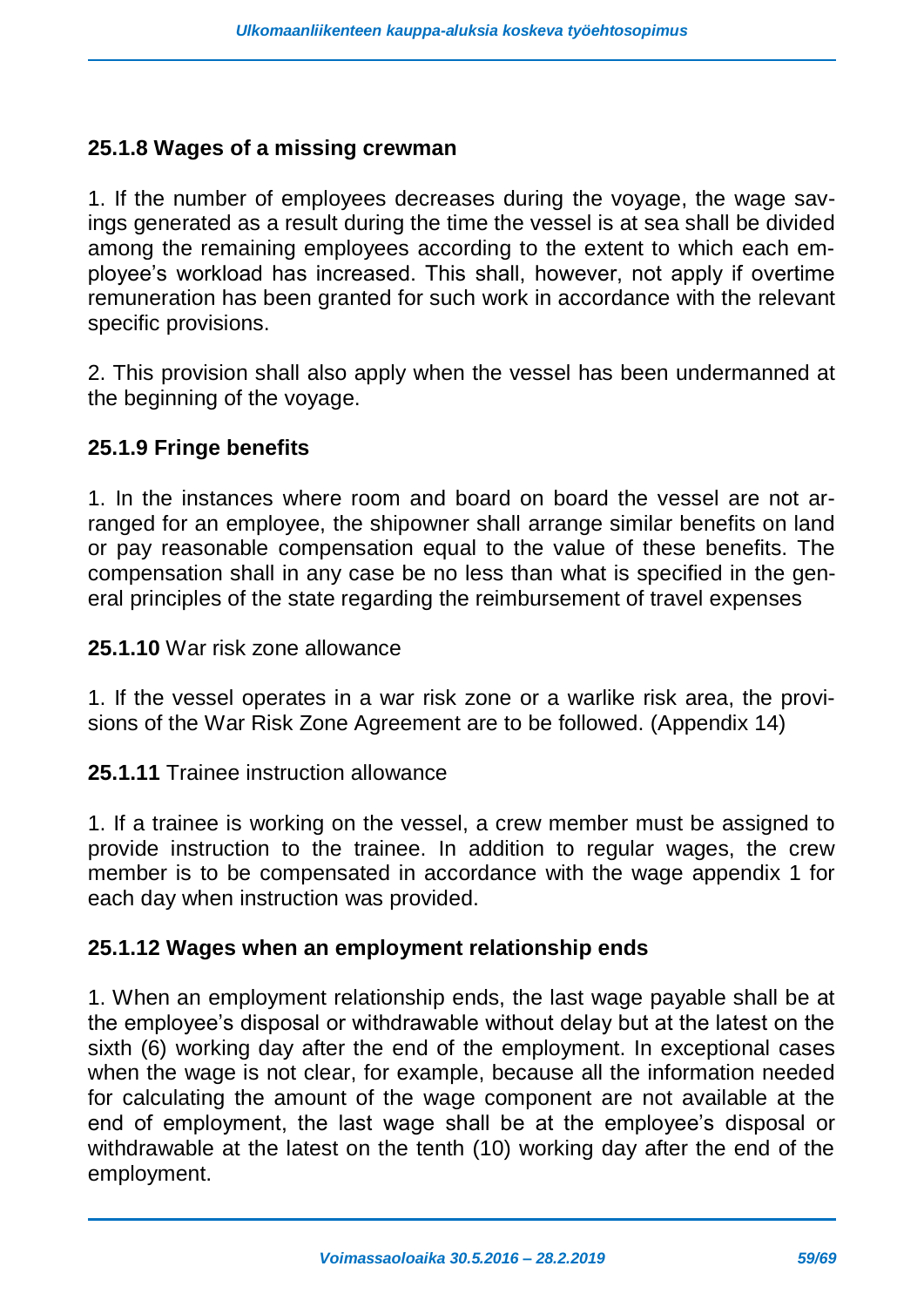### <span id="page-59-0"></span>25.1.13 **Meal and accommodation compensation included in the holiday compensation in short employment relationships**

1. In employment relationships of less than 14 days, the meal and accommodation compensation included in the holiday compensation is paid as follows:

| 1–3 days of employment   | 0.5 x meal and accommodation<br>compensation |
|--------------------------|----------------------------------------------|
| 4–6 days of employment   | 1 x meal and accommodation com-<br>pensation |
| 7-9 days of employment   | 1.5 x meal and accommodation<br>compensation |
| 10–13 days of employment | 2 x meal and accommodation com-<br>pensation |

#### **25.1.14 The definition of a full wage**

1. A full wage in compliance with the Act on Maritime Labour Agreements or other comparable act shall be defined as inclusive of the guaranteed wage as specified in this Collective Agreement and all other allowances and compensations.

### <span id="page-59-1"></span>**26 PERIOD OF VALIDITY**

This Agreement is valid from 30 May 2016 until 28 February 2019.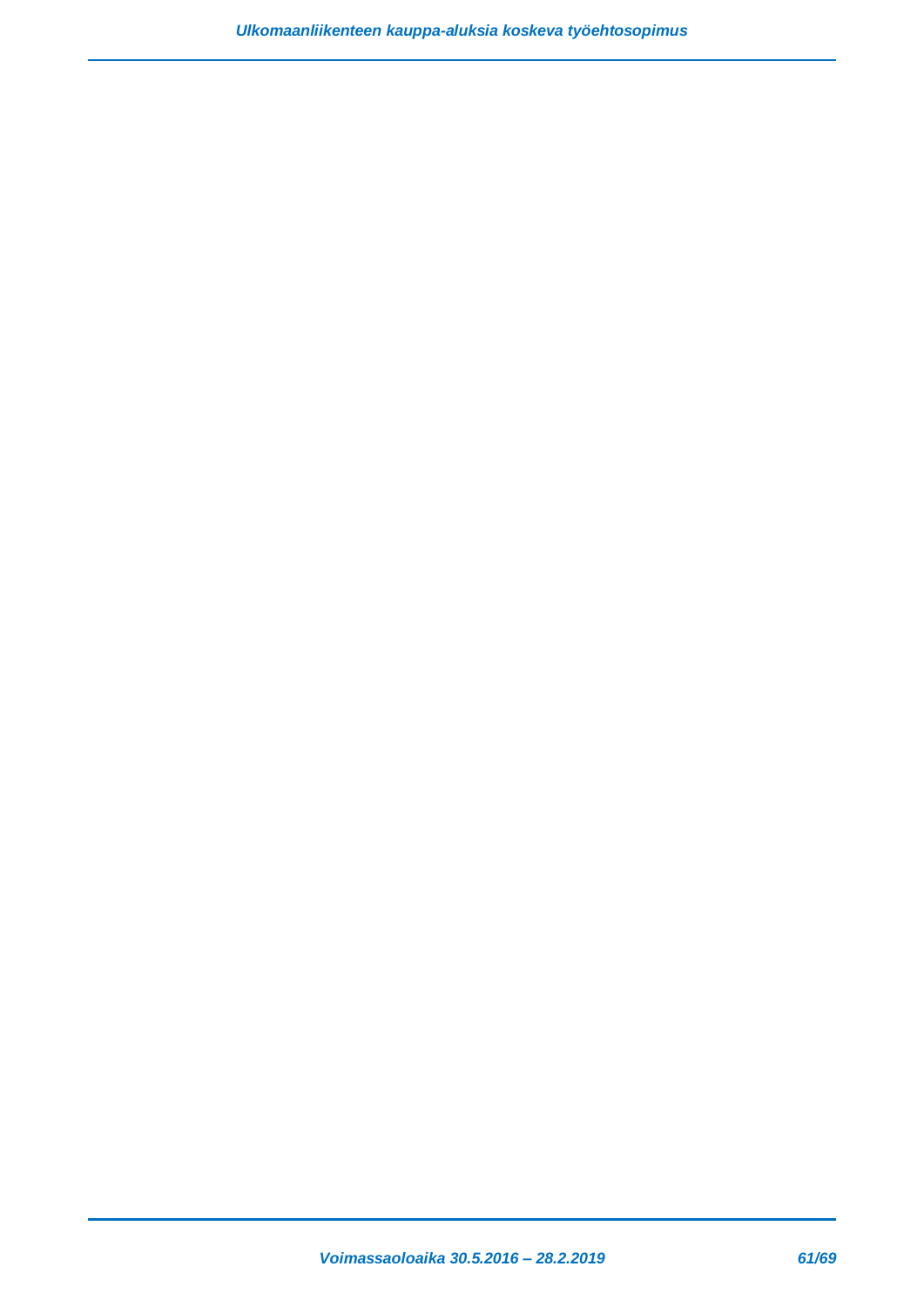#### <span id="page-61-0"></span>**FRAMEWORK AGREEMENT**

#### **1 GENERAL**

The Act on Enhancing the Competitiveness of Ships Engaged in Sea Transport (1277/2007) lays down some conditions on the State contributing to efforts to maintain the Finnish tonnage and seafarers' profession through financial assistance. The precondition for the subsidy is that the labour costs of vessels entered in the Register of Merchant Vessels have, in a manner agreed on by the social partners, been set on a level that enables operating in international transport taking into account the State subsidy.

#### **2 VESSELS OTHER THAN PASSENGER VESSELS ENTERED IN THE REGISTER OF MER-CHANT VESSELS FOR THE FIRST TIME**

The labour cost savings referred to in Section 1 above, are made for vessels other than passenger vessels that are entered in the Register of Merchant Vessels for the first time through the vessel-specific agreements on the number and qualification of crew members referred to in Section 3.2 of the Collective Agreement for deck and engine ratings and catering staff in foreign traffic (foreign traffic agreement) and through the agreements on guaranteed wages (vessel-specific agreements) referred to in the said section. All of the aforementioned agreements are concluded between the members of the Finnish Shipowners' Association and the Finnish Seamen's Union.

#### **When agreeing on savings, priority attention is paid to the following matters:**

- wage conditions and the related allowances and compensations;
- wage structure;
- working time provisions, including the rotation system (1:1) and remuneration of overtime;
- provisions on annual holiday, including holiday pay; and
- the number of staff on-board and other issues concerning manning and the crew.

If negotiations on labour cost savings do not lead to a solution, both parties have the right to withdraw from the provisions of the foreign traffic agreement with respect to work performed on the vessel in question; consequently, the foreign traffic agreement shall no longer apply after three (3) months from the withdrawal.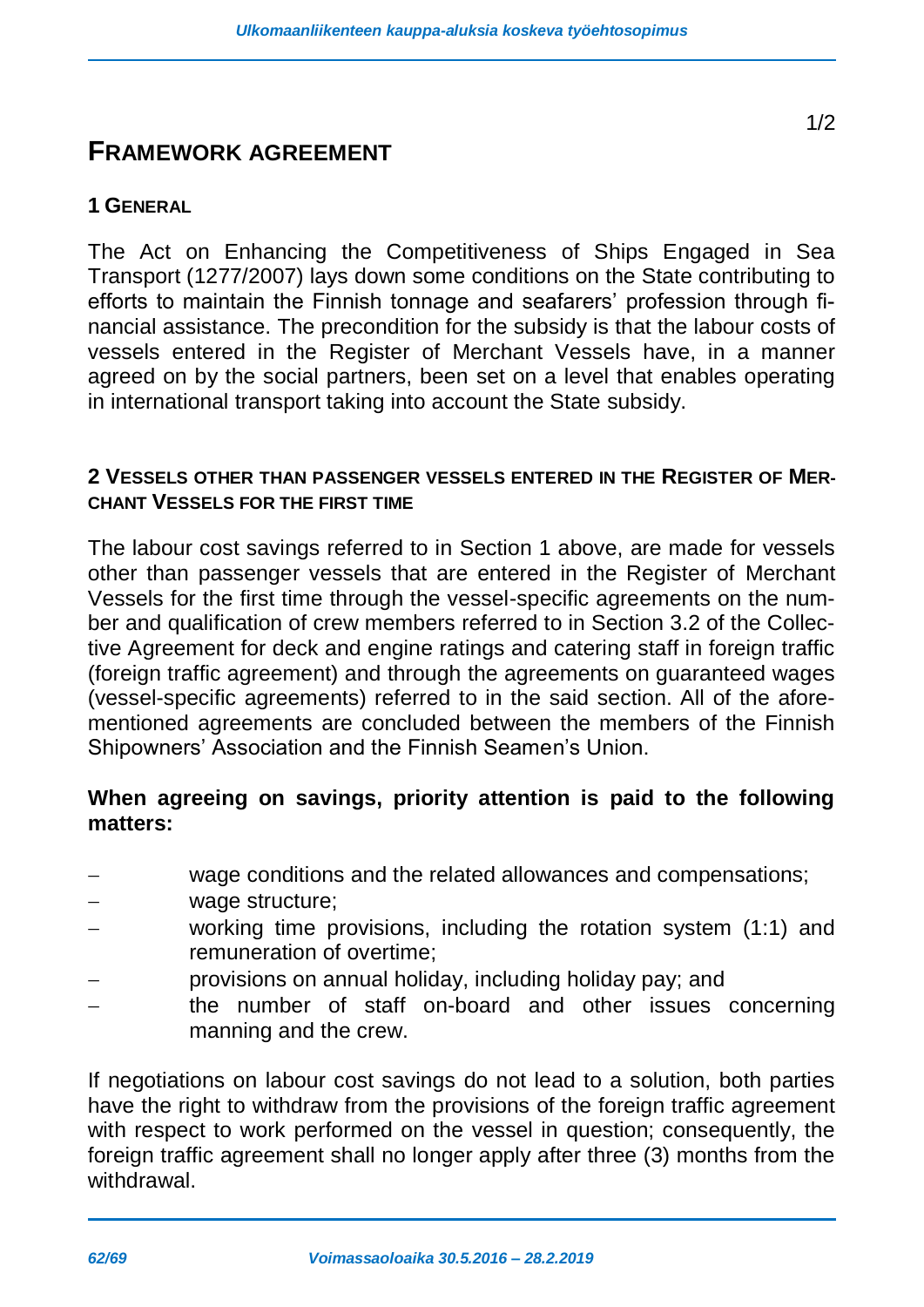2/2

#### **3 PASSENGER VESSELS ENTERED IN THE REGISTER OF MERCHANT VESSELS**

The parties recognise that labour cost savings to be agreed upon by the social partners, as referred to in Section 1 above, have already been implemented with the agreement concerning passenger vessels engaging in foreign traffic that entered into force on 1 March 2001.

#### **4 REALLOCATION OF LABOUR COST SAVINGS**

If a party to a vessel-specific agreement concerning cargo vessels or a party bound by the passenger vessel agreement proposes the reallocation or rescaling of savings while this framework agreement, the foreign traffic agreement, vessel-specific agreements, or passenger vessel agreement is in force, the proposal shall be negotiated in accordance with the principles concerning the so-called continuous negotiation procedure separately agreed upon by the parties to the framework agreement.

#### **5 RELATION TO OTHER COLLECTIVE AGREEMENTS**

During the validity of this framework agreement, an employer that is a party to or otherwise bound by the framework agreement, the foreign traffic agreement, a vessel-specific agreement or the passenger-vessel agreement shall not enter with another employee association into a new collective agreement that falls within the scope of the foreign traffic agreement, vessel-specific agreements or the passenger vessel agreement and that is less favourable for the employees than the foreign traffic agreement and the related vesselspecific agreements or the passenger vessel agreement. If an employer referred to above makes, during the period of validity and within the scope of the above-mentioned agreements, a collective agreement with a higher adjustment of wages or other benefits that are more favourable for the employees, the foreign traffic agreement and the passenger vessel agreement are supplemented accordingly.

If an employer had, prior to the entry into force of this framework agreement, been bound by a collective agreement conflicting with the foreign traffic agreement, a vessel-specific agreement concerning a cargo vessel or the passenger vessel agreement, the collective agreement that is more favourable for the employees shall be followed. If there is disagreement about which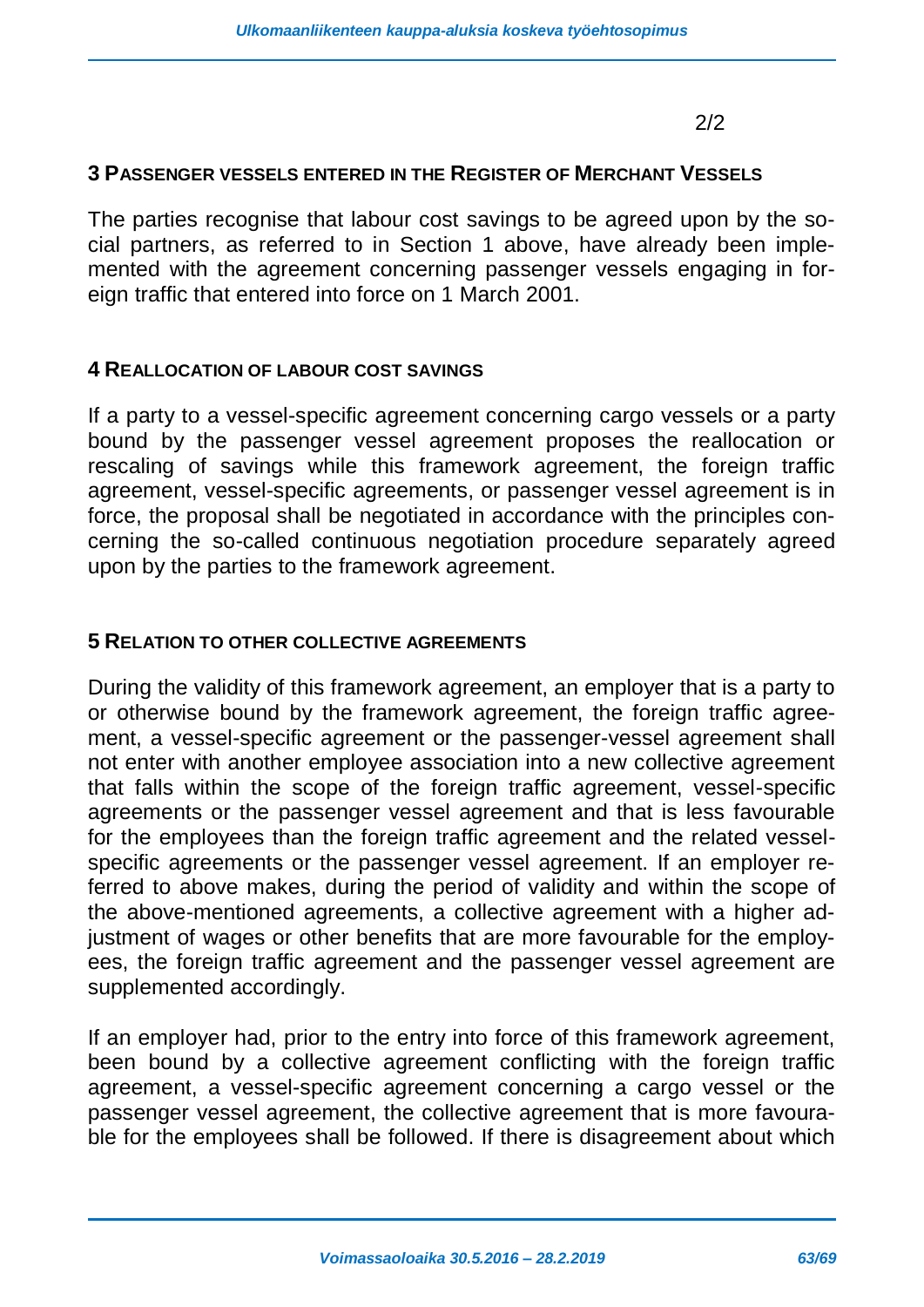collective agreement is more favourable, the matter shall be solved by the organisations signatory to this framework agreement.

#### **6 PERIOD OF VALIDITY**

This framework agreement shall be in force as a part of the foreign traffic agreement and the passenger vessel agreement in the same manner as the foreign traffic agreement and the passenger vessel agreement.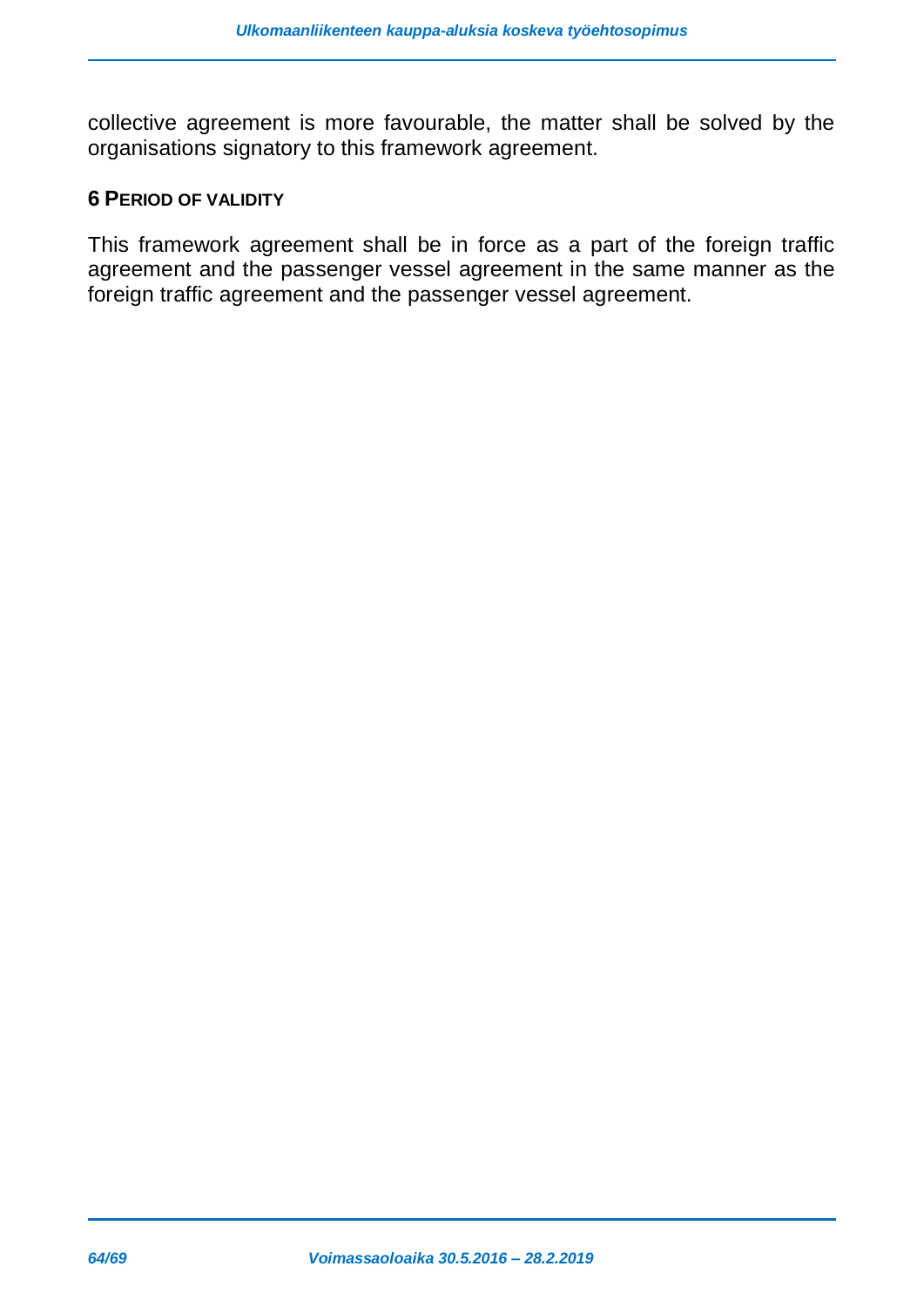#### <span id="page-64-0"></span>**LUETTELO LIITESOPIMUKSISTA**

(liitteet julkaistaan erillisenä vihkona)

| LIITE <sub>1</sub> | <b>PALKKATAULUKKO</b>                                                                                 |
|--------------------|-------------------------------------------------------------------------------------------------------|
| <b>LIITE 2</b>     | <b>MIEHITYSTAULUKKO</b>                                                                               |
| LIITE <sub>3</sub> | <b>MÄÄRÄAIKAISET TYÖSOPIMUSSUHTEET</b>                                                                |
| <b>LIITE 4</b>     | <b>MERENKULKUALAN ULKOMAANLIIKENTEEN SOPIMUS</b><br><b>IRTISANOMISEN JA LOMAUTTAMISEN PERUSTEISTA</b> |
| LIITE <sub>5</sub> | <b>OSA-AIKATYÖ (RAHTI)</b>                                                                            |
| LIITE <sub>6</sub> | VUOROKAUTISEN JA VIIKOITTAISEN YLITYÖN LASKENTAESIMERKKI<br><b>PIENTONNISTOALUKSILLA</b>              |
| LIITE <sub>7</sub> | <b>PUUTTUVAN MIEHEN PALKKA</b>                                                                        |
| LIITE <sub>8</sub> | SOPIMUS TYÖSUOJELUSTA TYÖPAIKOILLA MERENKULUN ALALLA                                                  |
| LIITE <sub>9</sub> | TYÖSUOJELUSOPIMUKSEN TARKOITTAMAN TYÖALATOIMIKUN-<br><b>NAN MALLI</b>                                 |
| <b>LIITE 10</b>    | <b>MERENKULKUALAN TERVEYDENHUOLTOSOPIMUS</b>                                                          |
|                    |                                                                                                       |
| <b>LIITE 10.1</b>  | ULKOMAANLIIKENTEEN PÄIHDEPOLITIIKKA                                                                   |
| <b>LIITE 10.2</b>  | ALKOHOLI- JA PÄIHDEAINEIDEN VÄÄRINKÄYTTÄJIÄ KOSKEVA<br><b>HOITOONOHJAUSSOPIMUS</b>                    |
| <b>LIITE 11</b>    | <b>ULKOMAANLIIKENTEEN LUOTTAMUSMIESSOPIMUS</b>                                                        |
| <b>LIITE 11.1</b>  | LUOTTAMUSMIESSOPIMUKSEN LIITE, MALLI PÄÄLUOTTAMUS-<br><b>MIESSOPIMUKSESTA</b>                         |
| <b>LIITE 12</b>    | KOULUTUSTOIMINTAA KOSKEVA SOPIMUS SOVELTAMISOHJEINEEN<br>SEKÄ MERIALAN SOVELLUTUKSINEEN               |
| <b>LIITE 13</b>    | TYÖLLISTYMISEN JA MUUTOSTURVAN TOIMINTAMALLI                                                          |
| <b>LIITE 14</b>    | <b>SODANVAARASOPIMUS</b>                                                                              |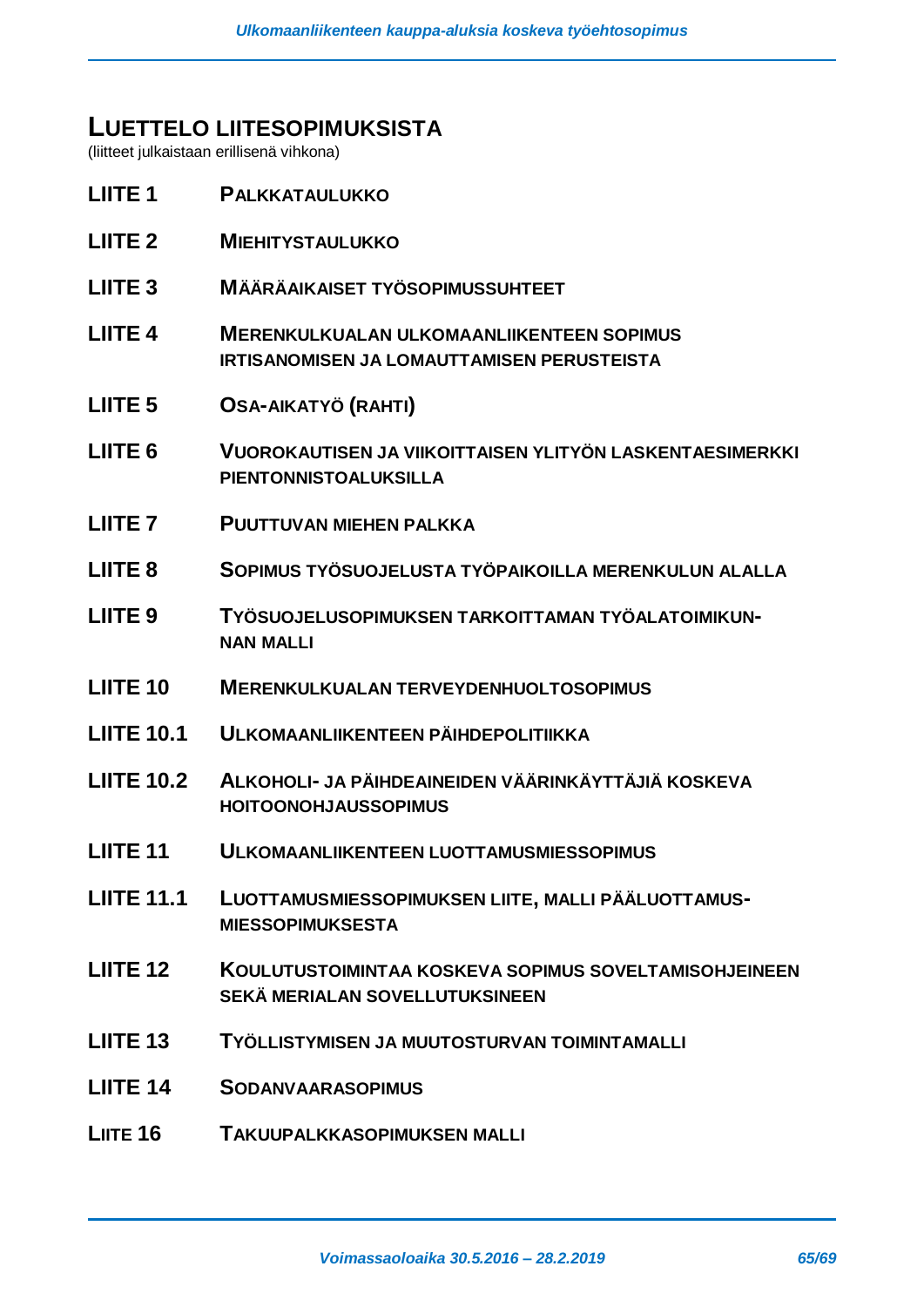#### <span id="page-65-0"></span>**MATKUSTAJA-ALUSTEN TALOUSHENKILÖKUNTA**

| <b>AMMATTINIMIKKEET</b>                                                                                                                                                                                               | <b>PALKKALUOKKA</b>                       |  |
|-----------------------------------------------------------------------------------------------------------------------------------------------------------------------------------------------------------------------|-------------------------------------------|--|
| Caferia-annostelija, nisse, tarjoilijaharjoittelija,<br>Baarioppilas, myymälä- ja varastoapulainen                                                                                                                    | 1                                         |  |
| Kylmäkön-, keittiö- ja talousapulainen sekä siivooja                                                                                                                                                                  | $\overline{2}$                            |  |
| Hyttiemäntä/-siivooja <sup>1)</sup> ja muonavarastonhoitaja                                                                                                                                                           | 3                                         |  |
| Ylisiivoja ja lastenhoitaja                                                                                                                                                                                           | 4                                         |  |
| II-kokki ja II-kylmäkkö                                                                                                                                                                                               | 5                                         |  |
| Tarjoilija, kioskimyyjä, pikamyymälä-, sauna- ja cafeteria-<br>kassa, konferenssisihteeri ja ATK-harjoittelija                                                                                                        |                                           |  |
| I-kokki ja I-kylmäkkö                                                                                                                                                                                                 |                                           |  |
| Purserinapulainen, pikamyymälänhoitaja, varastonhoitaja,<br>konferenssiemäntä/-isäntä, viinikassa, cafeterianesimies, emäntä,<br>pääsiivoja, terveydenhoitaja, muusikko, pelinhoitaja, croupier<br>ja ATK-konttoristi |                                           |  |
| Pääkylmäkkö                                                                                                                                                                                                           | 9                                         |  |
| Hovimestari, baarimestari, konferenssipäällikkö, myymäläpäällikkö, 10<br>ATK-hoitaja, ruokasalin kassanhoitaja ja risteilyemäntä/-isäntä                                                                              |                                           |  |
| Purseri, intendentin apulainen, ravintolapäällikkö, hotelli-<br>päällikkö, päähovimestari ja pääbaarimestari                                                                                                          |                                           |  |
| Keittiömestari <sup>2)</sup>                                                                                                                                                                                          | 12                                        |  |
| Stuertti ja keittiöpäällikkö                                                                                                                                                                                          | 13                                        |  |
| Intendentti<br>- 2999 brt<br>3000 - 3999 brt<br>$4000 -$                                                                                                                                                              | 14a<br>14 <sub>b</sub><br>14 <sub>c</sub> |  |

1) Taulukkopalkkaan sisältyy palveluraha 20 vuodepaikasta vuorokaudessa 2) Milloin keittiömestari toimii keittiöpäällikkönä, maksetaan hänelle 13 palkkaluokan mukainen taulukkopalkka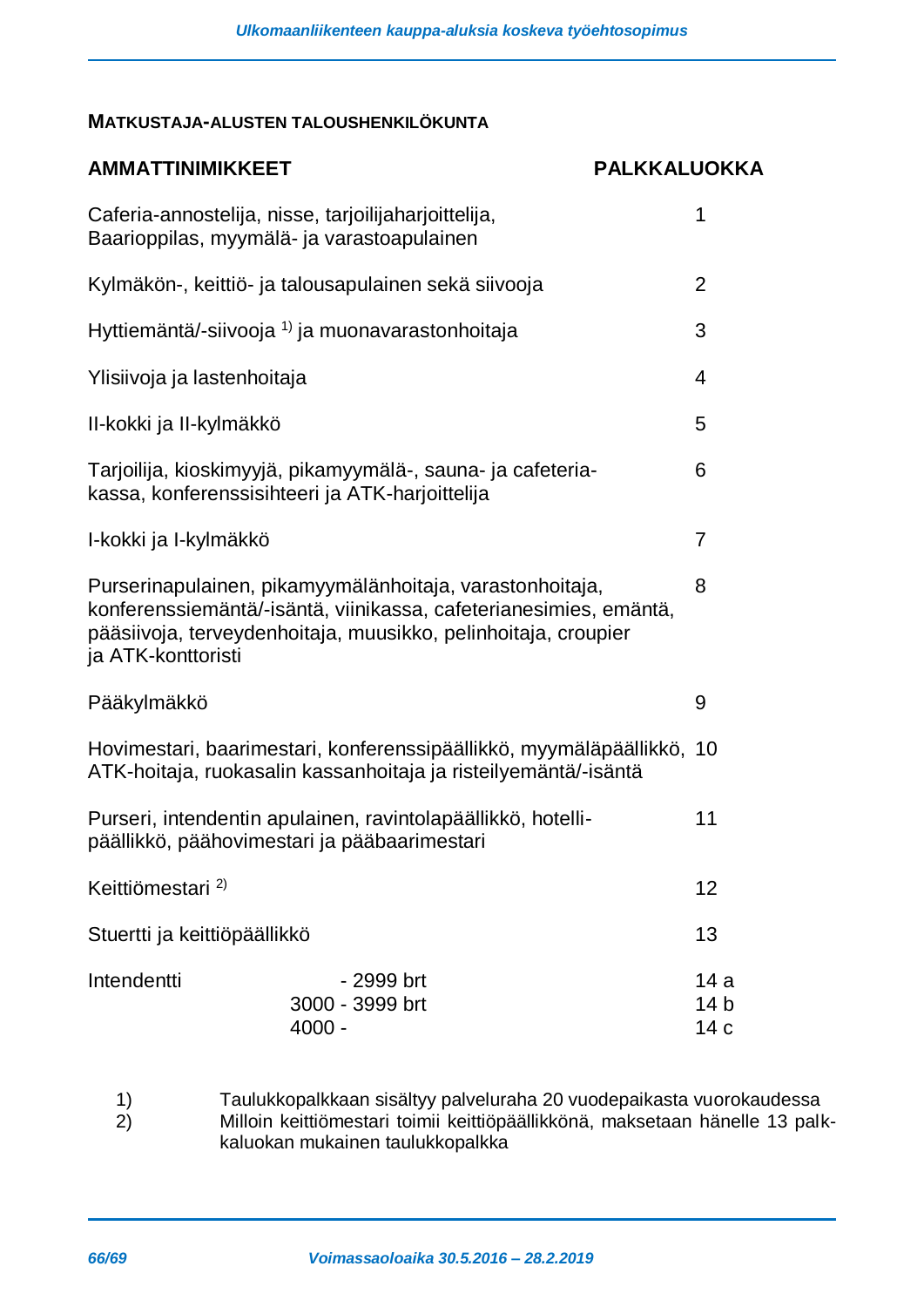# <span id="page-66-0"></span>**PALKKATAULUKOT 1.3 2016 - 28.2.2018**

# <span id="page-66-1"></span>**20.3 PALKAT RAHTIALUKSISSA**

| 20.3.1 Kansi- ja konemiehistö                                          |                                |                                                                      |
|------------------------------------------------------------------------|--------------------------------|----------------------------------------------------------------------|
| Pursimies, korjausmies, sorvari                                        |                                |                                                                      |
| Pumppumies, kirvesmies,<br>donkeymies, koneenhoitaja                   |                                |                                                                      |
| Matruusi, moottori-/konemies,<br>lämmittäjä, rasvaaja                  |                                |                                                                      |
| Puolimatruusi/konevahtimies <sup>1)</sup>                              |                                |                                                                      |
| Puolimatruusi/konevahtimies                                            |                                |                                                                      |
|                                                                        | 1 592,30                       |                                                                      |
|                                                                        | 1 570,43                       |                                                                      |
| aluksen generaattoriteho<br>alle 999<br>$1000 - 1499$<br>$1500 - 4199$ | 1805,73<br>1 834,32<br>1854,33 | YT-Iisällä<br>1986,30<br>2 0 1 7 , 7 5<br>2 0 39, 76<br>2 062,90     |
|                                                                        | yli 4200                       | 1 777,64<br>1 750,73<br>1 689,68<br>1 622,40<br>1 596,67<br>1 875,36 |

1) Puolimatruusi/konevahtimies, jolla on matruusin/konemiehen pätevyys

#### **20.3.2 Taloushenkilökunta**

| DWT/IHV            | Talousosas- Kokki-<br>stuertti <sup>1)</sup><br>ton esimies | Kokki    |
|--------------------|-------------------------------------------------------------|----------|
| alle 4499          | 1 821,71<br>1 774,28                                        | 1 719,45 |
| 4500 - 12999       | 1 793,45<br>1 852,65                                        | 1730,56  |
| 13000 - 29999      | 1 805,73<br>1 871,99                                        | 1736,60  |
| 30000 - 79999      | 1 831,29<br>1 906,47                                        | 1750,90  |
| 80000 - 159999     | 1 970,07<br>1873,84                                         | 1760,49  |
| yli 160000         | 2 047,03<br>1921,81                                         | 1770,07  |
| II kokki           | 1 647,97                                                    |          |
| II kokki $^{2)}$   | 1 659,74                                                    |          |
| Talousapulainen X) | 1 647,97                                                    |          |
|                    |                                                             |          |

1) Huom! Tes-kohta 21.6

2) Palkka maksetaan ainoastaan yli 6000 dw-tonnin aluksissa, jotka säännöllisesti kuljettavat matkustajia ja joissa on tilaa vähintään 6 matkustajalle.

x) Talousapulainen on velvollinen osallistumaan keittiötyöhön.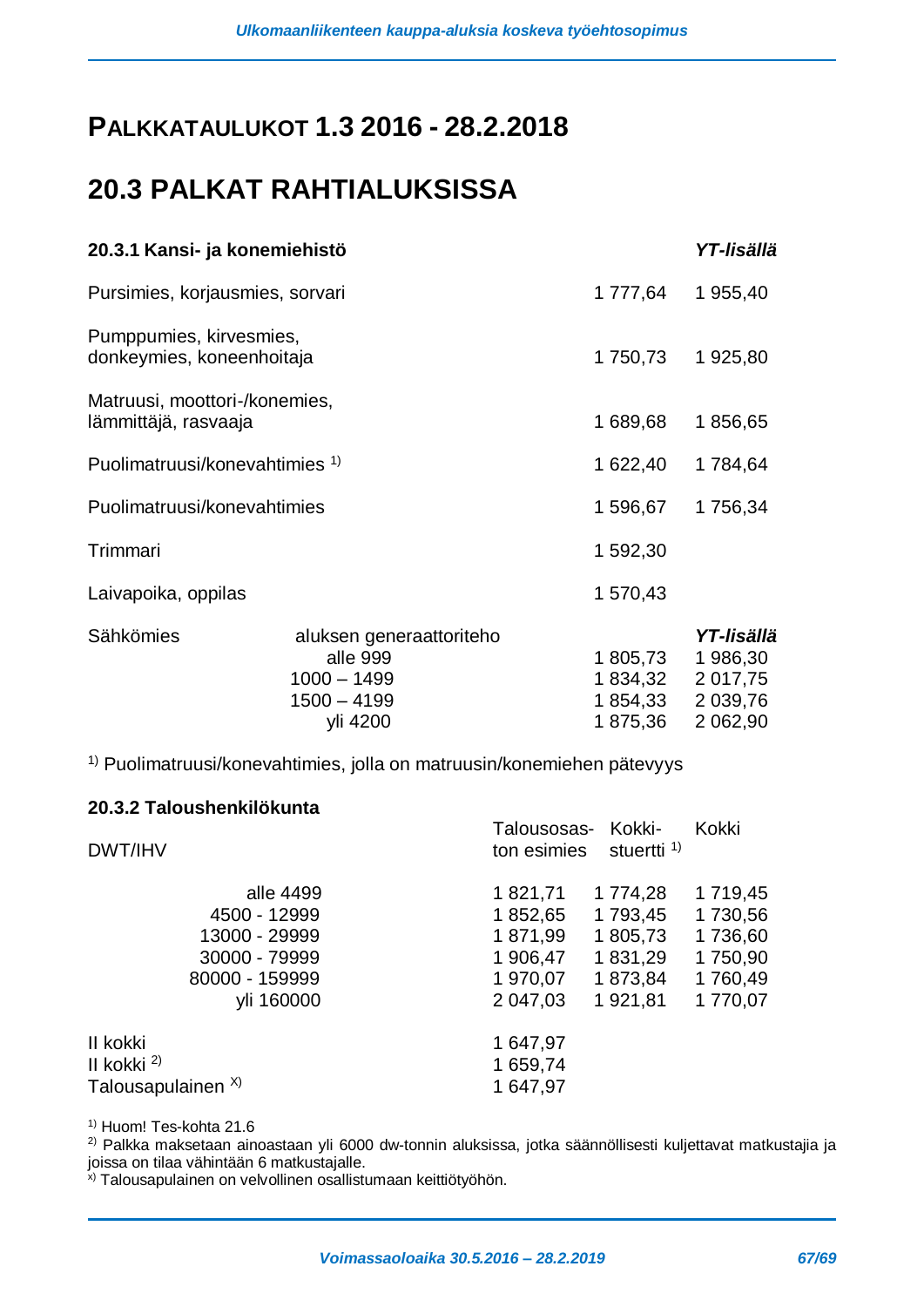# <span id="page-67-0"></span>**ERINÄISET LISÄT JA KORVAUKSET 1.3.2016**

| <b>TES-kohta</b> |                                                                                                                  | Korvausperuste / € |                                                                   | <b>Huomautus</b>                                                                                               |
|------------------|------------------------------------------------------------------------------------------------------------------|--------------------|-------------------------------------------------------------------|----------------------------------------------------------------------------------------------------------------|
| 4.6.1.1          | Ylityökorvaus<br>- arkipäivänä<br>- pyhäpäivänä                                                                  |                    | 1/102 kk-palkasta / ylityötunti<br>1/63 kk-palkasta / ylityötunti |                                                                                                                |
| 4.6.4            | Vastikekorvaus<br>työsuhteen aikana                                                                              |                    | 1/164 kk-palkasta / vastiketunti                                  |                                                                                                                |
| 21.3             | Valtamerilisä<br>- talousosaston esimies<br>- matruusi tai sitä korkeam-<br>massa palkkaluokassa oleva<br>- muut |                    | 66,32 € / kk<br>47,22 €/kk<br>32,70 €/kk                          |                                                                                                                |
| 21.6             | Kokkistuertin pätevyyslisä                                                                                       |                    | 61,02 €/kk                                                        | Peruspalkkaa korottava                                                                                         |
| 21.7<br>13.1.3   | Pukuraha                                                                                                         |                    | 19,57 €/kk                                                        | Stuertti<br>Muusikko                                                                                           |
| 21.8             | Varustamolisä matkustaja-aluksissa                                                                               |                    |                                                                   | Maksetaan kone- ja                                                                                             |
|                  | - alle 3 vuoden työsuhde<br>- 3 mutta alle 5 vuoden työsuhde<br>- 5 vuoden työsuhteen jälkeen                    |                    | 103,16 € / kk<br>149,91 € / kk<br>196,85 € / kk                   | kansimiehistölle<br>Varustamolisä on sisälly-<br>tetty 20.4.1 taulukoihin                                      |
| 22.1             | Varallaolokorvaus sekä kansi- ja konemiesten valmiuskorvaus<br>- arkipäivinä<br>- pyhäpäivinä                    |                    | 1/320 kk-palkasta / tunti<br>1/160 kk-palkasta / tunti            |                                                                                                                |
| 22.2             | Lastinkäsittelykorvaus                                                                                           |                    | 1/164 kk-palkasta / tunti                                         |                                                                                                                |
| 22.5             | Likaisentyön lisä                                                                                                |                    | 14,32 € / kerta                                                   |                                                                                                                |
| 22.6             | Korvaus harjoittelijan ohjaamisesta                                                                              |                    | 3,99 €/ vrk                                                       |                                                                                                                |
| 22.3<br>22.3.1   | <b>Tarjoilukorvaus</b><br>1. Rahtialukset<br>Tilapäiset matkustajat<br>- perusmaksu<br>- lisäkorvaus             |                    | 1,99 € / matkustaja                                               |                                                                                                                |
| 22.3.1           | Tilapäiset ruokavieraat                                                                                          |                    | 0,69 € / matkustaja / päivä<br>0,54 € / henkilö / päivä           |                                                                                                                |
| 22.4             | Yötyökorvaus rahtialuksen<br>vuorotyöntekijälle                                                                  |                    | 6,93 € / vahtivuoro                                               | Rahtialuksessa kone huoneen<br>ollessa miehittämätön, vuorotyön<br>tekijälle maksetaan yö-<br>työkorvaus 00-04 |
| 22.3.2           | 2. Matkustaja-alukset<br>Tilapäiset ruokavieraat                                                                 |                    | 0,56 € / henkilö / päivä                                          | per henkilö / per päivä                                                                                        |
| 23.1             | Palvelurahan vähimmäismäärä<br>- täysi osuus (3 %)<br>- puoliosuus (1,5 %)                                       |                    | 212,58 € / kk<br>106,29 € / kk                                    | 1/30 osa siitä / pv, mikäli työnte-<br>kijä ei ole työsuhteessa koko<br>kuukautta                              |
| 23.2             | "Petiraha"<br>- matkustajahytit<br>- taloushytit                                                                 |                    | $0.87 \in$ / vuode<br>$0,48 \in$ / vuode                          | Hyttiemäntä/-siivojan taulukko-<br>palkkaan sis. pal.raha 20 vuode-<br>paikkaa /vrk                            |